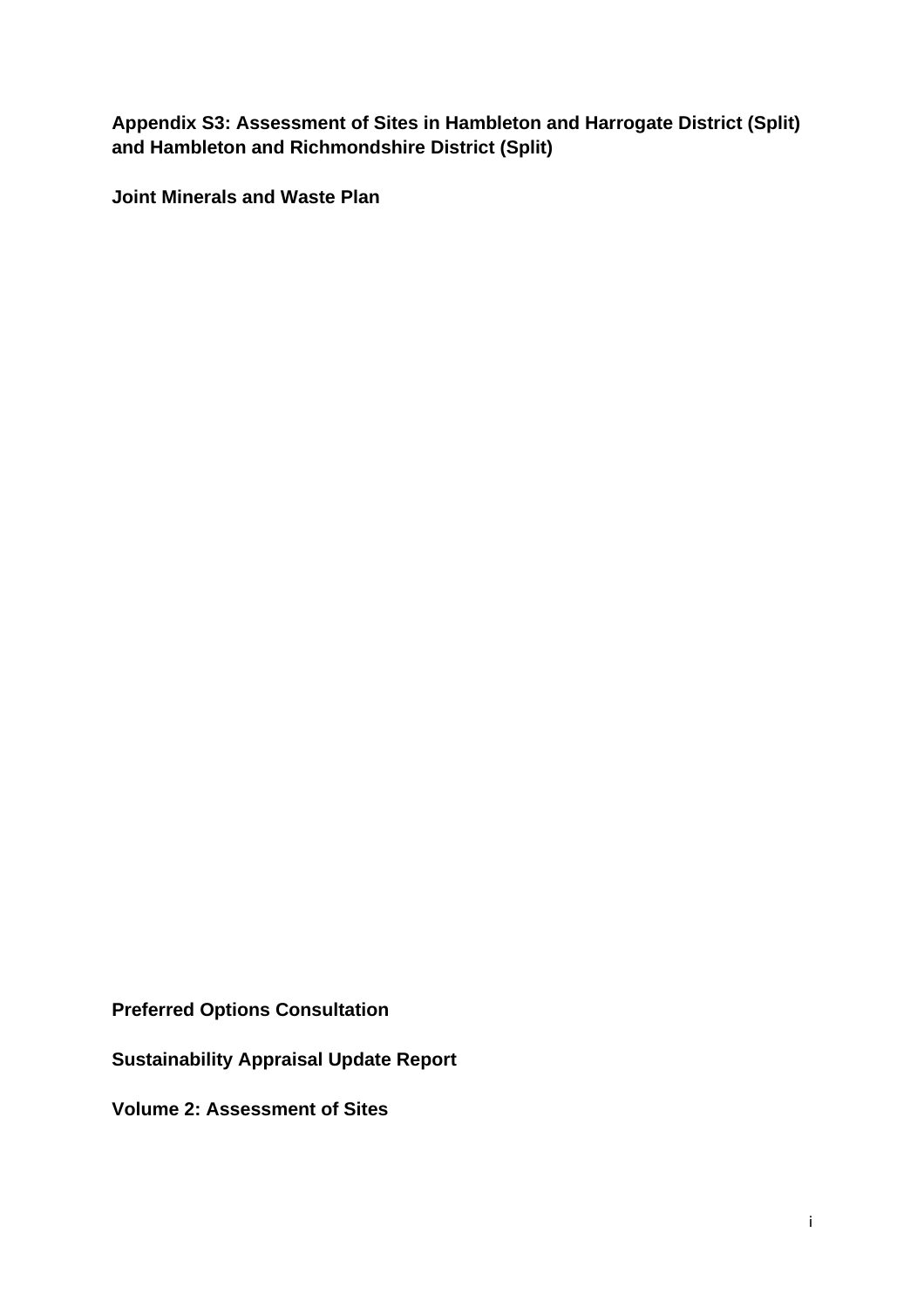# **Contents**

| Reference | <b>Site Name</b>                | <b>Preferred or</b><br><b>Discounted</b><br><b>Site</b> | <b>Type of Site</b>              | Page<br>No. |
|-----------|---------------------------------|---------------------------------------------------------|----------------------------------|-------------|
| MJP14     | Ripon Quarry, North<br>Stainley | Preferred                                               | Extraction of sand and<br>gravel |             |
| MJP21     | Land at Killerby                | Preferred                                               | Extraction of sand and<br>gravel | 17          |
| MJP17     | Land to South of<br>Catterick   | Part Preferred/<br><b>Part Discounted</b>               | Extraction of sand and<br>gravel | 32          |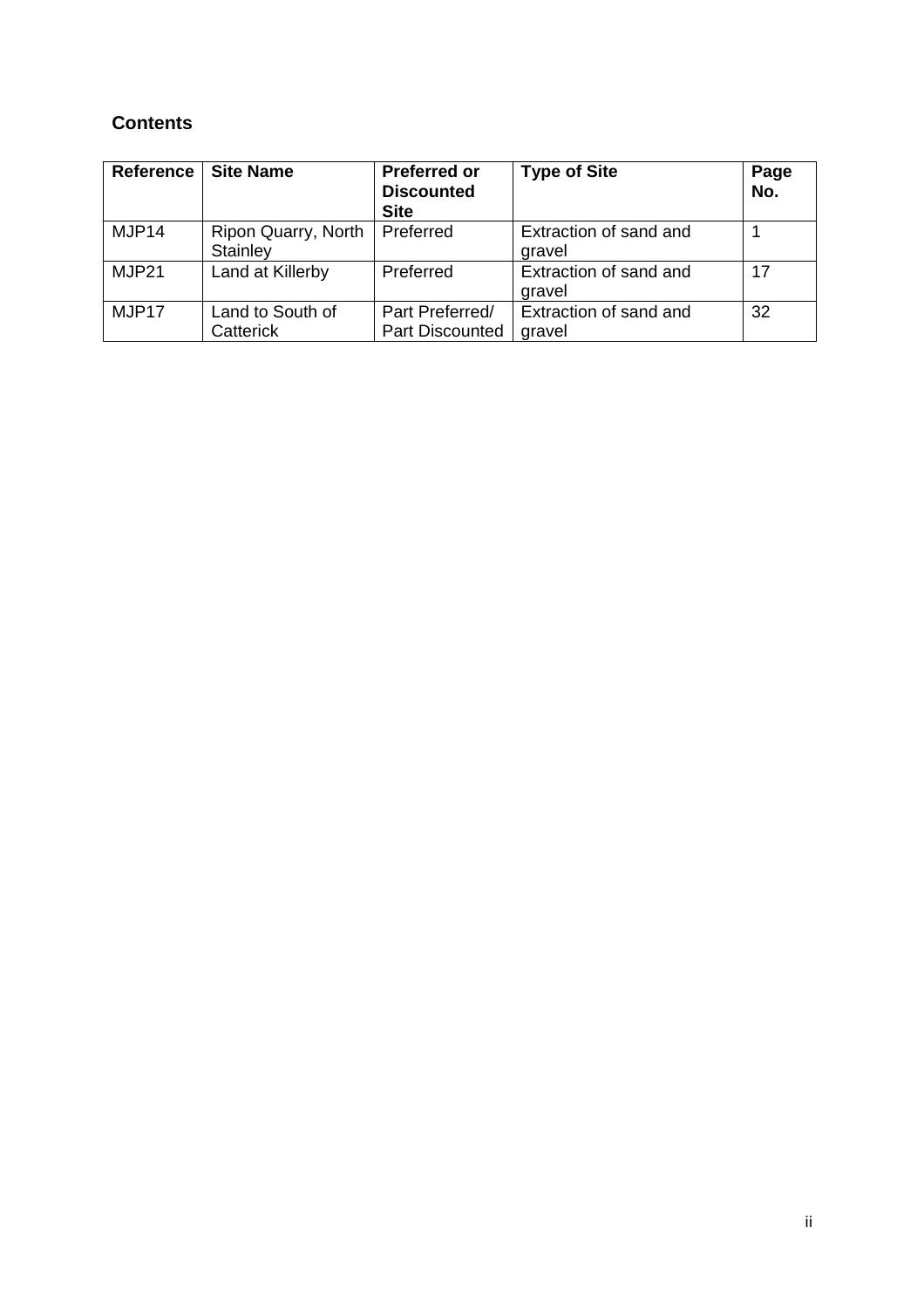## **MJP14 – Ripon Quarry, North Stainley**

| Site Name                   | Site MJP14 Ripon Quarry, North Stainley - 2 locations: 430558 476313 - Pennycroft and                                                                                                                                                                                                                                                              |
|-----------------------------|----------------------------------------------------------------------------------------------------------------------------------------------------------------------------------------------------------------------------------------------------------------------------------------------------------------------------------------------------|
|                             | Thorneyfields; 429456 477821 - Manor Farm West, Harrogate                                                                                                                                                                                                                                                                                          |
| <b>Current Use</b>          | Agriculture                                                                                                                                                                                                                                                                                                                                        |
| Nature of Planning Proposal | Extraction of sand and gravel                                                                                                                                                                                                                                                                                                                      |
| <b>Size</b>                 | 30.22 ha (Pennycroft and Thorneyfields); 9.52 ha (Manor Farm West)                                                                                                                                                                                                                                                                                 |
| Proposed life of site       | 15 years (Pennycroft and Thorneyfields); Unknown at present (Manor Farm West)                                                                                                                                                                                                                                                                      |
| <b>Notes</b>                | Possible restoration: Lake, reed bed and wet woodland (Pennycroft and Thorneyfields); Unknown at<br>present (Manor Farm West). Proposed extensions to existing quarry. Pennycroft and Thorneyfields<br>area is subject to a current application (NY/2011/0429/ENV) which is awaiting determination. No<br>current application for Manor Farm West. |

SA FINDINGS SUMMARISE SIGNIFICANT EFFECTS ONLY. A WIDER RANGE OF CONSTRAINTS AND OPPORTUNITIES WERE INITIALLY ANALYSED AND DISTILLED DOWN TO ONLY THOSE WITH THE POTENTIAL TO BE SIGNIFICANT (SEE ALSO SITE ASSESSMENT METHODOLOGY SUMMARY REPORT FOR A FULL LIST OF CONSTRAINTS AND OPPORTUNITIES).

Assumptions: the lifetime of the site is currently unknown however for the purposes of this assessment, it has been assumed that the site will be operational in the short and medium term and has been restored in the long term.

| <b>Proposed</b><br><b>Sustainability</b><br><b>Objective</b> | Key Facts for Consideration by the Assessment Panel and Initial Observations on Significance              |  |     |  | <b>Score</b>       |  |         |
|--------------------------------------------------------------|-----------------------------------------------------------------------------------------------------------|--|-----|--|--------------------|--|---------|
|                                                              |                                                                                                           |  | PTD |  | $\blacksquare$ S M |  |         |
| 1. To protect                                                | Proximity of international / national and local designations and key features Natura 2000: 10km west      |  |     |  |                    |  |         |
| and enhance                                                  | - North Pennine Moors Special Protection Area / Special Area of Conservation (SPA/SAC); Site of Special   |  |     |  |                    |  |         |
| biodiversity                                                 | Scientific Interest (SSSI): Large southern site lies adjacent to (possibly with some overlap) Ripon Parks |  |     |  | --                 |  | $^{++}$ |
| and geo-                                                     | SSSI; Sites of Importance for Nature Conservation (SINC): The following SINCs recorded nearest northern   |  |     |  |                    |  |         |
| diversity and                                                | site: Rush Wood, East Tanfield (0.35 km); Mill Bank (adjacent); The Jetty (adjacent); Low Green (0.3km);  |  |     |  |                    |  |         |
| improve                                                      | Little Mill Bank (0.74km); Howgrave Wood (1.08 km); West Tanfield Quarry (0.988 km). Nearest SINCs to     |  |     |  |                    |  |         |
| habitat                                                      | southern site: Norton Mills (1.03km), Hall Garth Ponds (1.34km). Local Nature Reserve (LNR): Nosterfield  |  |     |  |                    |  |         |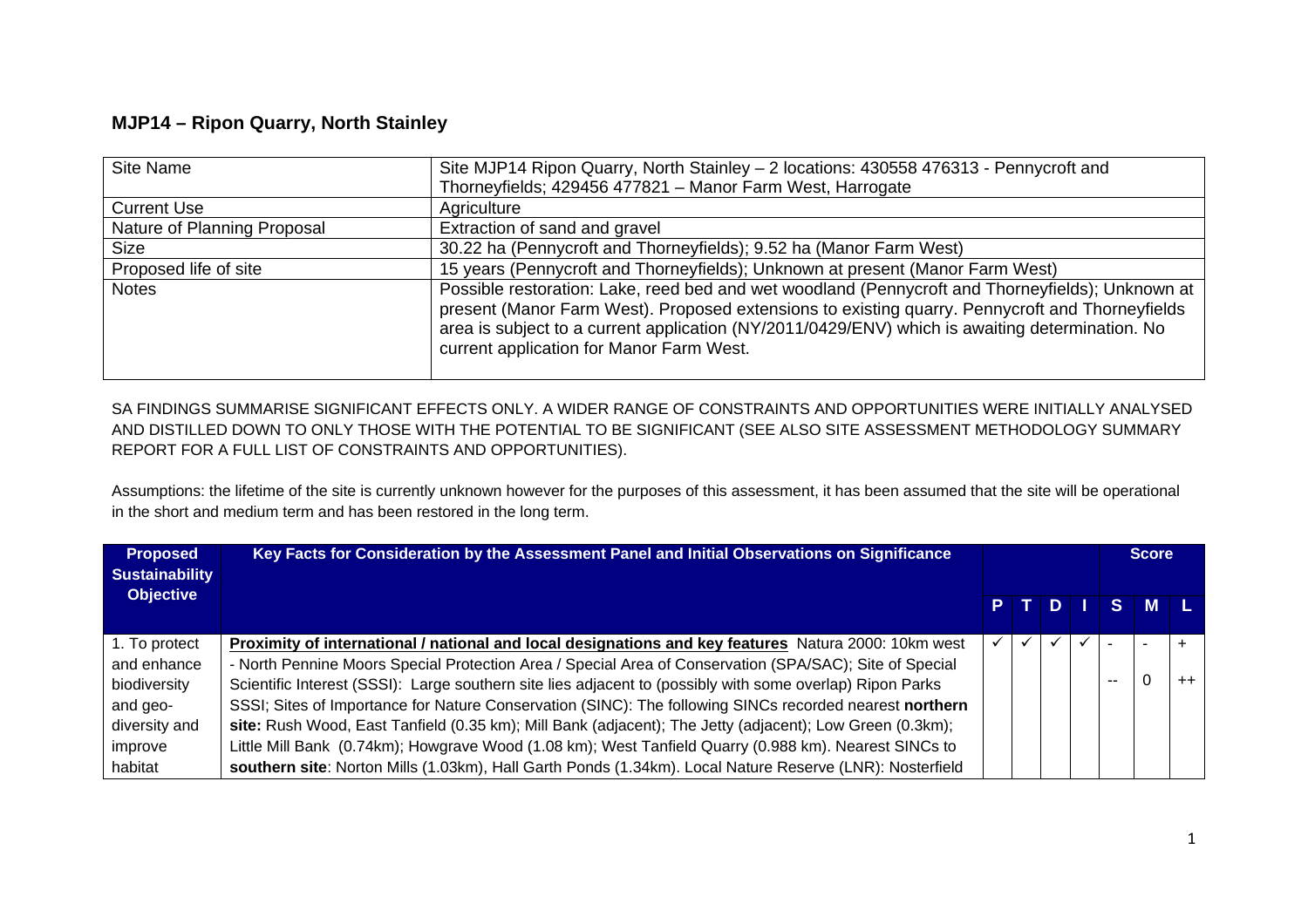| <b>Proposed</b><br><b>Sustainability</b> | Key Facts for Consideration by the Assessment Panel and Initial Observations on Significance                                                                                                                                                                                                                                                                                                                                                                                                                                                                                                                                                                                                                                                                                                                                                                                               |  |  |   |  |   | <b>Score</b> |  |
|------------------------------------------|--------------------------------------------------------------------------------------------------------------------------------------------------------------------------------------------------------------------------------------------------------------------------------------------------------------------------------------------------------------------------------------------------------------------------------------------------------------------------------------------------------------------------------------------------------------------------------------------------------------------------------------------------------------------------------------------------------------------------------------------------------------------------------------------------------------------------------------------------------------------------------------------|--|--|---|--|---|--------------|--|
| <b>Objective</b>                         |                                                                                                                                                                                                                                                                                                                                                                                                                                                                                                                                                                                                                                                                                                                                                                                                                                                                                            |  |  | D |  | S | M            |  |
| connectivity                             | 2km north-west.                                                                                                                                                                                                                                                                                                                                                                                                                                                                                                                                                                                                                                                                                                                                                                                                                                                                            |  |  |   |  |   |              |  |
|                                          | UK Priority Habitats: Northern site: Deciduous woodland immediately adjacent (with slight overlap) along<br>south west edge and circa 20 metres from northern edge, 20m from east edge. Southern site: Deciduous<br>woodland adjacent to north, south and east of site (possibly some overlap). South-west corner of site also<br>contains some deciduous woodland (c5% of area) according to map. Woodland is also around western<br>edges 60 to 70 metres away.                                                                                                                                                                                                                                                                                                                                                                                                                          |  |  |   |  |   |              |  |
|                                          | Ecological Networks: Living Landscape: Site entirely within River Ure Corridor; England Habitat Network<br>(EHN): Core woodland envelope of EHN overlaps north, east and south-west of site southern site and<br>western edge of northern site.                                                                                                                                                                                                                                                                                                                                                                                                                                                                                                                                                                                                                                            |  |  |   |  |   |              |  |
|                                          | Summary of effects on designated sites and important features for biodiversity / geodiversity Due to<br>distance and type of development it is considered unlikely that there will be any significant effect on Natura<br>2000 sites. There may, however, be potential direct and indirect impacts upon the SSSI – particularly in<br>relation to changes in hydrology / effects on aquifer. Some habitats within the SSSI are groundwater fed, as<br>are habitats in the current quarry restoration and SINCs. Operations within the quarry have the potential to<br>impact on these habitats through draw down of water during pumping. The EIA for the current planning<br>application is looking at the significance of these impacts and developing mitigation where necessary. The<br>outcome of this is not yet available and therefore the level of impact is not currently known. |  |  |   |  |   |              |  |
|                                          | In relation to the north extension - the river meander has similar habitats to High Batts SSSI. Here the<br>mineral may not be as deep. In the southern area they are undertaking some further work in relation to High<br>Batts. In the planning application they are still very much working out what impacts might be, but it will be<br>important that mitigation is linked to abating possible effects on the High Batts Nature Reserve as well as<br>the SSSI. Monitoring will be critical.                                                                                                                                                                                                                                                                                                                                                                                          |  |  |   |  |   |              |  |
|                                          | Ecological surveys for the current planning application have detailed that site is mostly arable farmland with<br>trees, hedgerow and woodland as boundary features. Site has the potential to support foraging bat, badger,<br>otter, nesting and farmland birds. Great crested newt is known locally from ponds within Ripon Parks SSSI                                                                                                                                                                                                                                                                                                                                                                                                                                                                                                                                                  |  |  |   |  |   |              |  |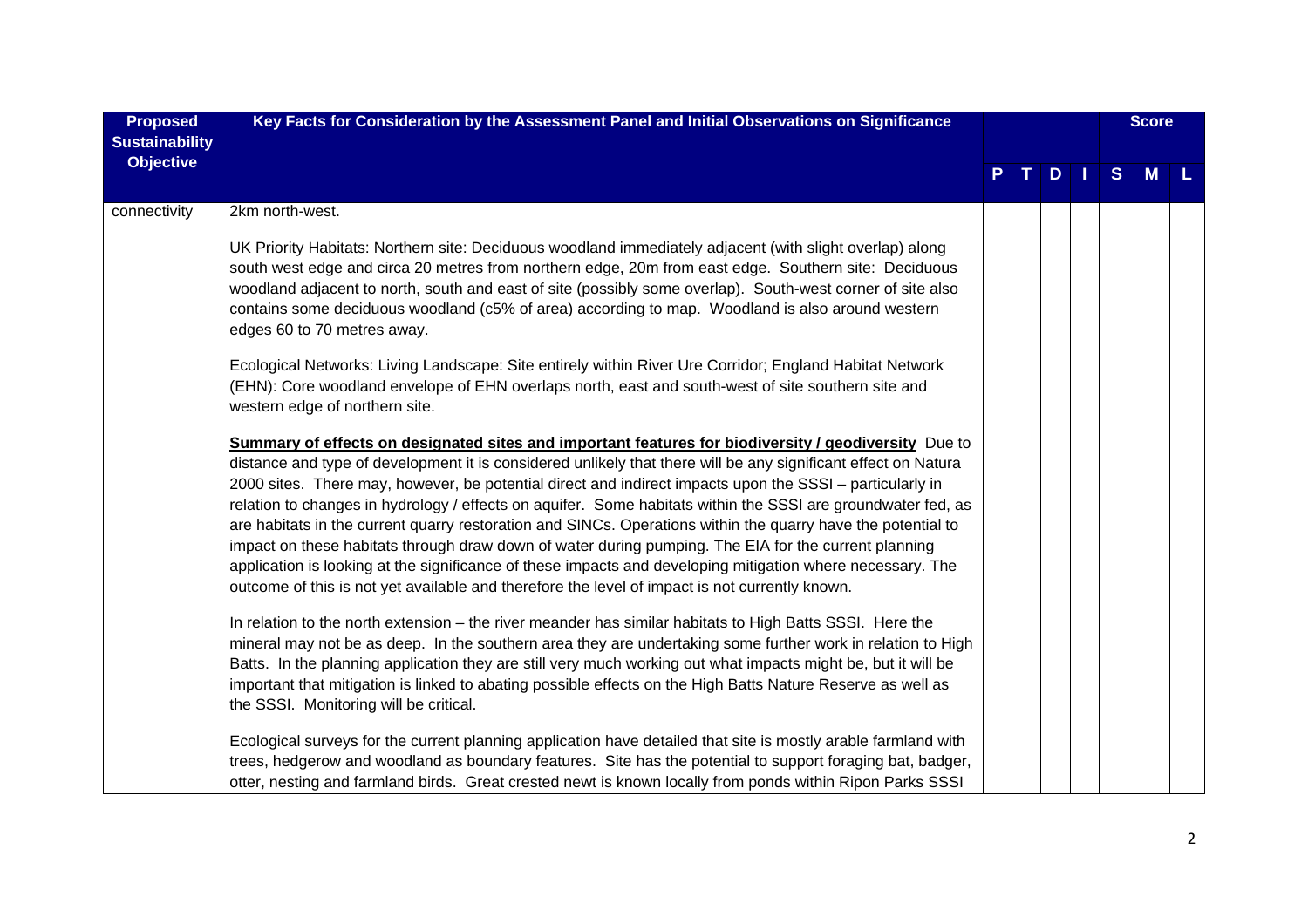| <b>Proposed</b><br><b>Sustainability</b>                                                   | Key Facts for Consideration by the Assessment Panel and Initial Observations on Significance                                                                                                                                                                                                                                                                                                                                                                                                                                                                                                                                                                                                 |   |              |              |  |              |   |   | <b>Score</b> |  |
|--------------------------------------------------------------------------------------------|----------------------------------------------------------------------------------------------------------------------------------------------------------------------------------------------------------------------------------------------------------------------------------------------------------------------------------------------------------------------------------------------------------------------------------------------------------------------------------------------------------------------------------------------------------------------------------------------------------------------------------------------------------------------------------------------|---|--------------|--------------|--|--------------|---|---|--------------|--|
| <b>Objective</b>                                                                           |                                                                                                                                                                                                                                                                                                                                                                                                                                                                                                                                                                                                                                                                                              |   | т.           | D.           |  | <sub>S</sub> | M |   |              |  |
|                                                                                            | and features that could support great crested newt are noted on the northern site, though the site is<br>acknowledged as suboptimal <sup>1</sup> .                                                                                                                                                                                                                                                                                                                                                                                                                                                                                                                                           |   |              |              |  |              |   |   |              |  |
|                                                                                            | Invasive species are known to this river corridor and the connectivity with the river and instances of flooding<br>provide an opportunity for species to be spread, though this does not represent a significant increase from<br>the current threat.                                                                                                                                                                                                                                                                                                                                                                                                                                        |   |              |              |  |              |   |   |              |  |
|                                                                                            | In terms of geodiversity, these sites may have long term implications in terms of preventing restoration of<br>the geomorphology of the river. The potential for the river to move in its flood plain should not be<br>constrained by the creation of landforms which prevent that movement, e.g. proposals for lakes or bund.                                                                                                                                                                                                                                                                                                                                                               |   |              |              |  |              |   |   |              |  |
|                                                                                            | There are cumulative negative impacts associated with quarrying in this area, including loss of habitat and<br>disturbance to species which may result from this quarry combined with the existing Ripon Quarry and<br>Potgate Quarry. Cumulative benefits associated with appropriate restoration at this and other quarries,<br>including creation of priority habitats, are likely to occur in the long term.                                                                                                                                                                                                                                                                             |   |              |              |  |              |   |   |              |  |
|                                                                                            | As with other wet restoration schemes restoration to deep lakes is less beneficial to biodiversity, so shallow<br>areas and other habitats such as wet woodland / other priority habitat can offer greater benefits.                                                                                                                                                                                                                                                                                                                                                                                                                                                                         |   |              |              |  |              |   |   |              |  |
| 2. To enhance<br>or maintain<br>water quality<br>and improve<br>efficiency of<br>water use | Proximity of water quality / quantity receptors Nitrate Vulnerable Zone (NVZ): Site in NVZ for surface<br>water and groundwater; Source Protection Zone (SPZ): Not in or adjacent to SPZ; River Basin Management<br>Plan (RBMP): Nearest water body, at 0m east is 'River Ure from Thornton Steward Beck to River Skell' -<br>ecological quality is moderate / chemical quality is 'does not require assessment; Overall status is moderate;<br>Objective - good by 2027. No RBMP lakes present. RBMP groundwater: Site in Swale, Ure, Nidd, Ouse<br>(SUNO) Magnesian Limestone groundwater body (quantitative quality good / chemical quality good / at risk).<br>Objective - good by 2015. | ✓ | $\checkmark$ | $\checkmark$ |  |              |   | ? |              |  |
|                                                                                            | Catchment Abstraction Management Strategy (CAMS): surface water resources available at least 50% of                                                                                                                                                                                                                                                                                                                                                                                                                                                                                                                                                                                          |   |              |              |  |              |   |   |              |  |

<sup>1&</sup>lt;br><sup>1</sup> See Natural England, Letter to North Yorkshire County Council dated 3 February, 2012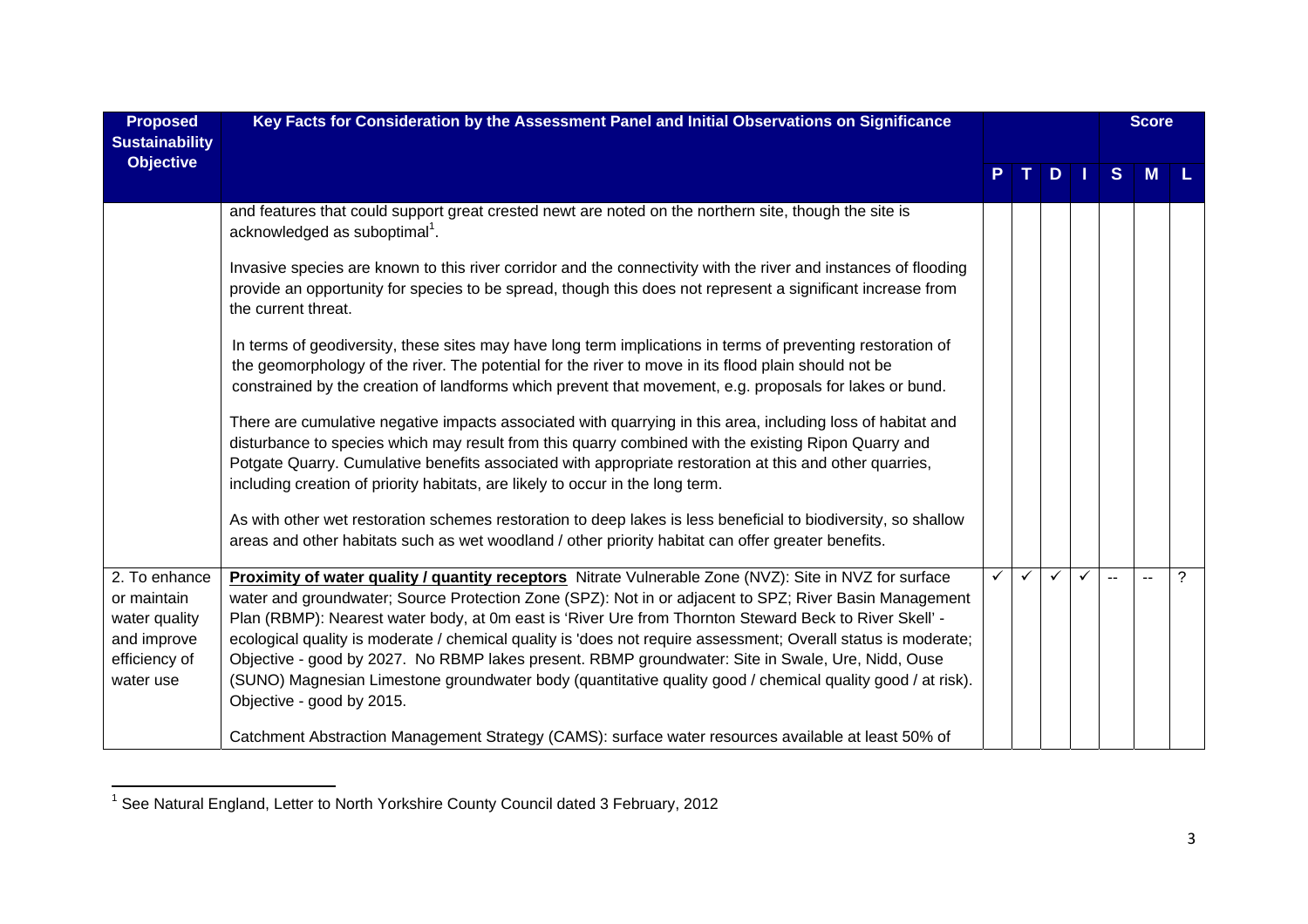| <b>Proposed</b><br><b>Sustainability</b> | Key Facts for Consideration by the Assessment Panel and Initial Observations on Significance                                                                                                                                                                                                                                                                                                                                                                                                                                                                                                                                                                                                                                                                                                                                                                                                                                                                                                                                                             |    |  |         |  |   |   |  | <b>Score</b> |  |
|------------------------------------------|----------------------------------------------------------------------------------------------------------------------------------------------------------------------------------------------------------------------------------------------------------------------------------------------------------------------------------------------------------------------------------------------------------------------------------------------------------------------------------------------------------------------------------------------------------------------------------------------------------------------------------------------------------------------------------------------------------------------------------------------------------------------------------------------------------------------------------------------------------------------------------------------------------------------------------------------------------------------------------------------------------------------------------------------------------|----|--|---------|--|---|---|--|--------------|--|
| <b>Objective</b>                         |                                                                                                                                                                                                                                                                                                                                                                                                                                                                                                                                                                                                                                                                                                                                                                                                                                                                                                                                                                                                                                                          | P. |  | $T$ D I |  | S | M |  |              |  |
|                                          | time. At low flows new extraction licenses may be more restricted.                                                                                                                                                                                                                                                                                                                                                                                                                                                                                                                                                                                                                                                                                                                                                                                                                                                                                                                                                                                       |    |  |         |  |   |   |  |              |  |
|                                          | <b>Summary of effects on water quality</b> The Environmental Statement (ES) for the current Pennycroft and<br>Thorneyfields site identifies dewatering as a key impact on groundwater and associated receptors. It is<br>proposed to dewater the site with discharge used for mineral washing (then settling out and discharge) with<br>the remainder being discharged to the Ure. This is expected to create a temporary drawdown in<br>groundwater levels during the working period. This could affect the groundwater under the Ripon Parks<br>SSSI, though the hydraulic connection between the surface water and the groundwater is considered to be<br>limited. Nonetheless, the application predicts the need to continually monitor water levels and "a water level<br>management plan will be put in place". <sup>2</sup> The Ure is also identified as a receptor for impacts as this will<br>recharge the site (resulting in water loss); though through discharge of clean water to the river this is<br>predicted to balance the situation. |    |  |         |  |   |   |  |              |  |
|                                          | Groundwater drawdown may also affect the Lightwater Stream to the south, though "according to the<br>geological map the vicinity of the site comprises alluvium and clay till which will limit the amount of outflow<br>from the stream" <sup>3</sup> . Other impacts recognised in the ES include possible pollution of groundwater from fluid<br>loss / spillage from plant and ingress of suspended solids to the river Ure. Mitigation measures are proposed<br>for all these impacts to bring these impacts within acceptable levels. However, without mitigation, such<br>impacts could be significant.                                                                                                                                                                                                                                                                                                                                                                                                                                            |    |  |         |  |   |   |  |              |  |
|                                          | In the northern Manor Farm West Site a similar range of impacts could occur (though possibly on a lower<br>scale as the site is smaller).                                                                                                                                                                                                                                                                                                                                                                                                                                                                                                                                                                                                                                                                                                                                                                                                                                                                                                                |    |  |         |  |   |   |  |              |  |
|                                          | As this site is not in a Source Protection Zone it may be less vulnerable than some other sites. Restoration<br>may help to provide better protection to groundwater, depending on its design (though movement of                                                                                                                                                                                                                                                                                                                                                                                                                                                                                                                                                                                                                                                                                                                                                                                                                                        |    |  |         |  |   |   |  |              |  |

<sup>&</sup>lt;sup>2</sup> Hanson Quarry Products Europe Limited, Extension to Existing Sand and Gravel Workings at Ripon Quarry, North Stainley, North Yorkshire: Environmental

Statement: Non-Technical Summary.<br><sup>3</sup> Hanson Quarry Products Europe Limited, Extension to Existing Sand and Gravel Workings at Ripon Quarry, North Stainley, North Yorkshire: Environmental Statement Section 7: Hydrogeology and Hydrology.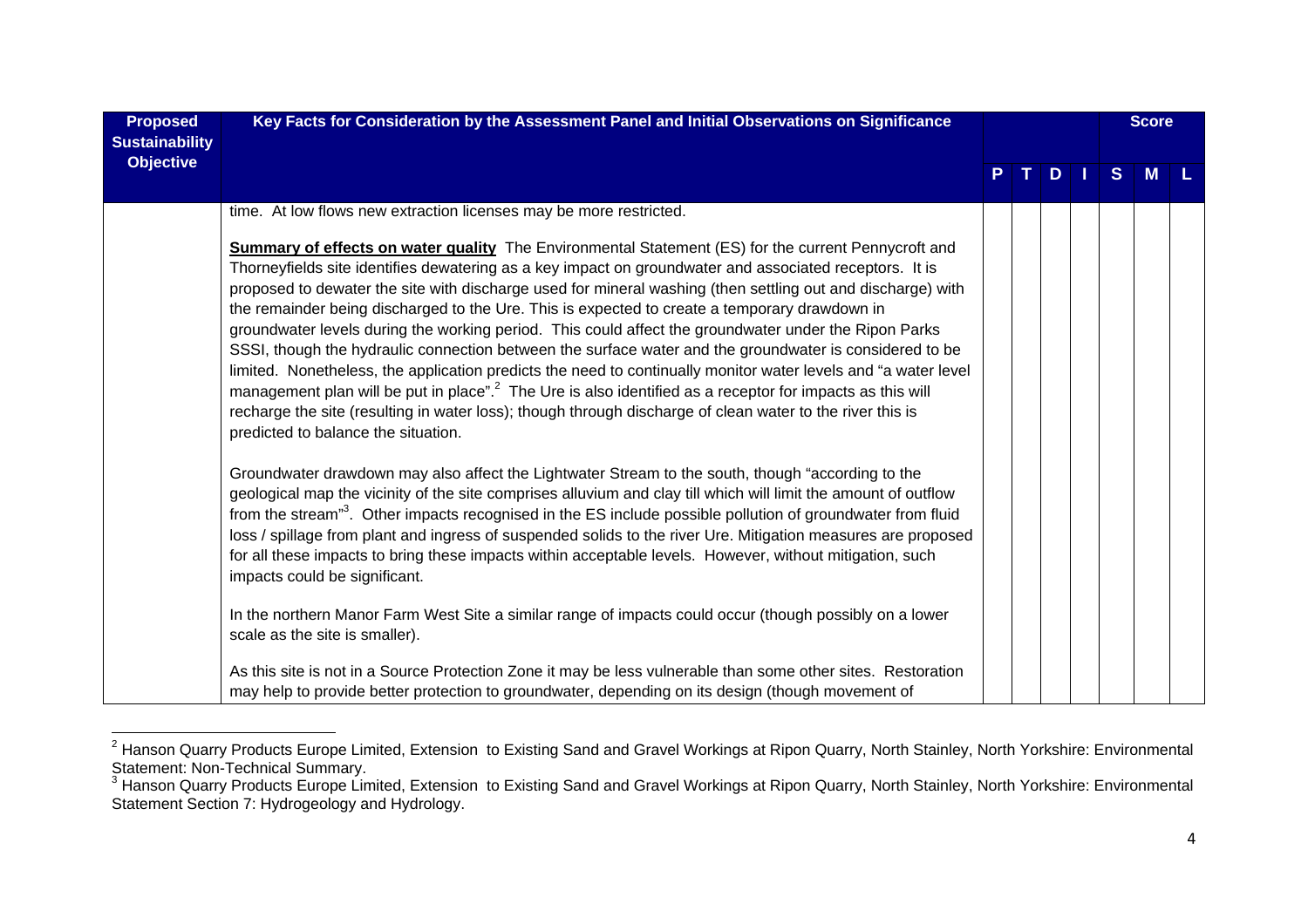| <b>Proposed</b><br><b>Sustainability</b>                                                                                                                           | Key Facts for Consideration by the Assessment Panel and Initial Observations on Significance                                                                                                                                                                                                                                                                                                                                                                                                                                                                                                                                                                                                                                                                                                                                                                                                                                                                                                                                                                                                                                                                                                                                                                                                                                                                                                                                                                                                                                                                                                                                                                                                                                                                                                                                                                                                                                                                                                                                                                                                                                                                                                                                                                                                         |  |   |                      |  |   | <b>Score</b>                           |             |
|--------------------------------------------------------------------------------------------------------------------------------------------------------------------|------------------------------------------------------------------------------------------------------------------------------------------------------------------------------------------------------------------------------------------------------------------------------------------------------------------------------------------------------------------------------------------------------------------------------------------------------------------------------------------------------------------------------------------------------------------------------------------------------------------------------------------------------------------------------------------------------------------------------------------------------------------------------------------------------------------------------------------------------------------------------------------------------------------------------------------------------------------------------------------------------------------------------------------------------------------------------------------------------------------------------------------------------------------------------------------------------------------------------------------------------------------------------------------------------------------------------------------------------------------------------------------------------------------------------------------------------------------------------------------------------------------------------------------------------------------------------------------------------------------------------------------------------------------------------------------------------------------------------------------------------------------------------------------------------------------------------------------------------------------------------------------------------------------------------------------------------------------------------------------------------------------------------------------------------------------------------------------------------------------------------------------------------------------------------------------------------------------------------------------------------------------------------------------------------|--|---|----------------------|--|---|----------------------------------------|-------------|
| <b>Objective</b>                                                                                                                                                   |                                                                                                                                                                                                                                                                                                                                                                                                                                                                                                                                                                                                                                                                                                                                                                                                                                                                                                                                                                                                                                                                                                                                                                                                                                                                                                                                                                                                                                                                                                                                                                                                                                                                                                                                                                                                                                                                                                                                                                                                                                                                                                                                                                                                                                                                                                      |  |   | $T$ D $\overline{L}$ |  | S | M                                      |             |
|                                                                                                                                                                    | overburdens during restoration may have water impacts of its own).                                                                                                                                                                                                                                                                                                                                                                                                                                                                                                                                                                                                                                                                                                                                                                                                                                                                                                                                                                                                                                                                                                                                                                                                                                                                                                                                                                                                                                                                                                                                                                                                                                                                                                                                                                                                                                                                                                                                                                                                                                                                                                                                                                                                                                   |  |   |                      |  |   |                                        |             |
| 3. To reduce<br>transport<br>miles and<br>associated<br>emissions<br>from transport<br>and<br>encourage the<br>use of<br>sustainable<br>modes of<br>transportation | Proximity of transport receptors Site has reasonable access to the A1 giving reasonably good access to<br>York, Leeds and Teesside; Access: Confirmed to be the existing Ripon Quarry access onto A6108<br>(approximately 460m south of North Stainley) with the mineral to be moved to the existing plant site without<br>passage on the highway; Light Vehicles; 16 (application details NY/2011/0429/ENV); HGV Vehicles: 80-<br>150* (Source: application details NY/2011/0429/ENV including comment *if additional processing capacity<br>installed);<br>Net change in daily two-way trip generations: Light vehicles: 0; HGVs: 0. Transport assessment rating:<br>green.<br>PROW: This site is affected by a registered public right of way which must be kept clear of any obstruction<br>until such time as an alternate route has been provided and confirmed by order.<br>Rail: 11.7 km east / Railhead: 49.7 km south-east; Strategic Road: A1 4.2 km east (direct); Canal / Freight<br>waterway: 5.6km south.<br><b>Summary of effects on transport</b> 80 - 150 HGVs per day would access the site turning on and off the<br>road south of North Stainley (however, journeys would also be saved by processing the mineral at the<br>adjacent plant site). HGV movement is acceptable on to the A6108, but minor works may be required to<br>improve the existing access arrangements. A traffic assessment and/ or travel plan would be required. The<br>current planning application suggests that vehicle numbers are in line with historic numbers from the existing<br>plant, and the traffic assessment undertaken to support the Joint Plan indicates that the A6108 is currently<br>used by around 3000 vehicles per day, including 300 HGVs, so levels would effectively remain the same.<br>However, in this assessment we have viewed traffic impacts as a continuation of impacts into the longer<br>term and have noted a minor negative effect due to the continued number of HGVs (which otherwise would<br>have been expected to cease) and the need for further improvements to access. There are few local<br>opportunities for sustainable transport.<br>It is also noted that increase demanded at Clock tower junction in Ripon will need to be established and may |  | ✓ |                      |  | ? | $\overline{\phantom{a}}$<br>$\ddot{?}$ | $\tilde{?}$ |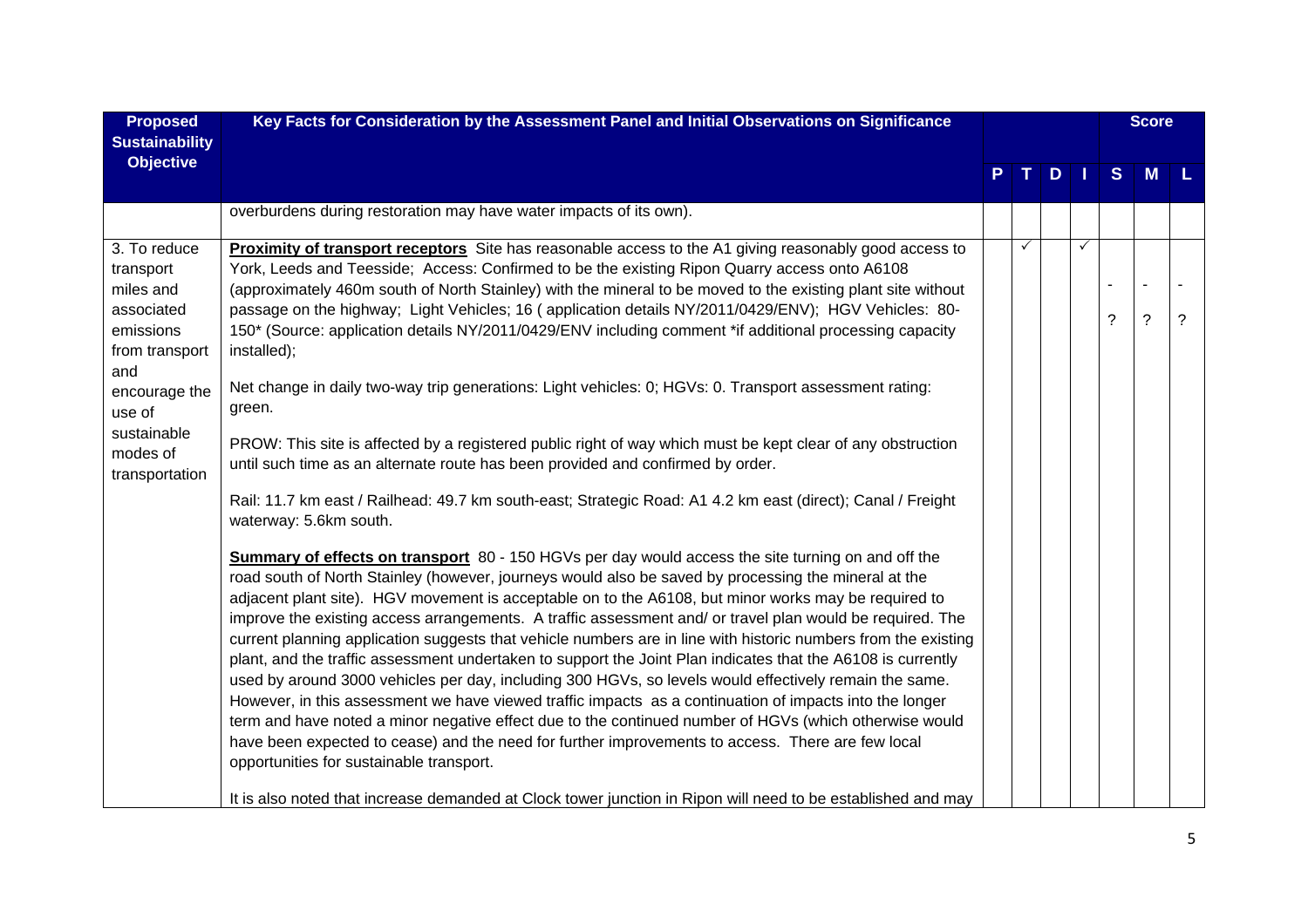| <b>Proposed</b><br><b>Sustainability</b>                      | Key Facts for Consideration by the Assessment Panel and Initial Observations on Significance                                                                                                                                                                                                                                                                                                                                                                                                                                                                                                                                                                                                                                                                                                                                                                                                                                                                                                                                                                                                    |    |              |               |              | <b>Score</b> |                |   |
|---------------------------------------------------------------|-------------------------------------------------------------------------------------------------------------------------------------------------------------------------------------------------------------------------------------------------------------------------------------------------------------------------------------------------------------------------------------------------------------------------------------------------------------------------------------------------------------------------------------------------------------------------------------------------------------------------------------------------------------------------------------------------------------------------------------------------------------------------------------------------------------------------------------------------------------------------------------------------------------------------------------------------------------------------------------------------------------------------------------------------------------------------------------------------|----|--------------|---------------|--------------|--------------|----------------|---|
| <b>Objective</b>                                              |                                                                                                                                                                                                                                                                                                                                                                                                                                                                                                                                                                                                                                                                                                                                                                                                                                                                                                                                                                                                                                                                                                 | P. | $\mathbf{T}$ | $D$   $\vert$ |              | S            | M              |   |
|                                                               | need a revised routing plan, adding uncertainty to the assessment.                                                                                                                                                                                                                                                                                                                                                                                                                                                                                                                                                                                                                                                                                                                                                                                                                                                                                                                                                                                                                              |    |              |               |              |              |                |   |
| 4. To protect<br>and improve<br>air quality                   | Proximity of air quality receptors Site is not within a Hazardous Substances Consent Zone or within 2km<br>of AQMA. Norton Mills 260m north. North Parks 120m south. Badger Bank (settlement) 450m north. Norton<br>Conyers 750m east of southern site. East Tanfield is 160m from northern site with scattered individual<br>properties within 500m.                                                                                                                                                                                                                                                                                                                                                                                                                                                                                                                                                                                                                                                                                                                                           |    | ✓            |               | $\checkmark$ | ?            | $\overline{?}$ | ? |
|                                                               | Summary of effects on air quality The Environmental Statement (NTS) for the current Pennycroft and<br>Thorneyfields site states "The likelihood of problems caused by dust will be largely influenced by the<br>effectiveness of on-site environmental control. given the intended dust control measures and method of<br>workingthe site can continue to be operated with minimal impact on nearby residential properties and<br>boundary locations'. <sup>4</sup> In addition "A full PM10 assessment in line with the latest recommendations has been<br>undertaken and this clearly shows that the Air Quality Objectives are not expected to be exceeded".<br>However, as this assessment considers effects without mitigation, effects from the whole site, including the<br>northern part (as well as a continuation of traffic) are considered to be moderate and mitigatable, with the<br>main part of the effect coming from the possible impact on East Tanfield.<br>Priority woodland adjacent to sites is likely to suffer a negligible effect from dust and pollution deposition. |    |              |               |              |              |                |   |
| 5. To use soil<br>and land<br>efficiently and<br>safeguard or | Proximity of soil and land receptors Agricultural Land Classification (ALC): 95% of southern site in grade<br>3. Thin strip of grade 2 along eastern boundary. Northern site is Grade 2. Greenfield site - no known risk<br>factors for contaminated land. Site does not lie within or adjacent to a development high risk area (coal<br>mining).                                                                                                                                                                                                                                                                                                                                                                                                                                                                                                                                                                                                                                                                                                                                               | ✓  |              |               |              |              |                | ? |
| enhance their<br>quality                                      | Summary of effects on soil / land The Environmental Statement's detailed assessment concluded that<br>65% of the southern site is best and most versatile (BMV) Land. The northern site is assumed to be BMV                                                                                                                                                                                                                                                                                                                                                                                                                                                                                                                                                                                                                                                                                                                                                                                                                                                                                    |    |              |               |              |              |                |   |

4 Citation needed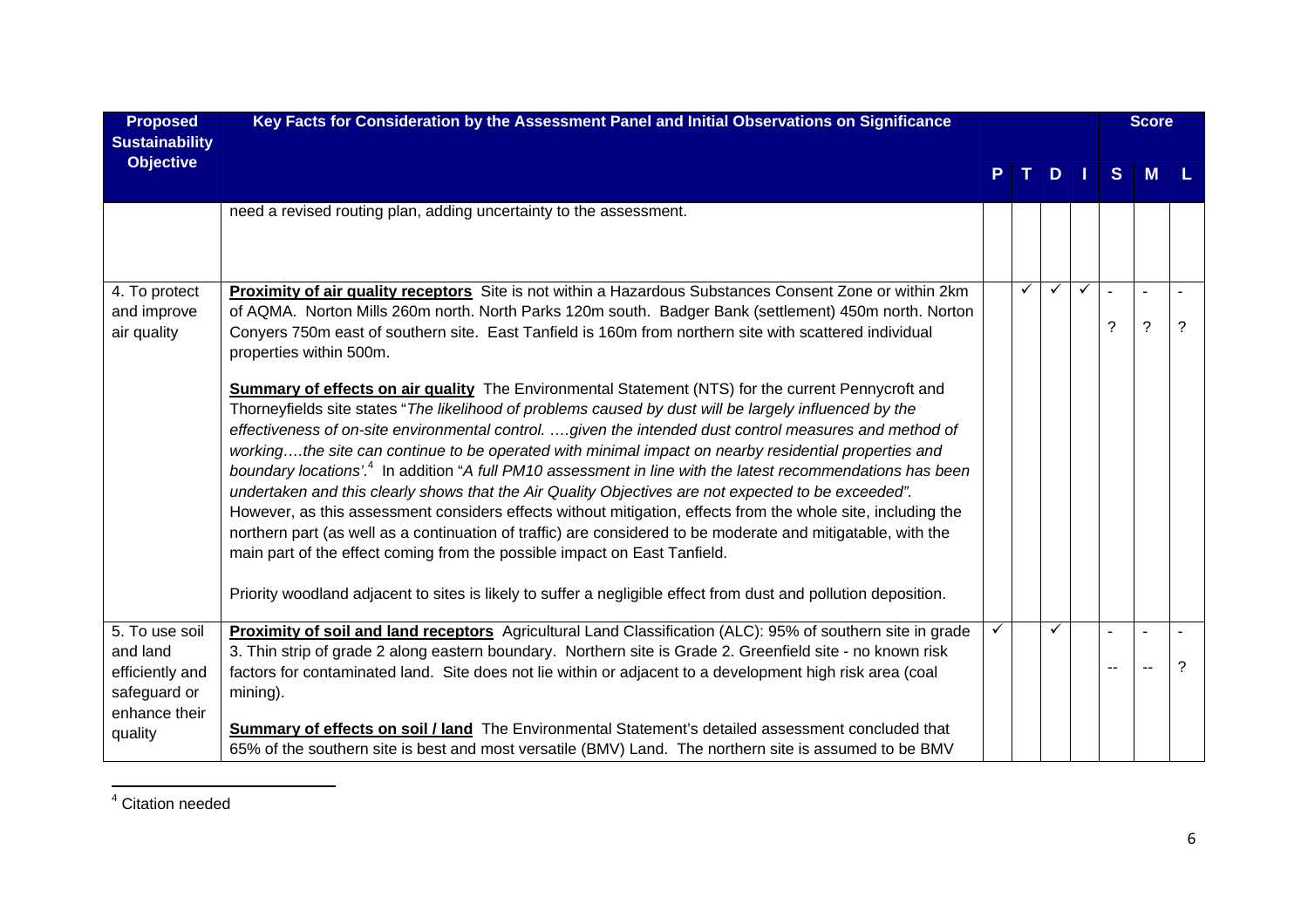| <b>Proposed</b><br><b>Sustainability</b>                             | Key Facts for Consideration by the Assessment Panel and Initial Observations on Significance                                                                                                                                                                                                                                                                                                                                                                                                                                                                                                                                                                                                                                                                                                                       |   |   |   |          |              | <b>Score</b> |                           |
|----------------------------------------------------------------------|--------------------------------------------------------------------------------------------------------------------------------------------------------------------------------------------------------------------------------------------------------------------------------------------------------------------------------------------------------------------------------------------------------------------------------------------------------------------------------------------------------------------------------------------------------------------------------------------------------------------------------------------------------------------------------------------------------------------------------------------------------------------------------------------------------------------|---|---|---|----------|--------------|--------------|---------------------------|
| <b>Objective</b>                                                     |                                                                                                                                                                                                                                                                                                                                                                                                                                                                                                                                                                                                                                                                                                                                                                                                                    |   |   |   | $D \mid$ | <sub>S</sub> | M            |                           |
|                                                                      | land (though detailed assessment may refine this as with the southern site). This would amount to a loss of<br>19.63ha of BMV land.                                                                                                                                                                                                                                                                                                                                                                                                                                                                                                                                                                                                                                                                                |   |   |   |          |              |              |                           |
| 6. Reduce the<br>causes of<br>climate<br>change                      | Proximity of factors relevant to exacerbating climate change Deciduous woodland immediately<br>adjacent (with slight overlap) along south west edge and circa 20 metres from northern edge, 20 m from<br>east edge. Southern site: Deciduous woodland adjacent to north, south and east of site (possibly some<br>overlap). Site visit revealed trees and a hedgerow on site.                                                                                                                                                                                                                                                                                                                                                                                                                                      |   |   |   |          |              |              | ?                         |
|                                                                      | <b>Summary of effects on climate change</b> A small amount of carbon storage habitat may be lost, though the<br>effect of this on this objective is negligible. The site would however be expected to generate a large amount<br>of freight. While access to the road network is good, it would still need to travel some distance to likely<br>markets. Effects on this objective are moderate to major negative in the short and medium term, falling to<br>minor negative if the northern site continues to operate in the longer term.                                                                                                                                                                                                                                                                         |   |   |   |          |              |              |                           |
| 7. To respond<br>and adapt to<br>the effects of<br>climate<br>change | Proximity of factors relevant to the adaptive capacity of a site Flooding: Southern sites entirely within<br>flood zone 3. In terms of surface water flooding there are occasional patches of mainly 1/1000 year risk<br>(circa 5%). Smaller patches of 1 in 30 and 1 in 100 risk, (together totalling c1%). Northern site is affected by<br>a small area of Flood Zone 2 (20%); Ouse CFMP: Upper Ure and Swinney Beck / Policy 6; CAMS: surface<br>water resources available at least 50% of time. At low flows new extraction licenses may be more restricted.<br>Ecological Networks: Living Landscape: Site entirely within River Ure Corridor NY10; England Habitat<br>Network: Core woodland envelope of EHN overlaps north, east and south-west of site southern site and<br>western edge of northern site. | ✓ | ✓ | ✓ | ✓        |              |              | $\overline{0}$<br>$^{++}$ |
|                                                                      | <b>Summary of effects on climate change adaptation</b> Although site is water compatible, the high risk of<br>flooding to this site suggests the need for emergency planning. In the longer term there is the potential for<br>these sites to offer flood storage to the wider catchment. Ecological networks are unlikely to be affected due<br>to these sites not disrupting significant parts of the corridors. However, restoration in the long term would                                                                                                                                                                                                                                                                                                                                                     |   |   |   |          |              |              |                           |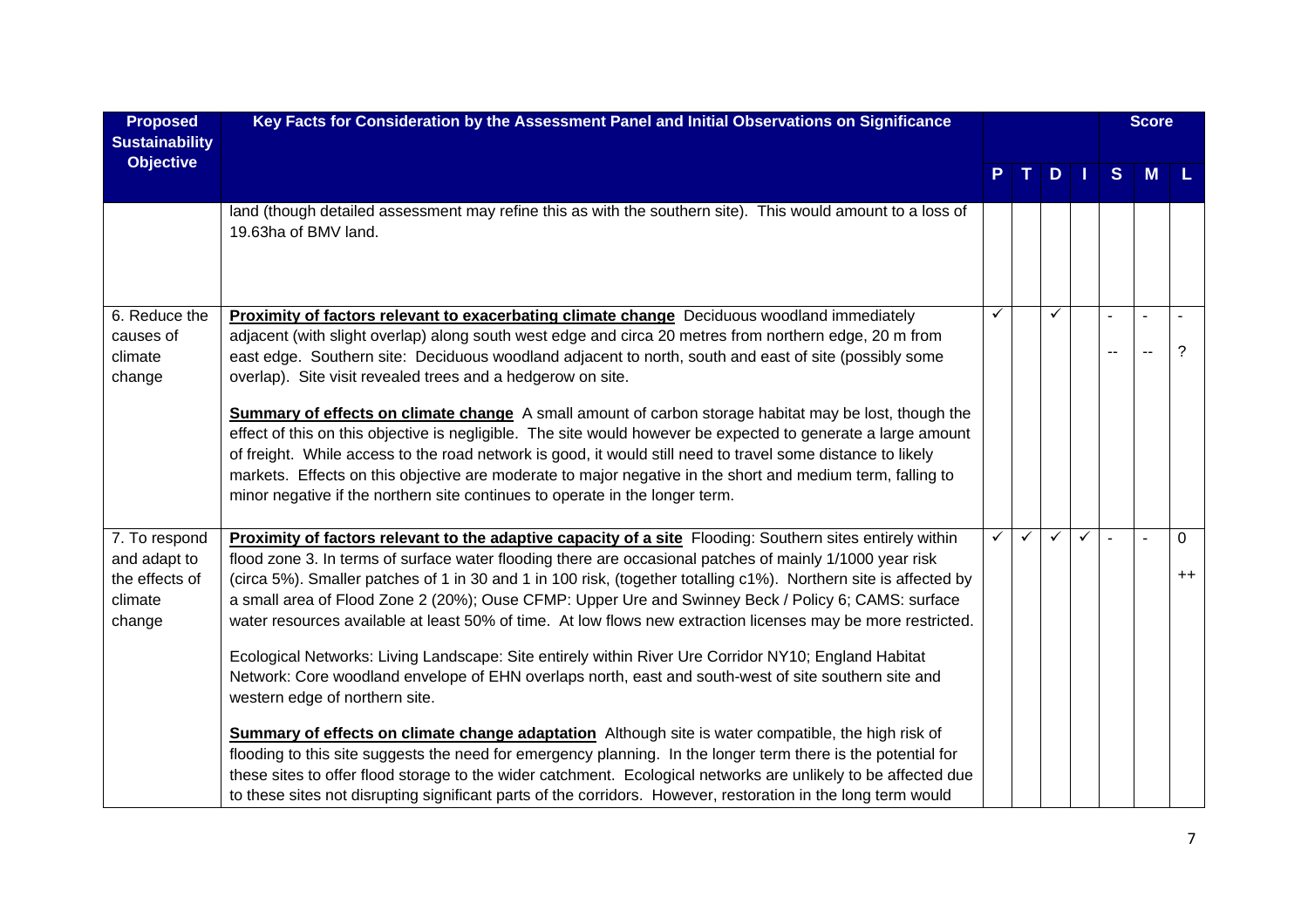| <b>Proposed</b><br><b>Sustainability</b>                                                                                                    | Key Facts for Consideration by the Assessment Panel and Initial Observations on Significance                                                                                                                                                                                                                                                                                                                                                                                                                                                                                                                                                                                                                                     |   |   |    |        | <b>Score</b>             |   |
|---------------------------------------------------------------------------------------------------------------------------------------------|----------------------------------------------------------------------------------------------------------------------------------------------------------------------------------------------------------------------------------------------------------------------------------------------------------------------------------------------------------------------------------------------------------------------------------------------------------------------------------------------------------------------------------------------------------------------------------------------------------------------------------------------------------------------------------------------------------------------------------|---|---|----|--------|--------------------------|---|
| <b>Objective</b>                                                                                                                            |                                                                                                                                                                                                                                                                                                                                                                                                                                                                                                                                                                                                                                                                                                                                  |   | D | H. | S      | M                        | L |
|                                                                                                                                             | strengthen networks.                                                                                                                                                                                                                                                                                                                                                                                                                                                                                                                                                                                                                                                                                                             |   |   |    |        |                          |   |
| 8. To minimise<br>the use of<br>resources and<br>encourage<br>their re-use<br>and<br>safeguarding                                           | Proximity of factors relevant to the resource usage of a site No spatial factors identified<br><b>Summary of effects on resource usage</b> This site will contribute to the need for sand and gravel.<br>However, it may to a degree offset recycled materials that could potentially replace sand and gravel.<br>However, this impact can only be considered at the plan level rather than in relation to an individual site. All<br>that can be said here is that 5.46 million tonnes of virgin minerals would be extracted which will be<br>unavailable for future use (unless recycled). This works against the SA objective, so it is scored negatively.<br>The impact would continue until such time as extraction ceases. | ✓ |   | ✓  | $\sim$ | $\overline{a}$           | ? |
| 9. To minimise<br>waste<br>generation<br>and prioritise<br>management<br>of waste as<br>high up the<br>waste<br>hierarchy as<br>practicable | <b>Proximity of factors relevant to managing waste higher up the waste hierarchy</b> No spatial factors<br>identified<br><b>Summary of effects on the waste hierarchy</b> The site would not specifically deal with waste. No impacts<br>identified.                                                                                                                                                                                                                                                                                                                                                                                                                                                                             |   |   |    | 0      | $\Omega$                 | 0 |
| 10. T <sub>o</sub><br>conserve or<br>enhance the<br>historic<br>environment<br>and its setting,<br>cultural<br>heritage and                 | Proximity of historic environment receptors Conservation areas: none within 1km; Registered Parks<br>and Gardens: Southern part of site circa 80m from Norton Conyers Registered Parks and Garden (Grade II)<br>(Designation ID 1,0001, 068). Northern part is 1.9 km away from Norton Conyers; Registered battlefields:<br>None within 5km; World Heritage Sites: None within 5km.<br>Scheduled Monuments: Northern part of site is circa 170 m south east from East Tanfield Deserted<br>Medieval Village (Designation ID 1,016,260); 1.6km to south of site is 'Henge Monument 300m North of<br>Runwick'; 0.66 km to north is 'Round barrow 425m north west of Rushwood Hall' (Designation ID 1,016,                          | ✓ | ✓ |    |        | $\overline{\phantom{a}}$ |   |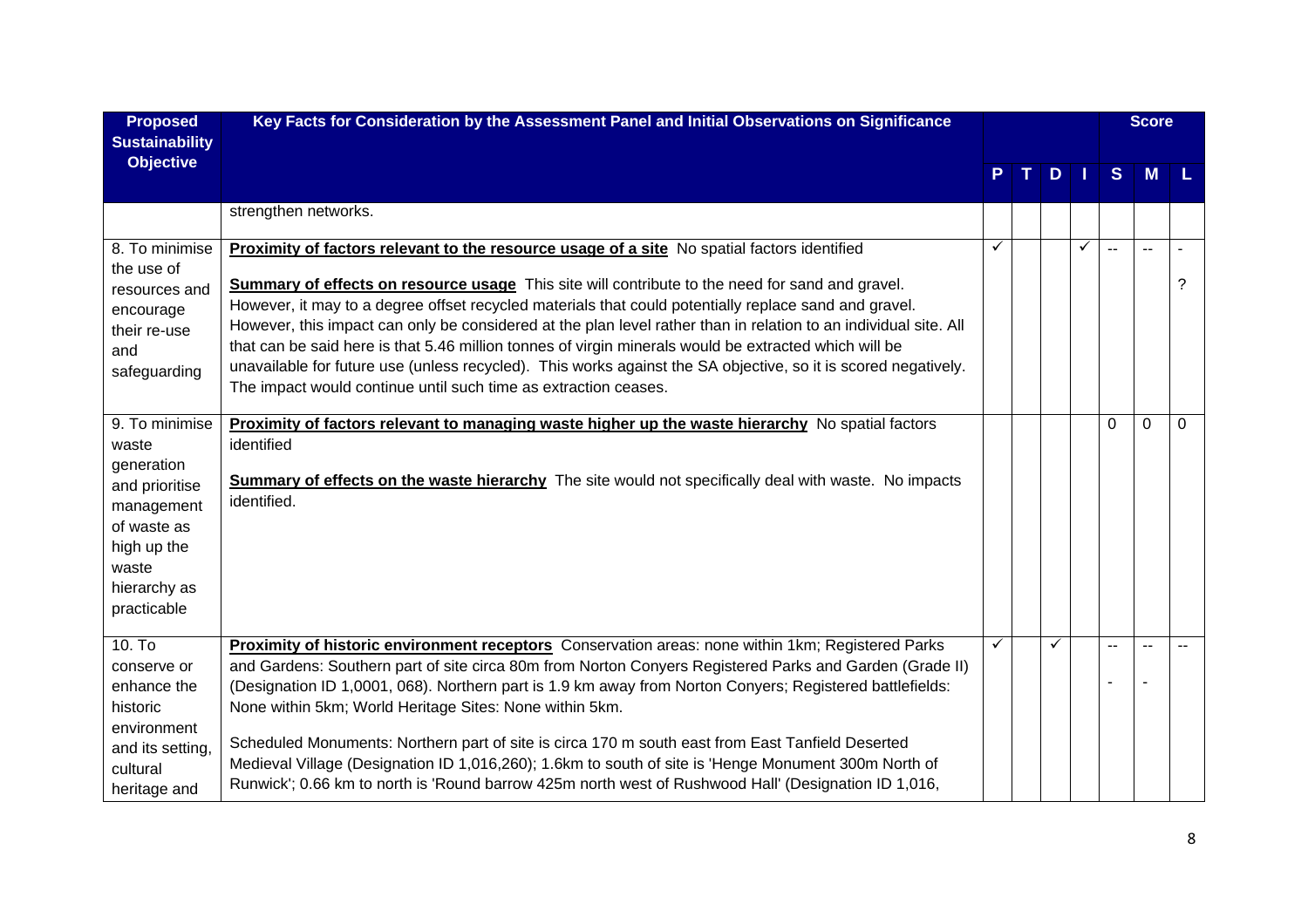| <b>Proposed</b><br><b>Sustainability</b> | Key Facts for Consideration by the Assessment Panel and Initial Observations on Significance                                                                                                                                                                                                                                                                                                                                                                                                                                                                                                                                                                                                                                                             |  |              |     |  |   |   |  | <b>Score</b> |  |
|------------------------------------------|----------------------------------------------------------------------------------------------------------------------------------------------------------------------------------------------------------------------------------------------------------------------------------------------------------------------------------------------------------------------------------------------------------------------------------------------------------------------------------------------------------------------------------------------------------------------------------------------------------------------------------------------------------------------------------------------------------------------------------------------------------|--|--------------|-----|--|---|---|--|--------------|--|
| <b>Objective</b>                         |                                                                                                                                                                                                                                                                                                                                                                                                                                                                                                                                                                                                                                                                                                                                                          |  | $\mathbf{T}$ | $D$ |  | S | M |  |              |  |
| character                                | 262); 0.77km to north is Earth circles, cursus, pit alignments and burial sites near Nosterfield and<br>Thornborough, including Centre Hill Round Barrow (Designation ID 1,004, 912). Southern part: 1.4 km west<br>of site is Castle Dikes Defended Roman Villa. Circa 1.62 km to south east is 'Hutton Hall (site of)'.                                                                                                                                                                                                                                                                                                                                                                                                                                |  |              |     |  |   |   |  |              |  |
|                                          | Listed buildings: 1 listed building c150m to west - Manor Farm House (NHLE No. 1,190, 120) Grade II. A<br>further listed building lies 0.68 km away (Sleningford Grange Designation ID 1,150, 579, Grade II); Named<br>deigned landscapes (from pre-validated dataset derived from HLC); HNY22399 (no name listed) ornamental<br>parkland 70m east of southern part of site, 2 unnamed areas 1.3km south-west and 1.6km west of northern<br>area of site.                                                                                                                                                                                                                                                                                                |  |              |     |  |   |   |  |              |  |
|                                          | Historic Land Characterisation (HLC) Broad Type - Enclosed land / HLC Type - Modern improved fields;<br>The proposed allocation sites lie within an area of high archaeological significance and sensitivity, which<br>contains a number of prehistoric monuments and deposits that have been the subject of recent investigation<br>and publication. This Thornborough Henges landscape is considered to be internationally significant. In<br>addition, the scheduled deserted medieval village of East Tanfield lies immediately to the west of the Manor<br>Farm West proposed allocation site. In addition, undesignated archaeology includes evidence of finds and<br>features of early prehistoric date and Bronze Age round barrow burial sites. |  |              |     |  |   |   |  |              |  |
|                                          | Trenches in the northern area (Manor Farm West) identified evidence of multi-period human activity dating<br>from the Mesolithic, through the Neolithic, Bronze Age and Iron Age to the Romano-British period.                                                                                                                                                                                                                                                                                                                                                                                                                                                                                                                                           |  |              |     |  |   |   |  |              |  |
|                                          | There were no archaeological features or deposits identified in the southern extension area (Pennycroft and<br>Thorneyfields); although there are deposits of Iron Age/Romano-British date within the top soil storage area<br>which it is assumed will be excluded from any direct impacts.                                                                                                                                                                                                                                                                                                                                                                                                                                                             |  |              |     |  |   |   |  |              |  |
|                                          | <b>Summary of effects on the historic environment</b> The Historic Landscape Characterisation (HLC) type of<br>these two areas is modern improved fields. The northernmost proposed allocation site is a smaller part of a<br>much larger area of similar character type, of which the legibility is partial, and the legibility of the southern<br>part is fragmentary. Proposed extraction is unlikely to have a major impact upon the historic landscape<br>character of the immediately surrounding area. However, it is acknowledged that within the sites, the                                                                                                                                                                                     |  |              |     |  |   |   |  |              |  |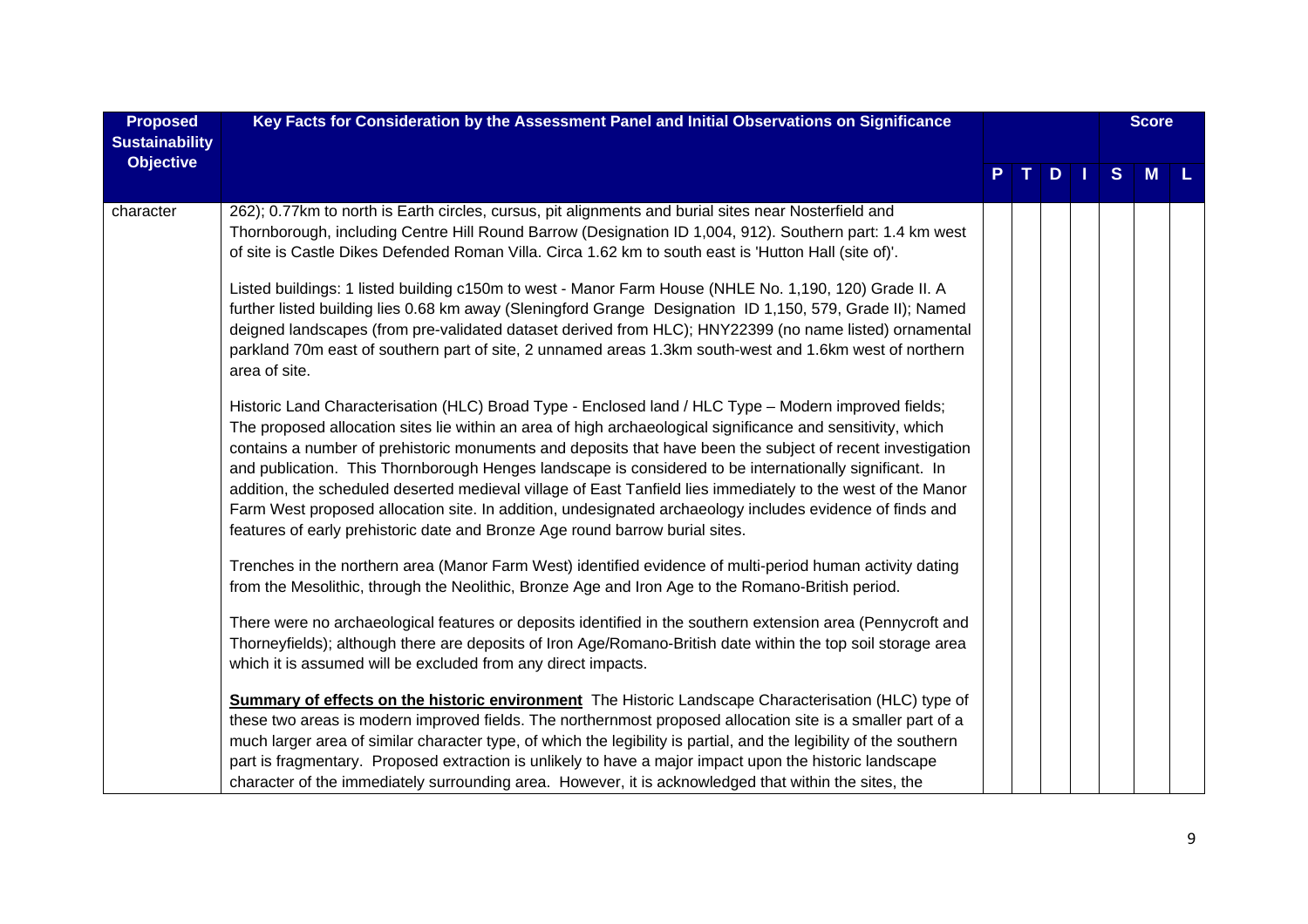| <b>Proposed</b>                           | Key Facts for Consideration by the Assessment Panel and Initial Observations on Significance                                                                                                                                                                                                                                                                                                                                                                                                                                |   |    |   | <b>Score</b> |          |
|-------------------------------------------|-----------------------------------------------------------------------------------------------------------------------------------------------------------------------------------------------------------------------------------------------------------------------------------------------------------------------------------------------------------------------------------------------------------------------------------------------------------------------------------------------------------------------------|---|----|---|--------------|----------|
| <b>Sustainability</b><br><b>Objective</b> |                                                                                                                                                                                                                                                                                                                                                                                                                                                                                                                             |   |    |   |              |          |
|                                           |                                                                                                                                                                                                                                                                                                                                                                                                                                                                                                                             |   | D. | S | M            |          |
|                                           | historic landscape character will become invisible as development will replace an earlier field system. As<br>20% of the overall HLC project area has been identified as modern improved fields, this effect is not<br>considered to be significant.                                                                                                                                                                                                                                                                        |   |    |   |              |          |
|                                           | There is however an issue with the impact on the registered parkland of Norton Conyers, which will have<br>direct views of the Pennycroft site. It will be important for mitigation to be aligned with Norton Conyers.                                                                                                                                                                                                                                                                                                      |   |    |   |              |          |
|                                           | The Manor Farm West site lies within the setting of the scheduled monuments of Thornborough Henges and<br>also East Tanfield deserted village so the landscape may be sensitive for those reasons. However, it is well<br>screened from these receptors                                                                                                                                                                                                                                                                     |   |    |   |              |          |
|                                           | There is certain high archaeological potential for the survival of archaeological remains within the Manor<br>Farm West (northern) site from the early prehistoric period onwards. It is known that allocating this site<br>would cause the loss of these archaeological remains if the site is extracted without mitigation.                                                                                                                                                                                               |   |    |   |              |          |
|                                           | The existing archaeological deposits recorded by aerial photography, geophysics and trial trenching in the<br>Manor Farm West (northern) site have been identified by English Heritage as being 'demonstrably of<br>equivalent significance' to designated heritage assets as set out in NPPF policy 139 and for that reason are<br>assessed as major negative. Remains of lesser significance were revealed in the Pennycroft and<br>Thorneyfields (southern) site, and so the impact there is assessed as minor negative. |   |    |   |              |          |
|                                           | It is assumed that the archaeological impact will occur throughout the duration of extraction and will result in<br>the total destruction of the undesignated archaeological remains.                                                                                                                                                                                                                                                                                                                                       |   |    |   |              |          |
| 11. To protect                            | Proximity of landscape / townscape receptors and summary of character National Parks: None within                                                                                                                                                                                                                                                                                                                                                                                                                           | ✓ |    |   |              | $\Omega$ |
| and enhance                               | 10 km; Areas of Outstanding Natural Beauty (AONBs): Northern site: Nidderdale is 2.9km south-west.                                                                                                                                                                                                                                                                                                                                                                                                                          |   |    |   |              |          |
| the quality and<br>character of           | Southern site: Nidderdale 3km west; Heritage Coast: None within 10 km; ITE land: Norton Conyers ITE land<br>is 66m east of the southern site and 1.83 km south-east of northern site; National Character Area (NCA):                                                                                                                                                                                                                                                                                                        |   |    |   |              |          |
| landscapes                                | Southern Magnesian Limestone (both sites). Green Belt: Not within Green Belt.                                                                                                                                                                                                                                                                                                                                                                                                                                               |   |    |   |              |          |
| and                                       |                                                                                                                                                                                                                                                                                                                                                                                                                                                                                                                             |   |    |   |              |          |
|                                           | North Yorkshire Landscape Character Assessment (NYLCA): Northern and southern Site are landscape                                                                                                                                                                                                                                                                                                                                                                                                                            |   |    |   |              |          |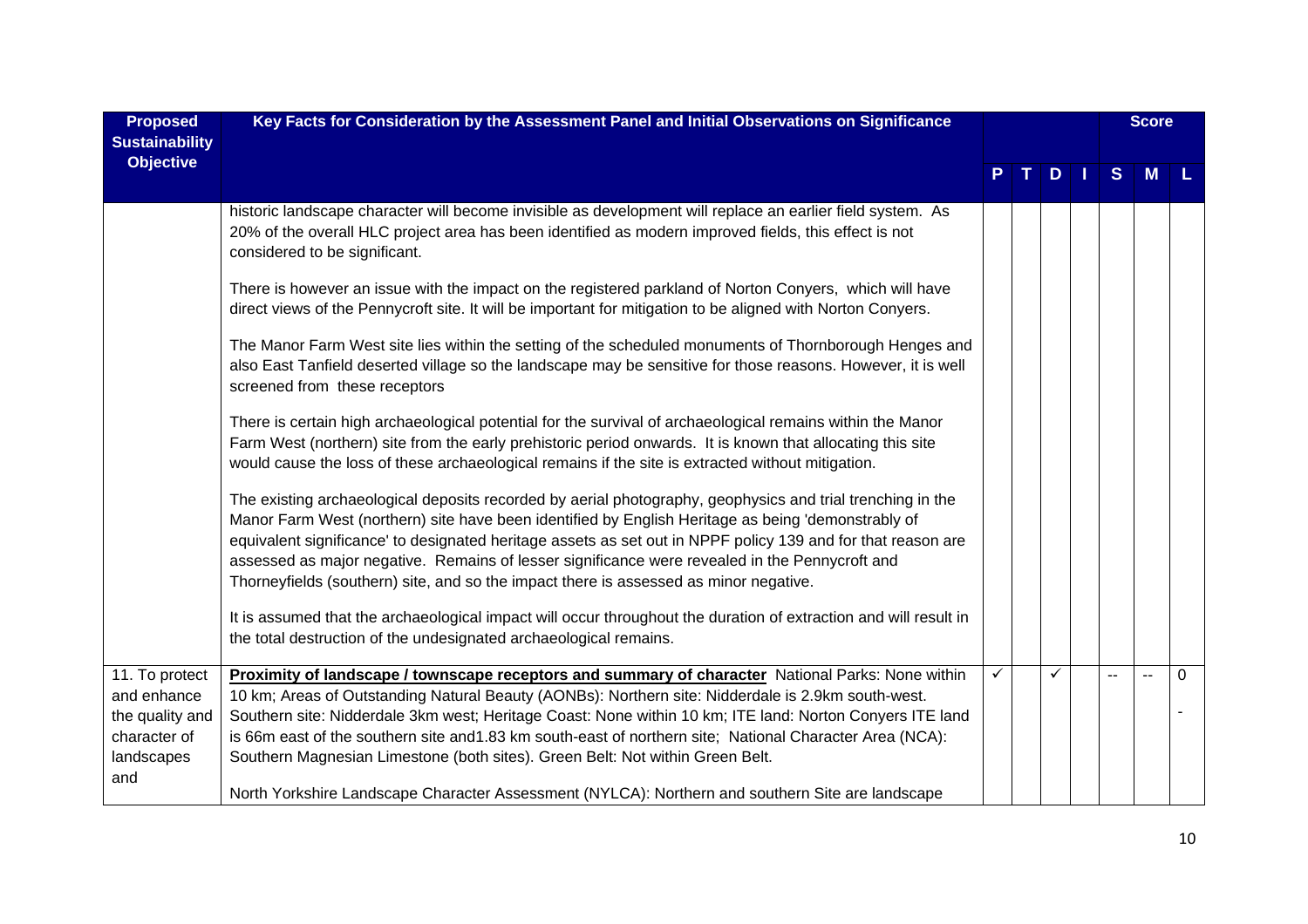| <b>Proposed</b>       | Key Facts for Consideration by the Assessment Panel and Initial Observations on Significance                                                                                                                                                                                                                                                                                                                                                                                                                                                                                                                                                                                                                                                                                                                                                                                                                                                                        |  |               |   | <b>Score</b> |  |
|-----------------------|---------------------------------------------------------------------------------------------------------------------------------------------------------------------------------------------------------------------------------------------------------------------------------------------------------------------------------------------------------------------------------------------------------------------------------------------------------------------------------------------------------------------------------------------------------------------------------------------------------------------------------------------------------------------------------------------------------------------------------------------------------------------------------------------------------------------------------------------------------------------------------------------------------------------------------------------------------------------|--|---------------|---|--------------|--|
| <b>Sustainability</b> |                                                                                                                                                                                                                                                                                                                                                                                                                                                                                                                                                                                                                                                                                                                                                                                                                                                                                                                                                                     |  |               |   |              |  |
| <b>Objective</b>      |                                                                                                                                                                                                                                                                                                                                                                                                                                                                                                                                                                                                                                                                                                                                                                                                                                                                                                                                                                     |  | $D$   $\vert$ | S | <b>M</b>     |  |
| townscapes            | character type 24: river floodplain (farmed, lowland and valley landscapes). High visual sensitivity (as a<br>result of the predominantly open character and flat landform. which facilitates long distance open views<br>across the landscape). High ecological sensitivity as result of the patchwork of habitats. High landscape<br>and cultural sensitivity as a result of the presence of numerous historic settlement sites and designated<br>landscapes, coupled with a dynamic landscape pattern of narrow river corridors. District LCA: Northern Site<br>mostly in landscape 5b of Hambleton LCA with a small area in the west in 6a. Southern site in landscape<br>'River Ure Corridor' in Harrogate LCA.                                                                                                                                                                                                                                                |  |               |   |              |  |
|                       | Intrusion: Undisturbed. The area is fairly tranquil, but not as much as the CPRE maps suggest. Urban<br>intrusion: The wider context is rural but there is local intrusion from the existing active quarry. The A6108<br>corridor, North Stainley and the Lightwater Valley theme park are 1-2 km to the west. Light pollution: Low -<br>44-56 on a scale of 1-255, with 1 representing maximum darkness.                                                                                                                                                                                                                                                                                                                                                                                                                                                                                                                                                           |  |               |   |              |  |
|                       | Summary of effects on landscape / townscape There are no predicted impacts on nationally or locally<br>designated landscapes. Similarly, local settlements are not likely to be affected, although North Stainley lies<br>just over 1 km to the west of the Manor Farm West site. There is intervening woodland and riverside<br>screening along the River Ure. The current quarry does not impact on the settlement.                                                                                                                                                                                                                                                                                                                                                                                                                                                                                                                                               |  |               |   |              |  |
|                       | The floodplain landscape type within which the Pennycroft and Thorneyfields site and parts of the Manor<br>Farm West site are located is being heavily exploited at a number of locations in North Yorkshire, resulting<br>in large scale disturbance and the creation after restoration of areas of new landscape character which are<br>likely to be unstable in the long term because they do not reflect geomorphological / fluvial processes as the<br>previous landscapes largely did (although modified and protected by man in more recent times). However<br>within the timescale of this assessment the wet restoration scheme proposed can be accommodated, and<br>can be acceptable on visual and landscape character grounds. There is however an issue with the impact<br>on the registered parkland of Norton Conyers which will have direct views of the Pennycroft site. It will be<br>important for mitigation to be aligned with Norton Conyers. |  |               |   |              |  |
|                       | The Manor Farm West site lies within the setting of the scheduled monuments of Thornborough Henges and<br>also East Tanfield deserted village so the landscape may be sensitive for those reasons. However, it is well                                                                                                                                                                                                                                                                                                                                                                                                                                                                                                                                                                                                                                                                                                                                              |  |               |   |              |  |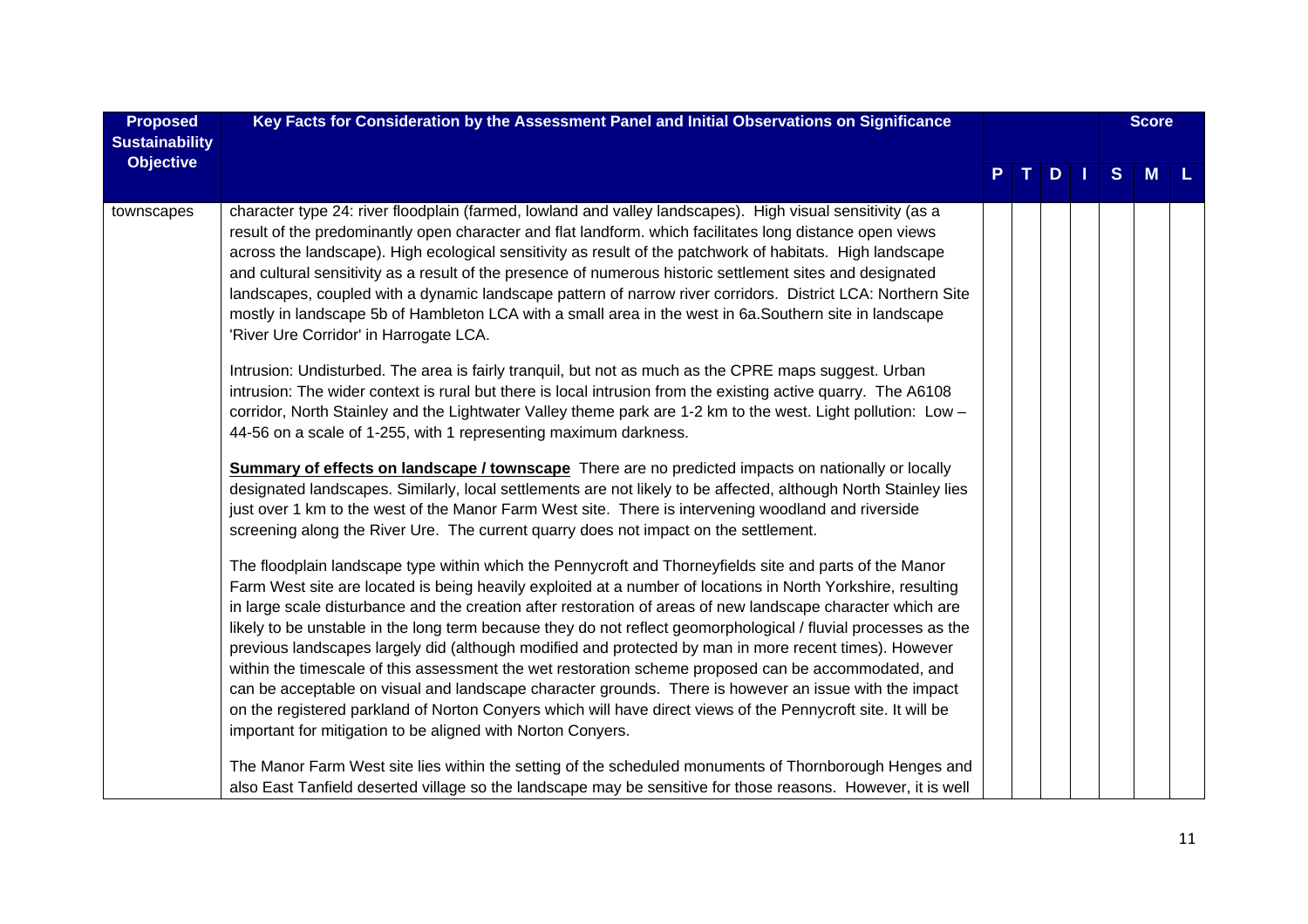| <b>Proposed</b><br><b>Sustainability</b>                 | Key Facts for Consideration by the Assessment Panel and Initial Observations on Significance                                                                                                                                                                   |   |   |              |              |      | <b>Score</b> |           |
|----------------------------------------------------------|----------------------------------------------------------------------------------------------------------------------------------------------------------------------------------------------------------------------------------------------------------------|---|---|--------------|--------------|------|--------------|-----------|
| <b>Objective</b>                                         |                                                                                                                                                                                                                                                                |   |   | D            |              | S    | M            |           |
|                                                          | screened from these receptors. There could also be direct impacts on vistas from the Ripon Rowell and on<br>the river corridor setting. There may also be cumulative effects from 'a possible future quarried landscape' /<br>from other sites.                |   |   |              |              |      |              |           |
|                                                          | It would be desirable to allow the river in this area to meander (a big lake would prevent the meander).<br>Historic meanders are visible.                                                                                                                     |   |   |              |              |      |              |           |
|                                                          | Levels of visual intrusion will not increase as the sites are low lying and largely screened by trees from views<br>from the wider landscape                                                                                                                   |   |   |              |              |      |              |           |
|                                                          | Whilst the two sites are extensions of an existing quarry, they are around 1.3 km apart, and there are some<br>different historic landscape issues for each.                                                                                                   |   |   |              |              |      |              |           |
| 12. Achieve<br>sustainable<br>economic                   | Proximity of factors relevant to sustainable economic growth Site has reasonable access to the A1<br>giving reasonably good access to York, Leeds and Teesside.                                                                                                | ✓ |   | ✓            | $\checkmark$ | $++$ | $++$         | $+$       |
| growth and<br>create and                                 | Summary of effects on sustainable economic growth This site would ultimately result in 5.46 million<br>tonnes of sand and gravel being made available to the market. This would make a significant contribution to                                             |   |   |              |              |      |              |           |
| support jobs                                             | the building sector by helping to boost supply of a key building material (as well as supporting freight jobs).<br>Restoration, combined with that of other nearby sites might create something of a minor tourist attraction.                                 |   |   |              |              |      |              |           |
| 13. Maintain<br>and enhance                              | Proximity of factors relevant to community vitality / viability Index of Multiple Deprivation (IMD) Area -<br>Kirkby Malzeard / Wathvale - Not in worst 20%.                                                                                                   |   | ✓ | $\checkmark$ | $\checkmark$ | $+$  | $+$          | $\Omega$  |
| the viability<br>and vitality of<br>local<br>communities | Norton Mills is 260m north. North Parks is 120m south. Badger Bank (settlement) is 450m north. Norton<br>Conyers is 750m east. North Stainley lies to the west (620m) of northern site, while Wath is 1.4km east of<br>southern site. Nunwick is 1.87km south. |   |   |              |              |      |              | $\ddot{}$ |
|                                                          | Summary of effects on vitality / viability The site would support a small number of jobs leading to minor<br>positive impacts in the short and medium term and negligible to minor positive impacts in the long term.                                          |   |   |              |              |      |              |           |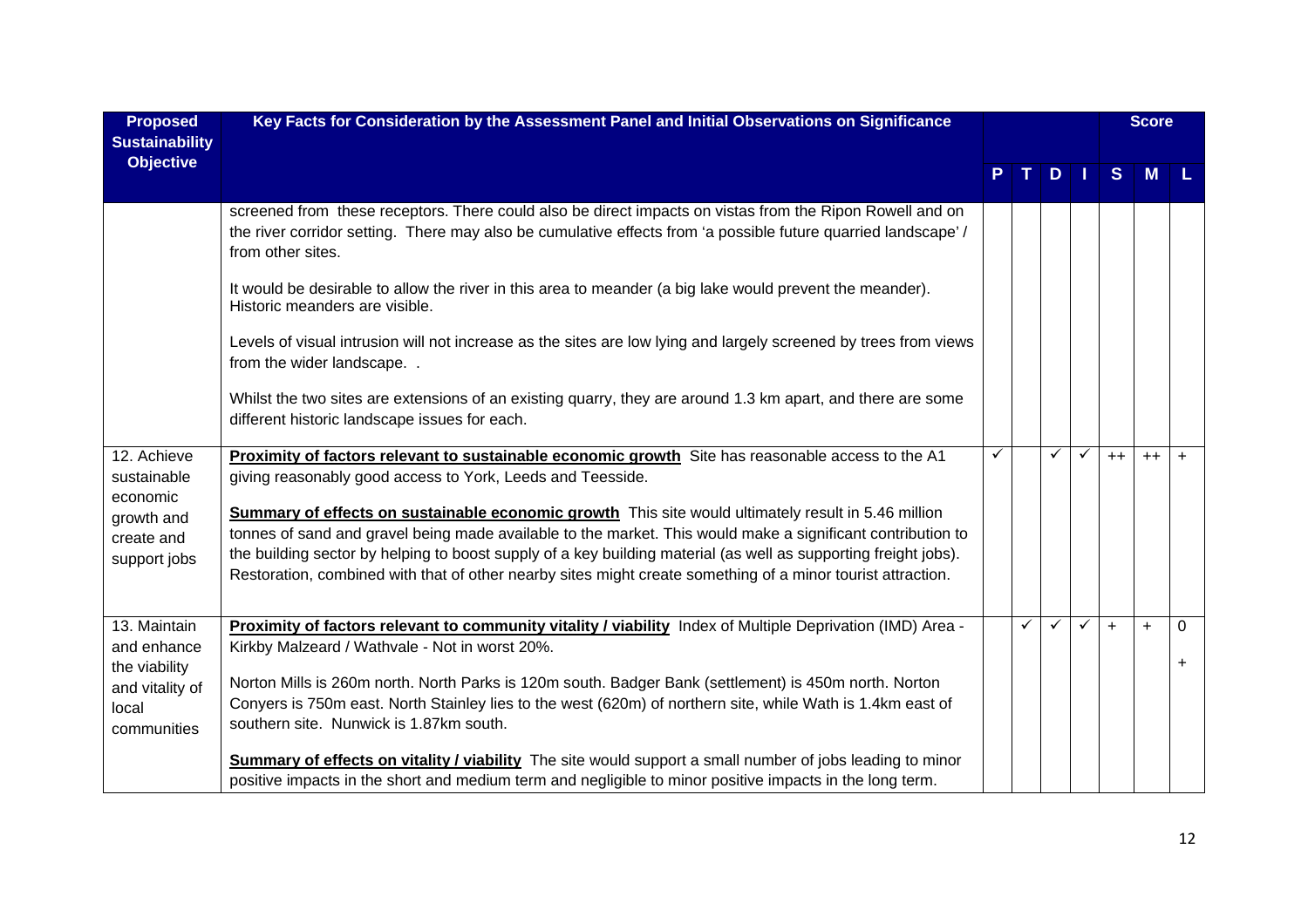| <b>Proposed</b>       | Key Facts for Consideration by the Assessment Panel and Initial Observations on Significance                                                                                                                                   |              |              |              |              | <b>Score</b>   |          |
|-----------------------|--------------------------------------------------------------------------------------------------------------------------------------------------------------------------------------------------------------------------------|--------------|--------------|--------------|--------------|----------------|----------|
| <b>Sustainability</b> |                                                                                                                                                                                                                                |              |              |              |              |                |          |
| <b>Objective</b>      |                                                                                                                                                                                                                                |              | D            |              | <sub>S</sub> | M              |          |
|                       |                                                                                                                                                                                                                                |              |              |              |              |                |          |
|                       | Whilst the site would provide a source of sand and gravel which could aid future development, it is                                                                                                                            |              |              |              |              |                |          |
|                       | considered that the immediate settlements are unlikely to directly benefit in any significant way. In the long<br>term it is considered that the restoration scheme has the potential to boost tourism in the area through the |              |              |              |              |                |          |
|                       | creation of new habitats (which could be made accessible).                                                                                                                                                                     |              |              |              |              |                |          |
|                       |                                                                                                                                                                                                                                |              |              |              |              |                |          |
| 14. To provide        | Proximity to recreation, leisure and learning receptors Rights of way: bridleway 15.103/8/1 comes                                                                                                                              |              |              |              |              | 0              | $\Omega$ |
| opportunities         | within 20m west of the northwest corner of southern site. The long distance right of way called the 'Ripon                                                                                                                     |              |              |              |              |                |          |
| to enable             | Rowel' follows this part of the bridleway also at 20m. Bridleway 10.44/3/1 is 370m north-west. Bridleway                                                                                                                       |              |              |              |              |                |          |
| recreation,           | 10.44/6/1 is 490m north-west.                                                                                                                                                                                                  |              |              |              |              |                |          |
| leisure and           | <b>Summary of effects on recreation, leisure and learning</b> Although there is little in terms of access at the                                                                                                               |              |              |              |              |                |          |
| learning              | northern site Bridleway 15.103/8/1 is likely to be affected by noise and could be affected by dust and views                                                                                                                   |              |              |              |              |                |          |
|                       | which would detract from the experience of users for a short distance when this area is being worked. The                                                                                                                      |              |              |              |              |                |          |
|                       | site is also close to the Ripon Rowel. The current application, by way of mitigation, proposes to separate the                                                                                                                 |              |              |              |              |                |          |
|                       | access track from the Bridleway / Ripon Rowell walk where they intersect. (Working this part of the site                                                                                                                       |              |              |              |              |                |          |
|                       | would take place in phase 2 - considered to be short term in our assessment, though noise impacts could                                                                                                                        |              |              |              |              |                |          |
|                       | conceivably also be experienced in later phases too to a lesser degree). While a different application may                                                                                                                     |              |              |              |              |                |          |
|                       | ultimately come forward for this site we have scored these impacts without mitigation assuming the                                                                                                                             |              |              |              |              |                |          |
|                       | development would be phased in similar way to the current application.                                                                                                                                                         |              |              |              |              |                |          |
|                       |                                                                                                                                                                                                                                |              |              |              |              |                |          |
|                       |                                                                                                                                                                                                                                |              |              |              |              |                |          |
| 15. To protect        | Proximity to population / community receptors / factors relevant to health and wellbeing Norton Mills                                                                                                                          | $\checkmark$ | $\checkmark$ | $\checkmark$ |              | $\overline{a}$ |          |
| and improve           | is 260m north. North Parks is 120m south. Badger Bank (settlement) 450m north. Norton Conyers is 750m                                                                                                                          |              |              |              |              |                |          |
| the wellbeing,        | east. Nearest farm building is 850m south. East Tanfield is 300m from northern site with scattered individual                                                                                                                  |              |              |              | --           | $\sim$         |          |
| health and            | properties within 500m. No schools, hospitals, health centres or clinics within 1km. High pressure gas                                                                                                                         |              |              |              | ?            | $\tilde{?}$    | ?        |
| safety of local       | pipeline Feeder 7 crosses southern site.                                                                                                                                                                                       |              |              |              |              |                |          |
| communities           | Summary of effects on health and wellbeing The high pressure gas pipeline would require re-routing for                                                                                                                         |              |              |              |              |                |          |
|                       | safety purposes. There is some concern over possible dust and noise impacts at East Tanfield (see SA                                                                                                                           |              |              |              |              |                |          |
|                       | objective 4). A continuation of traffic would occur on the A6108, though the current low volumes on this road                                                                                                                  |              |              |              |              |                |          |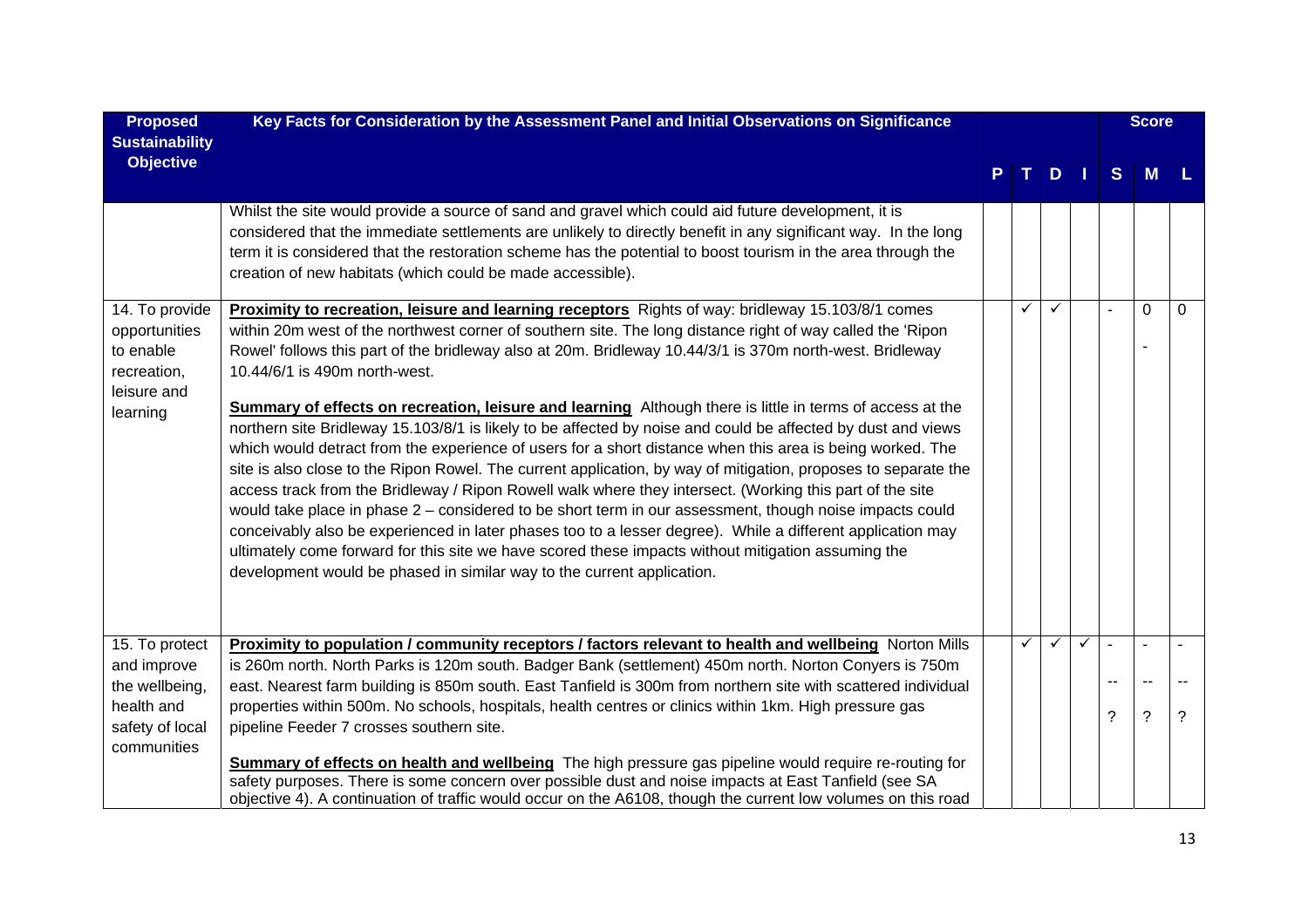| <b>Proposed</b><br><b>Sustainability</b>                                                                     | Key Facts for Consideration by the Assessment Panel and Initial Observations on Significance                                                                                                                                                                                                                                                                                                                                                                                                                                                                                                                                                                                                                                              |   |              |              |              |      | <b>Score</b> |                     |
|--------------------------------------------------------------------------------------------------------------|-------------------------------------------------------------------------------------------------------------------------------------------------------------------------------------------------------------------------------------------------------------------------------------------------------------------------------------------------------------------------------------------------------------------------------------------------------------------------------------------------------------------------------------------------------------------------------------------------------------------------------------------------------------------------------------------------------------------------------------------|---|--------------|--------------|--------------|------|--------------|---------------------|
| <b>Objective</b>                                                                                             |                                                                                                                                                                                                                                                                                                                                                                                                                                                                                                                                                                                                                                                                                                                                           |   |              | D.           |              | S    | M            |                     |
|                                                                                                              | mean that air pollution and accident effects are of low significance                                                                                                                                                                                                                                                                                                                                                                                                                                                                                                                                                                                                                                                                      |   |              |              |              |      |              |                     |
| 16. To<br>minimise flood<br>risk and<br>reduce the<br>impact of<br>flooding                                  | Proximity to flood zones Flooding: Southern sites entirely within flood zone 3. In terms of surface water<br>flooding there are occasional patches of mainly 1/1000 year risk (circa 5%. Smaller patches of 1in 30 and 1<br>in 100 risk, together totalling c1%). Northern site is affected by a small area of Flood Zone 2 (20%); Ouse<br>Catchment Flood Management Plan (CFMP): Upper Ure and Swinney Beck / Policy 6.<br><b>Summary of effects on flooding</b> Although site is water compatible, the high risk of flooding to this site<br>suggests the need for emergency planning. In the longer term there is the potential for these sites to offer<br>flood storage to the wider catchment. .Flood risk assessment is required. | ✓ | $\checkmark$ | $\checkmark$ | $\checkmark$ |      | $\sim$       | $\Omega$<br>$^{++}$ |
| 17. To<br>address the<br>needs of a<br>changing<br>population in<br>a sustainable<br>and inclusive<br>manner | Proximity to factors relevant to the needs of a changing population The site does not conflict with any<br>known allocations in other plans.<br>Summary of effects on a changing population The site would make a significant contribution to self-<br>sufficiency in the supply of sand and gravel and may also support markets outside of the plan area.                                                                                                                                                                                                                                                                                                                                                                                |   | ✓            | $\checkmark$ |              | $++$ | $++$         | $\ddot{}$           |
| Cumulative<br>effects                                                                                        | <b>Cumulative / Synergistic effects</b><br>Planning context: North Stainley lies to the west (620m) of northern site, Wath is 1.4km east of southern<br>site, Nunwick is 1.87km south (all Harrogate). North Stainley and Wath are Group C settlements (only very<br>limited growth). Although the LDF has no allocations DPD in place, the earlier 2001 Local Plan shows no<br>allocations within 200m this site.<br>Other Joint Minerals and Waste Plan Sites: MJP06 (2.9 km north), MJP38 (1.4km west), MJP07 (3.3 km                                                                                                                                                                                                                  |   |              |              |              |      |              |                     |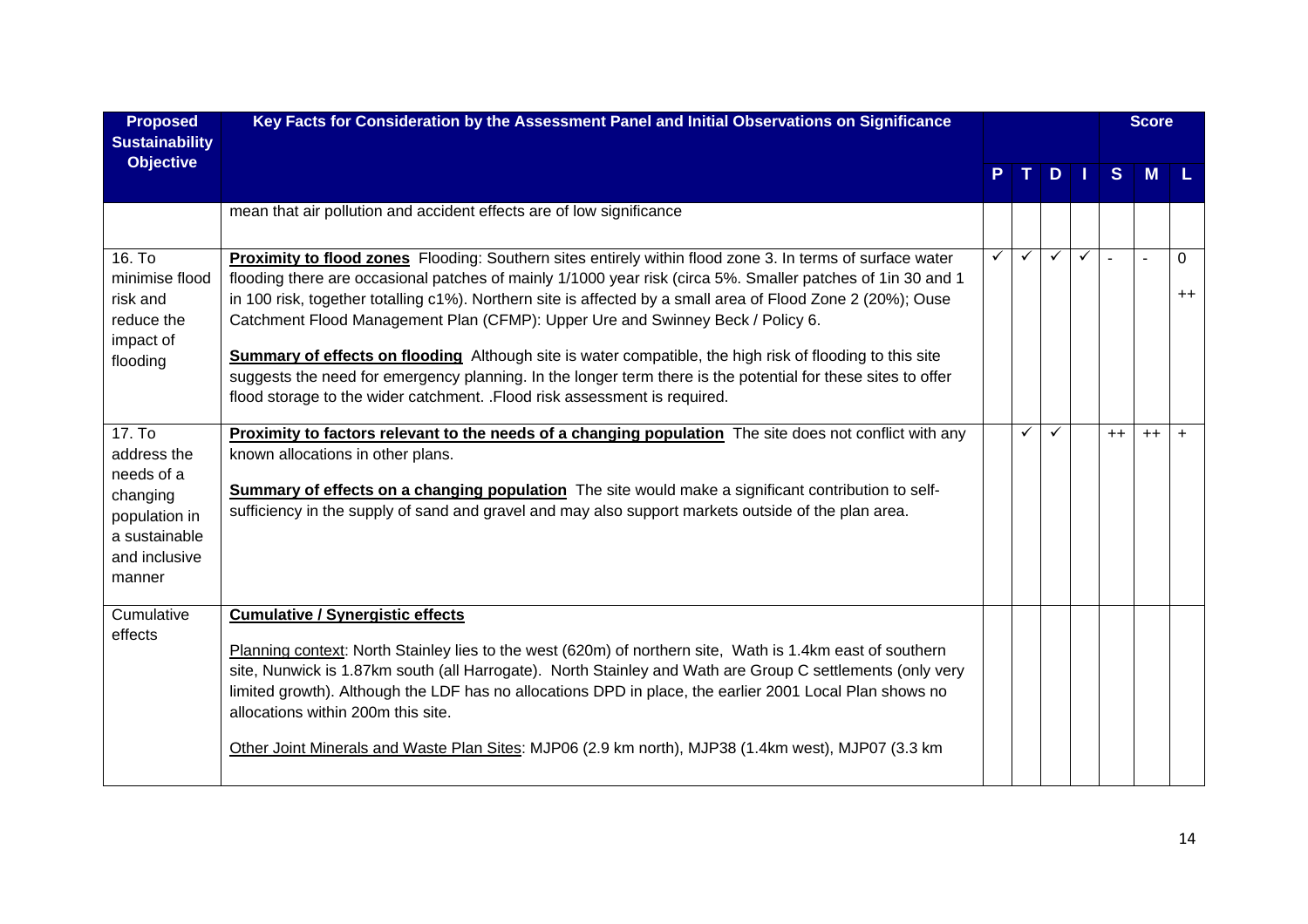| <b>Proposed</b><br><b>Sustainability</b> | Key Facts for Consideration by the Assessment Panel and Initial Observations on Significance                                                                                                                     |                |              |              |   | <b>Score</b> |   |
|------------------------------------------|------------------------------------------------------------------------------------------------------------------------------------------------------------------------------------------------------------------|----------------|--------------|--------------|---|--------------|---|
| <b>Objective</b>                         |                                                                                                                                                                                                                  |                | $D$          |              | S | М            |   |
|                                          | north) MJP39 (1.65 km north), MJP57 (2.63m west), MJP10 (1.88km west) all within 5km.                                                                                                                            |                |              |              |   |              |   |
|                                          | Historic Minerals and Waste Sites: Active sand and gravel site at Ripon, between northern and southern<br>sites. Active Magnesian limestone site at Potgate 2.36 km west. Dormant sand and gravel at Haw Wood    |                |              |              |   |              |   |
|                                          | (3.7km W). Active sand and gravel site at Nosterfield - 2.5km north. Numerous historic applications are<br>clustered around Nosterfield (c3.8km north-west), West Tanfield (1.4km north-west) and North Stainley |                |              |              |   |              |   |
|                                          | (0.2km north-west). Group of historic application to south-west of North Stainley (1.7km west). Fewer                                                                                                            |                |              |              |   |              |   |
|                                          | applications to south (2 around Sutton Grange (1.9km south). None to west. (Measurements from southern                                                                                                           | $\checkmark$   | $\checkmark$ | $\checkmark$ |   |              |   |
|                                          | site). Landfill: Nearest is 'land to the north of Moor Lane' 1.9km north-west.                                                                                                                                   | $\overline{?}$ | $\tilde{?}$  | $\tilde{?}$  |   |              |   |
|                                          | There may be cumulative landscape effects from 'a possible future quarried landscape' / from other sites                                                                                                         |                |              |              |   |              | 0 |
| Limitations /                            | No significant data gaps. More detailed assessment would be required to fully evaluate a number of effects however. This should be                                                                               |                |              |              |   |              |   |
| data gaps                                | addressed at any subsequent planning application stage.                                                                                                                                                          |                |              |              |   |              |   |
|                                          |                                                                                                                                                                                                                  |                |              |              |   |              |   |
|                                          |                                                                                                                                                                                                                  |                |              |              |   |              |   |
|                                          |                                                                                                                                                                                                                  |                |              |              |   |              |   |
| <b>Score</b>                             | <b>Significance</b>                                                                                                                                                                                              |                |              |              |   |              |   |
| $++$                                     | The Site option is predicted to have major positive effects on the achievement of the SA objective. For example, this may include a significant                                                                  |                |              |              |   |              |   |
|                                          | contribution to issues or receptor of more than local significance, or to several issues or receptors of local significance.                                                                                     |                |              |              |   |              |   |
| $\ddot{}$                                | The Site option is predicted to have minor positive effects on achievement of the SA objective. For example, this may include a significant                                                                      |                |              |              |   |              |   |
|                                          | contribution to an issue or receptor of more local significance.                                                                                                                                                 |                |              |              |   |              |   |
| $\Omega$                                 | The Site option will have no effect on the achievement of the SA objective <sup>5</sup> .                                                                                                                        |                |              |              |   |              |   |
|                                          | The Site option is predicted to have minor negative effects on the achievement of the SA objective. For example, this may include a negative                                                                     |                |              |              |   |              |   |
|                                          |                                                                                                                                                                                                                  |                |              |              |   |              |   |

 $\frac{1}{5}$  This includes where there is no clear link between the site SA objective and the site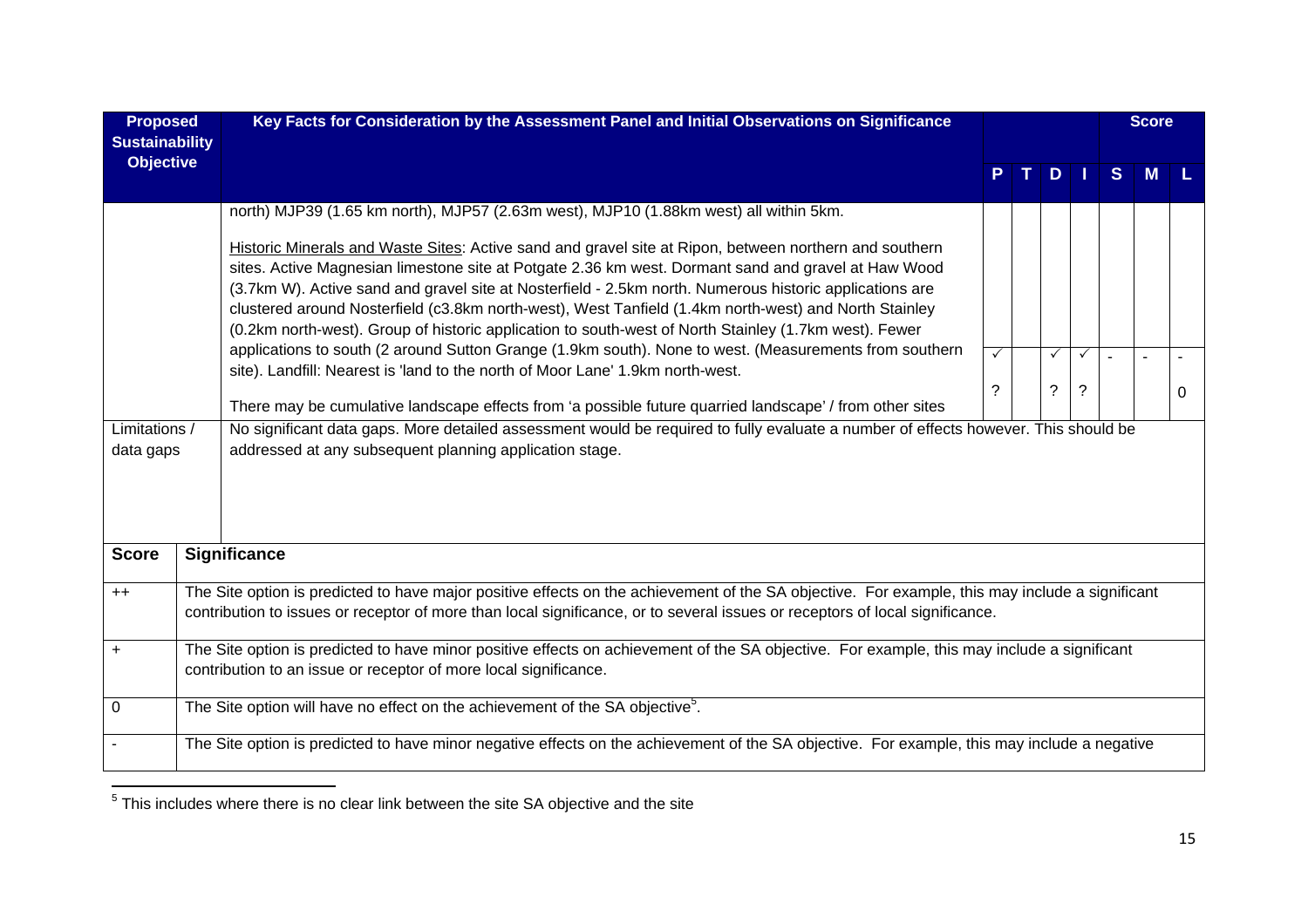| <b>Proposed</b><br><b>Sustainability</b> | Key Facts for Consideration by the Assessment Panel and Initial Observations on Significance                                                                                                                                      |  |  | <b>Score</b> |  |
|------------------------------------------|-----------------------------------------------------------------------------------------------------------------------------------------------------------------------------------------------------------------------------------|--|--|--------------|--|
| <b>Objective</b>                         |                                                                                                                                                                                                                                   |  |  | PTDISML      |  |
|                                          | contribution to an issue or receptor of local significance.                                                                                                                                                                       |  |  |              |  |
|                                          | The Site option is predicted to have major negative effects on the achievement of the SA objective. For example, this may include a significant<br>negative contribution to an issue or receptor of more than local significance. |  |  |              |  |
|                                          | The impact of the Site option on the SA objective is uncertain.                                                                                                                                                                   |  |  |              |  |

## **Mitigation requirements identified through Site Assessment process**

- Design to mitigate impact on ecological issues
- Design to mitigate impact on best and most versatile agricultural land
- Design of development and landscaping of site to mitigate impact on: heritage assets (Scheduled Monuments, archaeological remains, Listed Buildings, Conservation Area, Registered and unregistered park and gardens), local landscape features and their respective settings
- Design to include suitable flood risk assessment, attenuation and surface water drainage
- Design to include suitable arrangements for public rights of way (diversion or retention, and associated mitigation, as appropriate)
- Design to include suitable arrangements for access and local roads
- Appropriate arrangements for control of and mitigation of the effects of noise, dust, etc.
- Appropriate restoration scheme using opportunities for habitat creation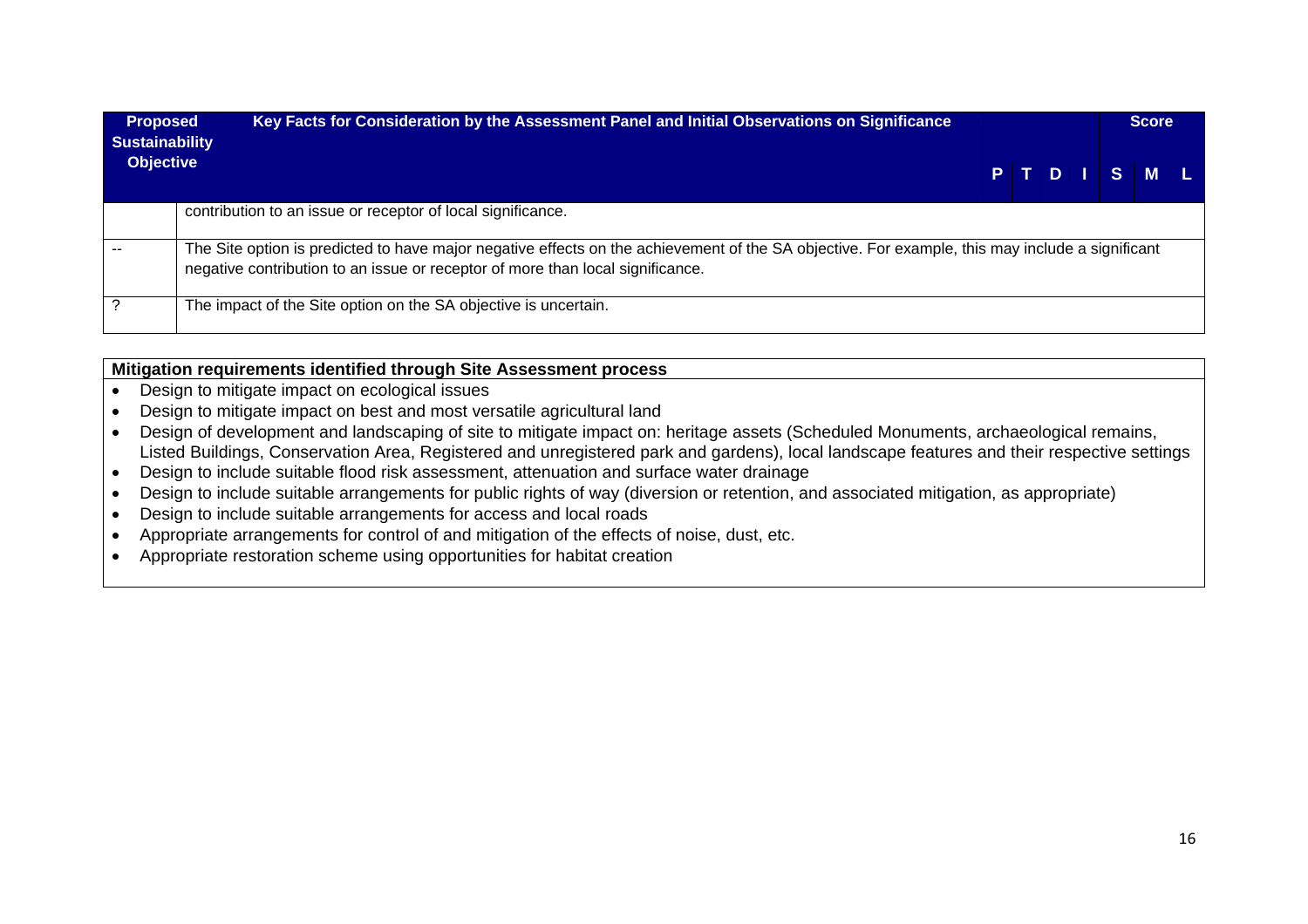#### **MJP21 – Land at Killerby**

| Site Name                   | Site MJP21 (Land at Killerby, Richmondshire and Hambleton)                                 |
|-----------------------------|--------------------------------------------------------------------------------------------|
| <b>Current Use</b>          | Current Use: Agriculture and woodland                                                      |
| Nature of Planning Proposal | Nature of Planning Proposal: Extraction of sand and gravel                                 |
| <b>Size</b>                 | Size: 213 ha, of which 122 ha proposed for extraction                                      |
| Proposed life of site       | Proposed life of site: 16 years                                                            |
| <b>Notes</b>                | Notes: Proposed new quarry and subject to a current application (NY/2010/0356/ENV) that is |
|                             | awaiting determination. Possible restoration: agriculture, marshland, lakes, woodland.     |

SA FINDINGS SUMMARISE SIGNIFICANT EFFECTS ONLY. A WIDER RANGE OF CONSTRAINTS AND OPPORTUNITIES WERE INITIALLY ANALYSED AND DISTILLED DOWN TO ONLY THOSE WITH THE POTENTIAL TO BE SIGNIFICANT (SEE ALSO SITE ASSESSMENT METHODOLOGY SUMMARY REPORT FOR A FULL LIST OF CONSTRAINTS AND OPPORTUNITIES).

| <b>Proposed</b><br><b>Sustainability</b>                                                                        | Key Facts for Consideration by the Assessment Panel and Initial Observations on Significance                                                                                                                                                                                                                                                                                                                                                                                                                                                                                                                                                                                                                                                                                                                                                                                                                                                                                                                                                                                                                                                                                                                     |              |                      |              |    | <b>Score</b> |           |
|-----------------------------------------------------------------------------------------------------------------|------------------------------------------------------------------------------------------------------------------------------------------------------------------------------------------------------------------------------------------------------------------------------------------------------------------------------------------------------------------------------------------------------------------------------------------------------------------------------------------------------------------------------------------------------------------------------------------------------------------------------------------------------------------------------------------------------------------------------------------------------------------------------------------------------------------------------------------------------------------------------------------------------------------------------------------------------------------------------------------------------------------------------------------------------------------------------------------------------------------------------------------------------------------------------------------------------------------|--------------|----------------------|--------------|----|--------------|-----------|
| <b>Objective</b>                                                                                                |                                                                                                                                                                                                                                                                                                                                                                                                                                                                                                                                                                                                                                                                                                                                                                                                                                                                                                                                                                                                                                                                                                                                                                                                                  |              | $D$   $\blacksquare$ |              | S. | $M$ L        |           |
| 1. To protect<br>and enhance<br>biodiversity<br>and geo-<br>diversity and<br>improve<br>habitat<br>connectivity | Proximity of international / national and local designations and key features Natura 2000: 14km west<br>- North Pennine Moors SPA/SAC; SSSI: 1.7 km from nearest SSSI (Swale Lakes); SINC: Nearest SINC lies<br>partly within northern boundary of site (SE29-04 River Swale, Great Langston to Kiplin). Park Plantation<br>SINC is 1.21 km away. Great Langton Pond (1.56 km). Kirkby Wood (1.25 km).<br>UK Priority Habitats: Deciduous woodland overlaps site in several places, particularly in the north. Smaller<br>patches adjacent to or overlapping the perimeter of the southern part of the site. Site around 200 metres<br>from traditional orchard in south east. Ancient woodland: A strip of ancient woodland lies approx. 170m east<br>of the site at the closest point.<br>Ecological Networks: circa 8% of the site (northern area) covered by England Habitat Network (woodland).<br>An additional area lies adjacent to the site to the east; circa 60% of the site lies within the Swale regional GI<br>corridor; circa 20% of the site lies within NY08 Swale Washlands Living Landscape. Key habitats: River<br>Swale, wetlands. Management issues-Aggregate extraction site restoration. | $\checkmark$ | $\checkmark$         | $\checkmark$ |    | 0            | $\ddot{}$ |
|                                                                                                                 | Summary of effects on designated sites and important features for biodiversity / geodiversity No                                                                                                                                                                                                                                                                                                                                                                                                                                                                                                                                                                                                                                                                                                                                                                                                                                                                                                                                                                                                                                                                                                                 |              |                      |              |    |              |           |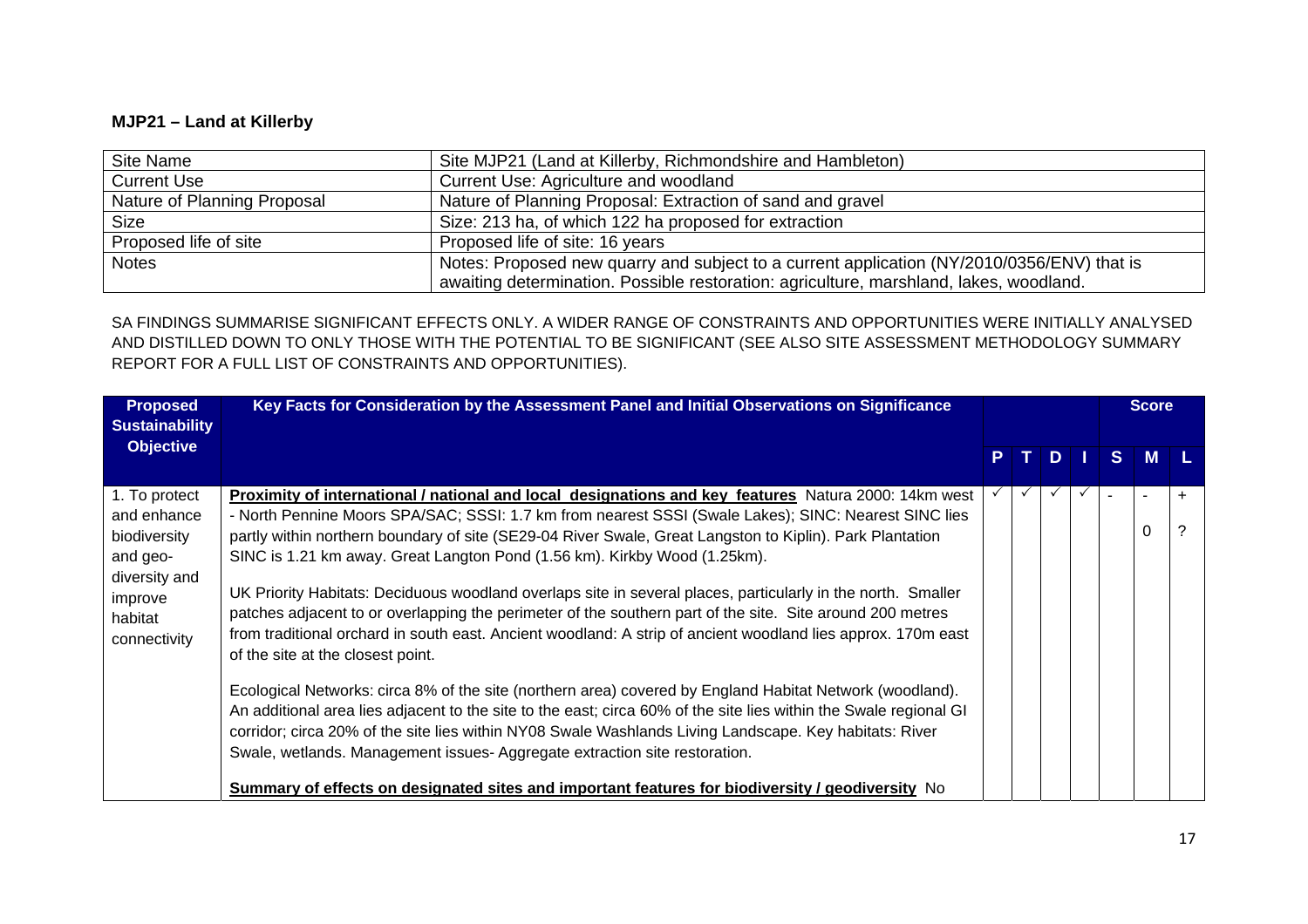| <b>Proposed</b><br><b>Sustainability</b> | Key Facts for Consideration by the Assessment Panel and Initial Observations on Significance                                                                                                                                                                                                                                                                                                                                                                                                                                                                                                                                                                                                                                                                                                                                                                                                                                                                                                                                                                                                                                                                                                                                                                                                                                                                                                                                                                                                                                                |  |    |    |   | <b>Score</b> |  |
|------------------------------------------|---------------------------------------------------------------------------------------------------------------------------------------------------------------------------------------------------------------------------------------------------------------------------------------------------------------------------------------------------------------------------------------------------------------------------------------------------------------------------------------------------------------------------------------------------------------------------------------------------------------------------------------------------------------------------------------------------------------------------------------------------------------------------------------------------------------------------------------------------------------------------------------------------------------------------------------------------------------------------------------------------------------------------------------------------------------------------------------------------------------------------------------------------------------------------------------------------------------------------------------------------------------------------------------------------------------------------------------------------------------------------------------------------------------------------------------------------------------------------------------------------------------------------------------------|--|----|----|---|--------------|--|
| <b>Objective</b>                         |                                                                                                                                                                                                                                                                                                                                                                                                                                                                                                                                                                                                                                                                                                                                                                                                                                                                                                                                                                                                                                                                                                                                                                                                                                                                                                                                                                                                                                                                                                                                             |  | D. | M. | S | M            |  |
|                                          | significant effect expected on Natura 2000 sites. It is considered that there may be some minor temporary<br>disturbance to the nearby SSSI however the surrounding area has a history of quarrying so disturbance<br>from noise etc. is not expected to be significant. There are potential direct and indirect adverse impacts<br>upon SE29-04 River Swale, Great Langston to Kiplin SINC which lies partly within and adjacent to the site<br>(biodiversity may be affected by the two proposed river crossing points). Up to date ecological surveys will<br>be required in order to identify key features of ecological importance. The SINC boundary for riverine SINCs<br>includes the river corridor for completeness but it does not necessarily mean that all habitats within the<br>boundary are of SINC quality. The quarry could then be designed to avoid features of interest, provide<br>mitigation for habitats and species that are affected and ultimately strengthen the SINC through high quality<br>restoration. These impacts and possible mitigation are currently being looked at in the current application<br>but this is not yet complete.<br>The site supports a mosaic of arable farmland, pastoral grasslands, mature hedgerow, mixed plantation,<br>scattered mature trees, wet woodland, small watercourses, wet grassland and tall ruderal habitats. Surveys<br>to support the current planning application at the site have identified bats, nesting birds, brown hare, badger,<br>otter and water vole. |  |    |    |   |              |  |
|                                          | In terms of invasive species, both Japanese knotweed and Himalayan balsam are present within the site.<br>The survey work for the current application shows that the extent of both species has increased between the<br>initial 2009 survey and the 2014 update surveys. The proposed development has the potential to increase<br>the spread of these species.                                                                                                                                                                                                                                                                                                                                                                                                                                                                                                                                                                                                                                                                                                                                                                                                                                                                                                                                                                                                                                                                                                                                                                            |  |    |    |   |              |  |
|                                          | This area represents further quarrying in the Swale corridor in addition to existing and past quarries at<br>Ellerton, Kiplin Hall and Scorton. Negative cumulative impacts are considered unlikely to be significant if<br>appropriate mitigation is implemented. Potential cumulative benefits for biodiversity exist provided that<br>restoration schemes are designed appropriately and any measures for biodiversity can be secured as part of<br>the planning process. It is however noted that not all of the site is within the control of the operator so there<br>is some uncertainty as to whether ecological benefits can be realised as part of the restoration scheme<br>(biodiversity restoration is limited to a lake with no surrounding land and MoD restrictions also limit the type                                                                                                                                                                                                                                                                                                                                                                                                                                                                                                                                                                                                                                                                                                                                     |  |    |    |   |              |  |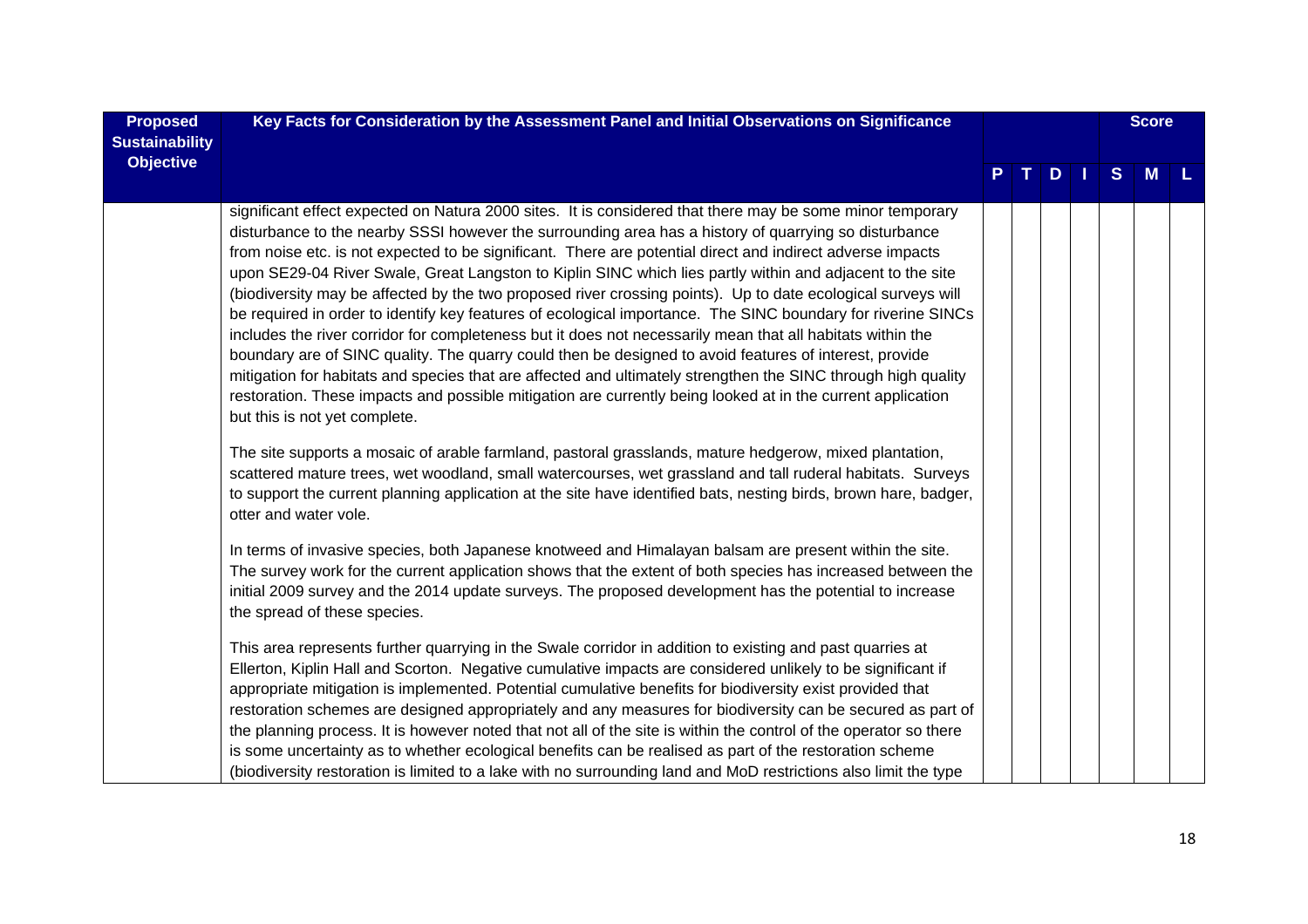| <b>Proposed</b><br><b>Sustainability</b>                                                   | Key Facts for Consideration by the Assessment Panel and Initial Observations on Significance                                                                                                                                                                                                                                                                                                                                                                                                                                                                                                                                                                                                                                                                                                                                                                                                                                                                    |    |              |              |              |   | <b>Score</b> |     |
|--------------------------------------------------------------------------------------------|-----------------------------------------------------------------------------------------------------------------------------------------------------------------------------------------------------------------------------------------------------------------------------------------------------------------------------------------------------------------------------------------------------------------------------------------------------------------------------------------------------------------------------------------------------------------------------------------------------------------------------------------------------------------------------------------------------------------------------------------------------------------------------------------------------------------------------------------------------------------------------------------------------------------------------------------------------------------|----|--------------|--------------|--------------|---|--------------|-----|
| <b>Objective</b>                                                                           |                                                                                                                                                                                                                                                                                                                                                                                                                                                                                                                                                                                                                                                                                                                                                                                                                                                                                                                                                                 | P. | $T_{\perp}$  | $D$          |              | S | <b>M</b>     | ٠L. |
|                                                                                            | of scheme that could be put in place).<br>In summary, in the short term negative impacts are anticipated associated with the loss of habitats and<br>disturbance to a range of species. This disturbance continues into the medium term. Impacts in the long<br>term depend on the ability to secure a high quality restoration and management. Opportunities exist to<br>improve the habitat networks through the creation of high quality priority habitats.                                                                                                                                                                                                                                                                                                                                                                                                                                                                                                  |    |              |              |              |   |              |     |
| 2. To enhance<br>or maintain<br>water quality<br>and improve<br>efficiency of<br>water use | Proximity of water quality / quantity receptors Site is not in a Nitrate Vulnerable Zone (NVZ). The site<br>does not lie in a groundwater source protection zone however Source Protection Zone 3 lies circa 40m east<br>of the site. In Humber RBMP SUNO catchment. The nearest RBMP water body is Swale from Muker Beck<br>to Bedale Beck which passes through the northern area of the site. Current ecological status is moderate,<br>with overall potential moderate. Objective is good by 2027. No RBMP lakes. RBMP Groundwater: Site falls<br>between SUNO Millstone Grit and Carboniferous Limestone (quantitative quality good/chemical quality poor)<br>and the SUNO Sherwood Sandstone (Quantitative quality good, chemical quality poor - current overall<br>status poor / good by 2027) and the SUNO Magnesian Limestone (quantitative quality good/ chemical<br>quality good- overall status: good / objective: good by 2015) groundwater bodies. |    | $\checkmark$ | $\checkmark$ | $\checkmark$ |   | $\sim$       | ?   |
|                                                                                            | CAMS: surface water resources available at least 50% of time. At low flows new extraction licenses may be<br>more restricted.                                                                                                                                                                                                                                                                                                                                                                                                                                                                                                                                                                                                                                                                                                                                                                                                                                   |    |              |              |              |   |              |     |
|                                                                                            | Summary of effects on water quality The Swale could be a receptor for pollutants (such as fuel or soil /<br>silt particles) during flood events though this is a large watercourse so, given the sorts of pollutants that<br>could be generated and the ability of the river to flush and dilute, risk is seen as relatively minor and<br>mitigatable by good site management and plant maintenance. The existing planning application states that<br>dewatering would be undertaken at the site to allow dry working of the mineral. It concludes that following<br>mitigation, such as the pumping of dewatering discharge water to onsite lagoons where settlement will occur<br>prior to discharge and the regulated discharge of water from the settlement lagoon to compensate for<br>reduction in the groundwater base flow <sup>6</sup> ; dewatering would not result in significant adverse impacts and                                                |    |              |              |              |   |              |     |

<sup>6</sup> Killerby Sand and Gravel Quarry, Planning Application and Environmental Statement, Chapter 9- Water Resources: Hafren Water.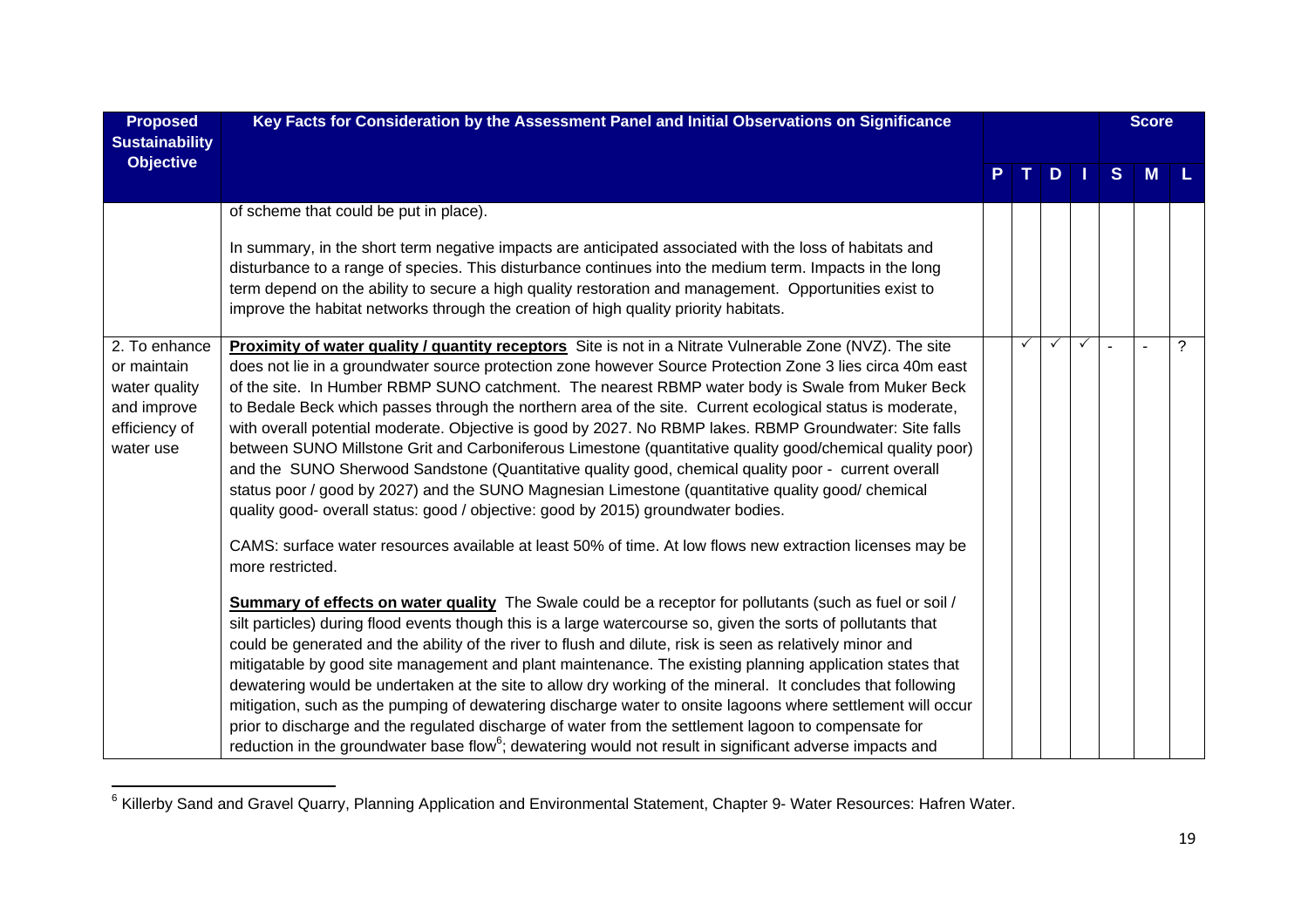| <b>Proposed</b><br><b>Sustainability</b>                                                                                                                           | Key Facts for Consideration by the Assessment Panel and Initial Observations on Significance                                                                                                                                                                                                                                                                                                                                                                                                                                                                                                                                                                                                                                                                                                                                                                                                                                                                                                                                                                                                                    |   |               |   | <b>Score</b> |   |
|--------------------------------------------------------------------------------------------------------------------------------------------------------------------|-----------------------------------------------------------------------------------------------------------------------------------------------------------------------------------------------------------------------------------------------------------------------------------------------------------------------------------------------------------------------------------------------------------------------------------------------------------------------------------------------------------------------------------------------------------------------------------------------------------------------------------------------------------------------------------------------------------------------------------------------------------------------------------------------------------------------------------------------------------------------------------------------------------------------------------------------------------------------------------------------------------------------------------------------------------------------------------------------------------------|---|---------------|---|--------------|---|
| <b>Objective</b>                                                                                                                                                   |                                                                                                                                                                                                                                                                                                                                                                                                                                                                                                                                                                                                                                                                                                                                                                                                                                                                                                                                                                                                                                                                                                                 |   | $T$ D $\perp$ | S | M            |   |
|                                                                                                                                                                    | long-term alterations to groundwater flow would not be anticipated following restoration. Impacts are<br>considered to be minor negative in the short and medium term (although it is considered that successful<br>implementation of mitigation and application of good practice measures could offset this). In the long term it<br>is considered that opportunities exist for the improvement of water quality for example through the creation<br>of habitats such as reed bed. Impacts in relation to restoration are however uncertain until a specific<br>restoration plan is agreed.                                                                                                                                                                                                                                                                                                                                                                                                                                                                                                                    |   |               |   |              |   |
| 3. To reduce<br>transport<br>miles and<br>associated<br>emissions<br>from transport<br>and<br>encourage the<br>use of<br>sustainable<br>modes of<br>transportation | Proximity of transport receptors Site is adjacent to the A1 giving reasonably good access to York, Leeds<br>and Teesside. Access: Confirmed as being the access as per latest details for application<br>NY/2010/0356/ENV, i.e. at bend at north end of Low Street west on Low Street onto the new Local Access<br>Road; Light Vehicles: 42 two-way movements (as sourced from application details NY/2010/0356/ENV);<br>HGV Vehicles: 336 two-way movements (as sourced from application details NY/2010/0356/ENV);<br>Net change in daily two-way trip generations: Light vehicles 28; HGV: 86. Traffic assessment rating: yellow.<br>PROW: This site is affected by a registered public right of way which must be kept clear of any obstruction<br>until such time as an alternate route has been provided and confirmed by order.<br>Rail: Nearest national rail network 7.7km east; Strategic Road: A1 lies adjacent to the site; Canal / Freight<br>waterway: Tees Navigation 17km north-east.<br><b>Summary of effects on transport</b> HGV movement would be acceptable on to Low Street however works | ✓ | ✓             |   |              | 0 |
|                                                                                                                                                                    | will be required to improve this road to access the local access road (the scope of these works would need<br>to be determined in the traffic assessment/travel plan).<br>As the majority of trips generated by this site would replace trips from the existing Scorton and Ellerton<br>Quarry sites most journeys can be thought of as a continuation of existing impacts (though these impacts<br>will endure for longer than if there were no plan in place).<br>Traffic modelling carried out through the Joint Plan traffic assessment estimates that 75% of demand from<br>this area comes from Teesside and Durham. The route towards Teesside takes a similar amount of time                                                                                                                                                                                                                                                                                                                                                                                                                            |   |               |   |              |   |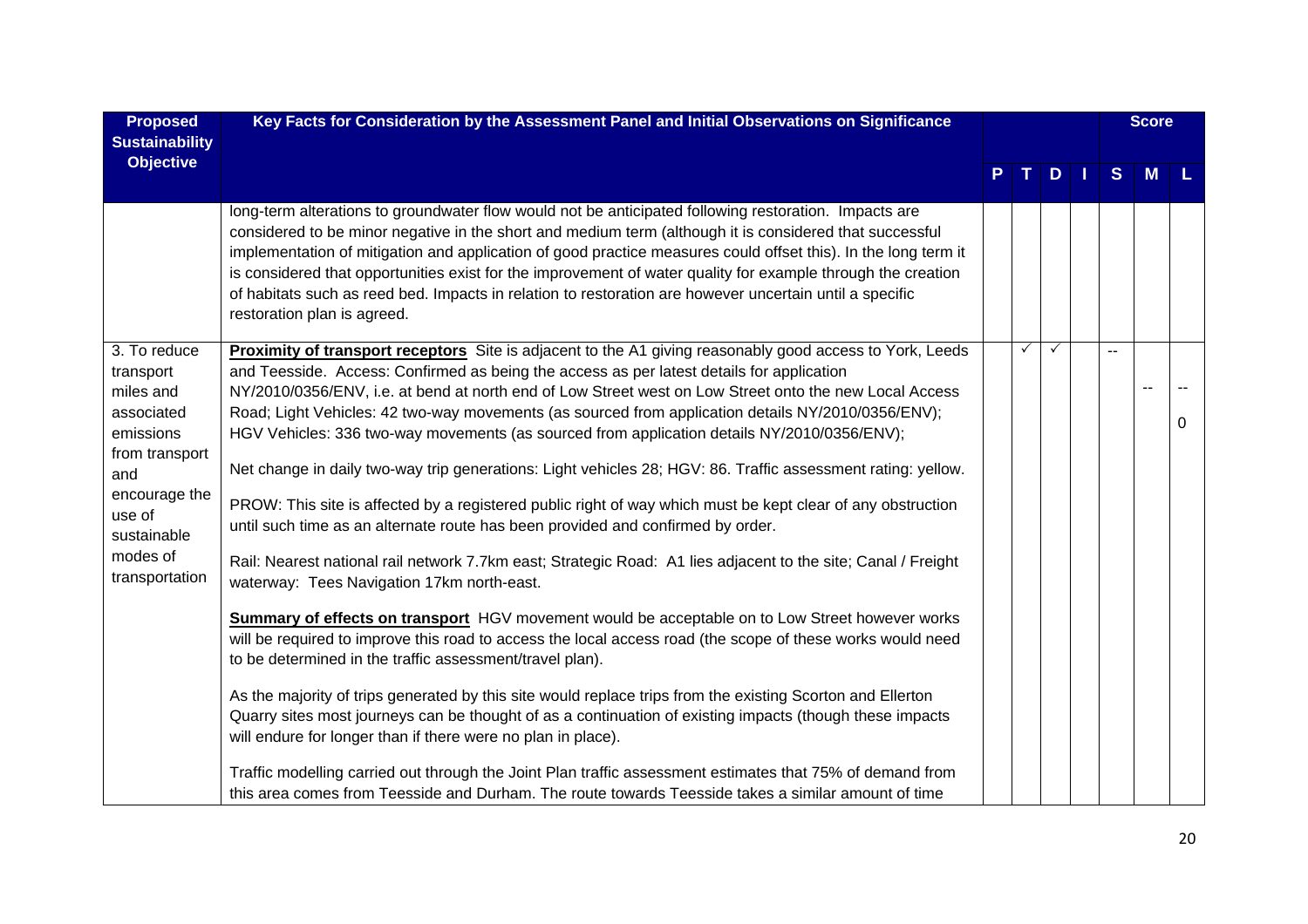| <b>Proposed</b><br><b>Sustainability</b>    | Key Facts for Consideration by the Assessment Panel and Initial Observations on Significance                                                                                                                                                                                                                                                                                                                                                                                                                                                                                                                                                                                                                                                                                                                                                                                                                                                        |              |              |              |              |                | <b>Score</b> |   |
|---------------------------------------------|-----------------------------------------------------------------------------------------------------------------------------------------------------------------------------------------------------------------------------------------------------------------------------------------------------------------------------------------------------------------------------------------------------------------------------------------------------------------------------------------------------------------------------------------------------------------------------------------------------------------------------------------------------------------------------------------------------------------------------------------------------------------------------------------------------------------------------------------------------------------------------------------------------------------------------------------------------|--------------|--------------|--------------|--------------|----------------|--------------|---|
| <b>Objective</b>                            |                                                                                                                                                                                                                                                                                                                                                                                                                                                                                                                                                                                                                                                                                                                                                                                                                                                                                                                                                     |              | T I          | $D$          |              | <sub>S</sub>   | М            |   |
|                                             | whether by the A1 and A66 or the A684 through Northallerton and then the A19. Without any mitigation the<br>site would generate a high number of traffic movements per day through a significant settlement (and<br>sustainable transport is not likely to contribute to access to the site). A moderate to major negative impact is<br>therefore anticipated in relation to this objective. However, the traffic assessment does suggest mitigation in<br>the form of a routing agreement to route vehicles via a Local Access Road to the A1 or the A684, which<br>would reduce effects down to a non-significant level. Similarly cumulative effects, if the A1 route is taken,<br>have been considered for this site with MJP17 and MJP43 as they join the A1, with overall effects<br>considered insignificant.                                                                                                                                |              |              |              |              |                |              |   |
|                                             | The site is not likely to generate significant passenger travel demand.                                                                                                                                                                                                                                                                                                                                                                                                                                                                                                                                                                                                                                                                                                                                                                                                                                                                             |              |              |              |              |                |              |   |
| 4. To protect<br>and improve<br>air quality | Proximity of air quality receptors Site is not within a Hazardous Substances Consent Zone or within 2km<br>of an AQMA.                                                                                                                                                                                                                                                                                                                                                                                                                                                                                                                                                                                                                                                                                                                                                                                                                              | $\checkmark$ | $\checkmark$ | $\checkmark$ | $\checkmark$ | $\blacksquare$ |              |   |
|                                             | <b>Summary of effects on air quality</b> The existing planning application has assessed all residential<br>properties within 500m of the site for dust impacts. It concludes that following the implementation of<br>mitigation measures which will include damping of haul roads, wheel washing, sheeting of vehicles, vehicle<br>speed restrictions etc., there would be insignificant dust impacts on nearby properties. <sup>7</sup> Restoration could<br>ultimately improve air quality by habitats absorbing pollutants such as from the A1, though this is not<br>expected to be at a significant level. Air quality impacts from vehicle emissions are not considered as part of<br>the existing planning application however, without mitigation the site could generate significant amounts of<br>traffic which could route through Northallerton (and pass other settlements en route), which could have<br>minor effects on air quality |              |              |              |              |                |              | 0 |

<sup>7&</sup>lt;br><sup>7</sup> Killerby Sand and Gravel Quarry, Planning Application and Environmental Statement, Chapter 10- Air Quality: Wardell Armstrong.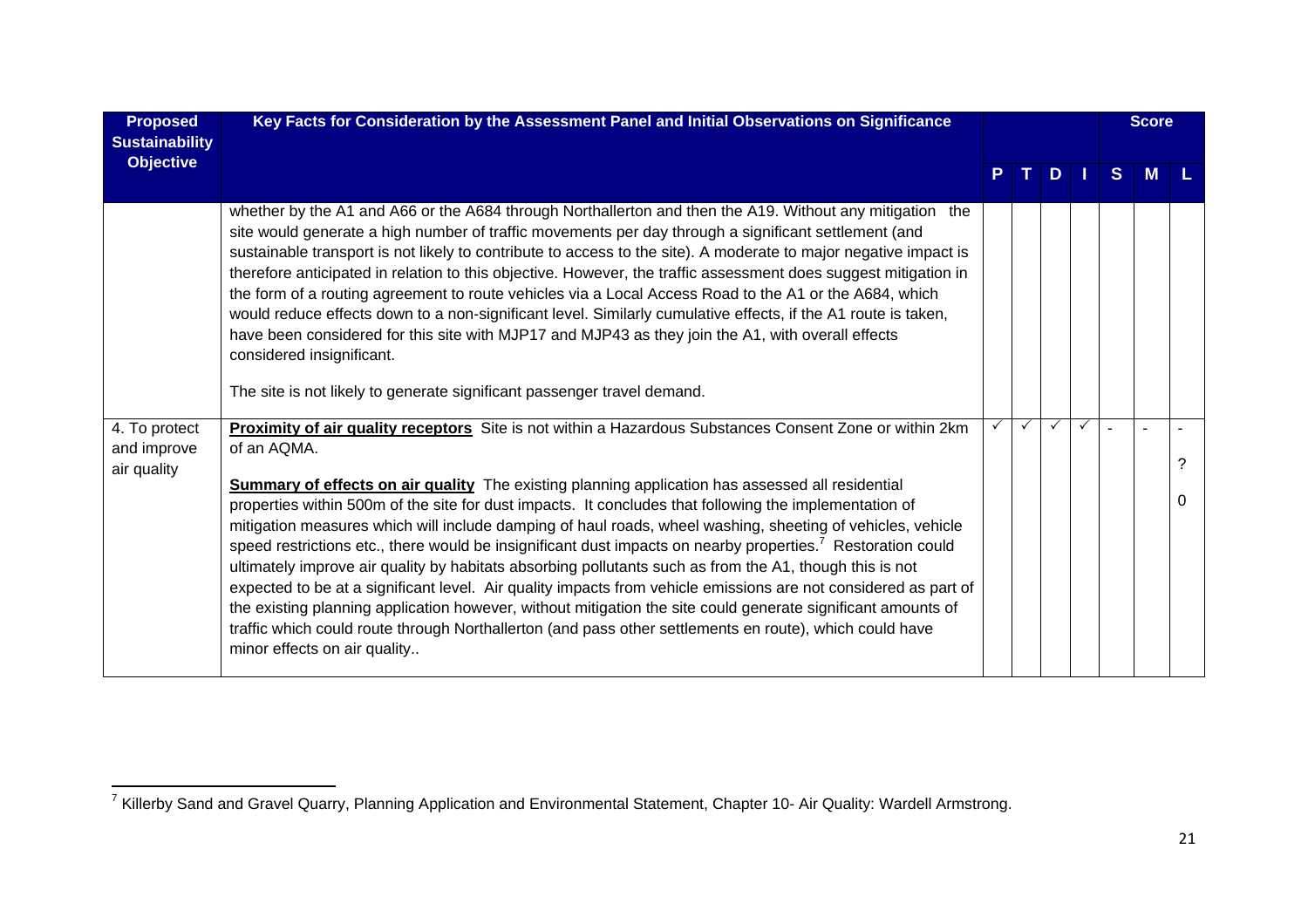| <b>Proposed</b><br><b>Sustainability</b>                                                  | Key Facts for Consideration by the Assessment Panel and Initial Observations on Significance                                                                                                                                                                                                                                                                                                                                                                                                                                                                                                                                                                                                                                                                                                              |    |     |              |              | <b>Score</b> |        |
|-------------------------------------------------------------------------------------------|-----------------------------------------------------------------------------------------------------------------------------------------------------------------------------------------------------------------------------------------------------------------------------------------------------------------------------------------------------------------------------------------------------------------------------------------------------------------------------------------------------------------------------------------------------------------------------------------------------------------------------------------------------------------------------------------------------------------------------------------------------------------------------------------------------------|----|-----|--------------|--------------|--------------|--------|
| <b>Objective</b>                                                                          |                                                                                                                                                                                                                                                                                                                                                                                                                                                                                                                                                                                                                                                                                                                                                                                                           | P. | TD. |              | <sub>S</sub> | M            |        |
| 5. To use soil<br>and land<br>efficiently and<br>safeguard or<br>enhance their<br>quality | Proximity of soil and land receptors Agricultural Land Classification: circa 30% of site is Grade 2, 65% is<br>Grade 3 and 5% is Grade 4. Greenfield site - no known risk factors for contaminated land. No known mining<br>subsidence risks.<br>Summary of effects on soil / land Extraction operations would result in the temporary loss of circa<br>136.9ha of agricultural land of which c. 88.9 is best and most versatile land, and the permanent loss of 19ha<br>of best and most versatile land <sup>8</sup> . Impacts are therefore considered to be major negative in the short and<br>medium term as agricultural land is temporarily lost and minor negative in the long term as a result of the<br>permanent loss of BMV land.                                                              |    |     |              |              |              |        |
| 6. Reduce the<br>causes of<br>climate<br>change                                           | Proximity of factors relevant to exacerbating climate change Small patches of deciduous woodland lie<br>onsite and areas lie adjacent to/overlapping the site boundary. Site visit noted the following features on site:<br>grassland / pasture, woodland / copse, hedgerows, standalone trees.<br><b>Summary of effects on climate change</b> Although there is the potential for the loss of some small amounts<br>of habitats with carbon storage potential this impact is considered insignificant. However, the traffic from<br>this site would be significant and would therefore lead to significant climate change impacts, albeit lessened<br>by this site's excellent proximity to the A1 and northern markets in particular. Restoration is likely to have<br>some potential as a carbon sink. |    |     | $\checkmark$ |              |              | 2<br>÷ |
| 7. To respond<br>and adapt to<br>the effects of<br>climate                                | <b>Proximity of factors relevant to the adaptive capacity<sup>9</sup> of a site</b> Flood defences are present in the<br>northern area of the site. Circa 25% of the site lies in flood zone 3, 5% in flood zone 2 and 70% in flood zone<br>1. Patches of surface water flooding occur across the site with some small patches (c2%) high (1 in 30) risk,<br>a similar amount (c 2%) medium (1 in 100) risk. About 8-10% of the site is low risk (1 in 1000). Ouse CFMP /                                                                                                                                                                                                                                                                                                                                 |    | ✓   | $\checkmark$ |              |              | $++$   |

<sup>&</sup>lt;sup>8</sup> Killerby Sand and Gravel Quarry, Planning Application and Environmental Statement, Chapter 8- Soils and Agriculture: Wardell Armstrong.<br><sup>9</sup> Adaptive capacity is defined as the ability of a system to adjust to climate c

<sup>(</sup>adapted from CARE International, 2015. Adaptive Capacity [URL: http://www.careclimatechange.org/tk/integration/en/key\_concepts/adaptive\_capacity.html ]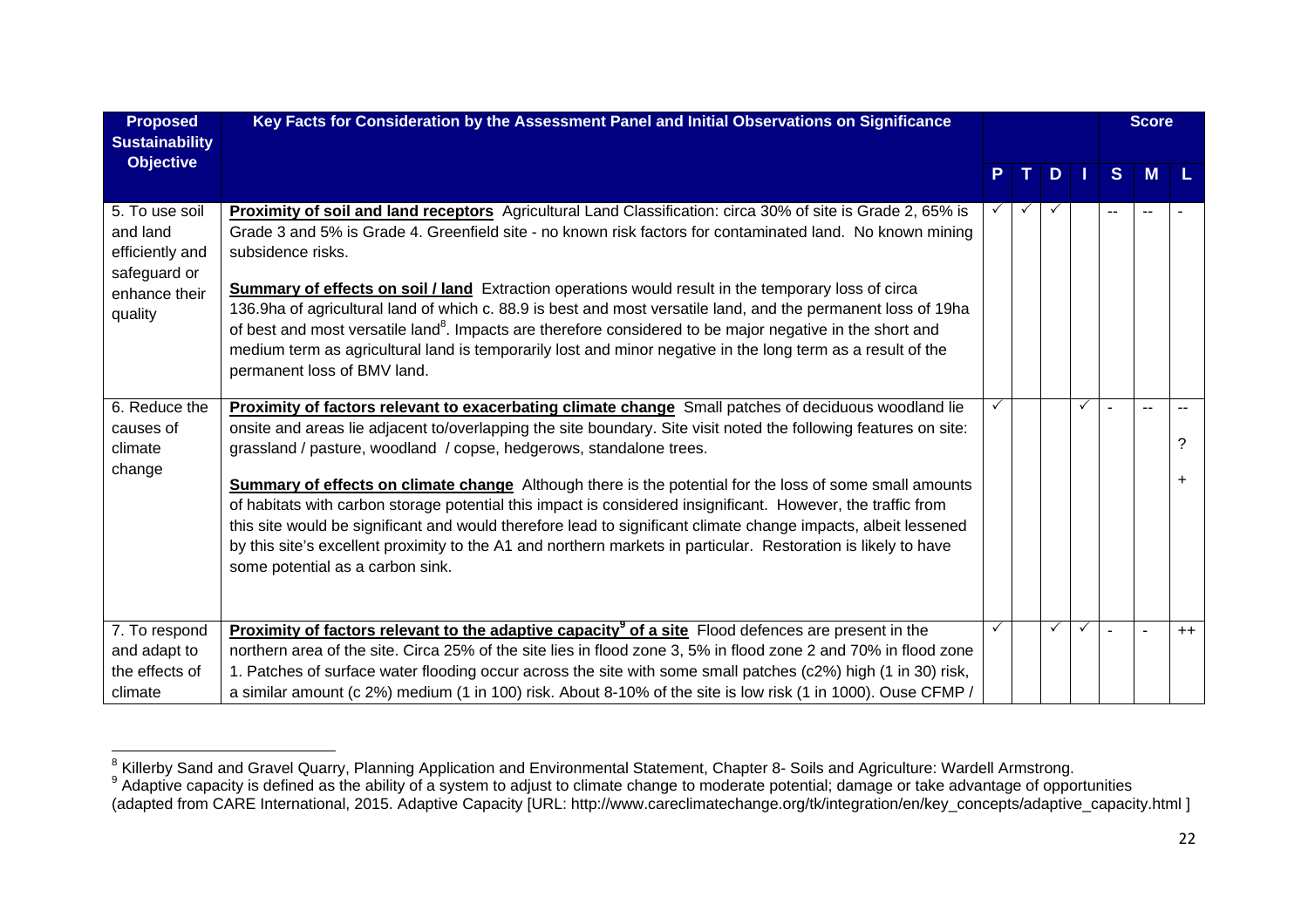| <b>Proposed</b><br><b>Sustainability</b>                                                                                                    | Key Facts for Consideration by the Assessment Panel and Initial Observations on Significance                                                                                                                                                                                                                                                                                                                                                                                                                                                                                                                                                                                                                                |   |   |              |          | <b>Score</b> |          |
|---------------------------------------------------------------------------------------------------------------------------------------------|-----------------------------------------------------------------------------------------------------------------------------------------------------------------------------------------------------------------------------------------------------------------------------------------------------------------------------------------------------------------------------------------------------------------------------------------------------------------------------------------------------------------------------------------------------------------------------------------------------------------------------------------------------------------------------------------------------------------------------|---|---|--------------|----------|--------------|----------|
| <b>Objective</b>                                                                                                                            |                                                                                                                                                                                                                                                                                                                                                                                                                                                                                                                                                                                                                                                                                                                             |   | D |              | S        | M            |          |
| change                                                                                                                                      | Unit: Swale Washlands / Policy 6. Circa 20% of site is in the Swale Washlands Living Landscape.                                                                                                                                                                                                                                                                                                                                                                                                                                                                                                                                                                                                                             |   |   |              |          |              |          |
|                                                                                                                                             | Summary of effects on climate change adaptation Although site is water compatible, the high risk of<br>flooding to this site mandates the need for emergency planning. In the longer term there is the potential for<br>this site offer flood storage to the wider catchment. The element of standoff from the river corridor at this<br>site means it is not likely to hinder species movements / form a barrier to the formation of an ecological<br>network.                                                                                                                                                                                                                                                             |   |   |              |          |              |          |
| 8. To minimise<br>the use of<br>resources and<br>encourage<br>their re-use<br>and<br>safeguarding                                           | Proximity of factors relevant to the resource usage of a site No spatial factors identified.<br>Summary of effects on resource usage This site will contribute to the need for sand and gravel.<br>However, it may to a degree offset recycled materials that could potentially replace sand and gravel.<br>However, this impact can only be considered at the plan level rather than in relation to an individual site. All<br>that can be said here is that 11.37 million tonnes of virgin minerals would be extracted which will be<br>unavailable for future use (unless recycled). This works against the SA objective, so it is scored negatively.<br>The impact would continue until such time as extraction ceases. |   |   |              |          |              |          |
| 9. To minimise<br>waste<br>generation<br>and prioritise<br>management<br>of waste as<br>high up the<br>waste<br>hierarchy as<br>practicable | <b>Proximity of factors relevant to managing waste higher up the waste hierarchy</b> No spatial factors<br>identified.<br>Summary of effects on the waste hierarchy The site would not specifically deal with waste. Soil that is<br>stripped will be stored onsite and used for restoration. No impacts identified.                                                                                                                                                                                                                                                                                                                                                                                                        |   |   |              | $\Omega$ | $\Omega$     | $\Omega$ |
| $10.$ To<br>conserve or                                                                                                                     | Proximity of historic environment receptors Conservation areas: Kirkby Fleetham 1km south-east;<br>Registered Parks and Gardens: None within 5km; Registered Battlefields: None within 5km; World Heritage                                                                                                                                                                                                                                                                                                                                                                                                                                                                                                                  | ✓ | ✓ | $\checkmark$ |          |              |          |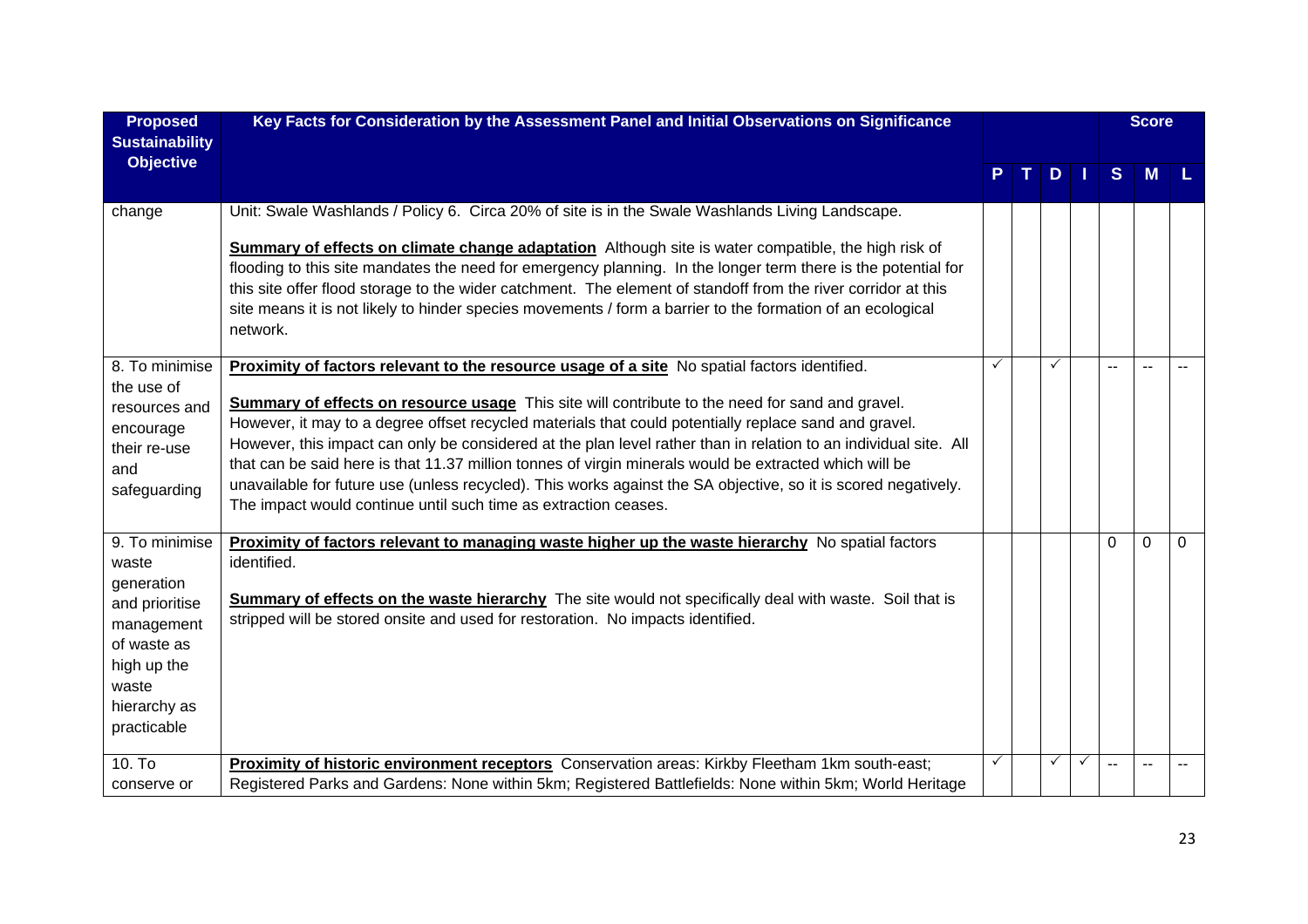| <b>Proposed</b>                                                                                     | Key Facts for Consideration by the Assessment Panel and Initial Observations on Significance                                                                                                                                                                                                                                                                                                                                                                                                                                                                                                                                                                                                                                                                                                                                                                                                                                                                                                                                                                                                                                                                                                                                                                                                                                                                                                                                                                                                                                                                                                                                                                                                                                                                                                                                                                                                                                                                                                                                                                                                                                                                                                                                                                                                                                                                                                                                       |  |   |     |   | <b>Score</b>         |             |
|-----------------------------------------------------------------------------------------------------|------------------------------------------------------------------------------------------------------------------------------------------------------------------------------------------------------------------------------------------------------------------------------------------------------------------------------------------------------------------------------------------------------------------------------------------------------------------------------------------------------------------------------------------------------------------------------------------------------------------------------------------------------------------------------------------------------------------------------------------------------------------------------------------------------------------------------------------------------------------------------------------------------------------------------------------------------------------------------------------------------------------------------------------------------------------------------------------------------------------------------------------------------------------------------------------------------------------------------------------------------------------------------------------------------------------------------------------------------------------------------------------------------------------------------------------------------------------------------------------------------------------------------------------------------------------------------------------------------------------------------------------------------------------------------------------------------------------------------------------------------------------------------------------------------------------------------------------------------------------------------------------------------------------------------------------------------------------------------------------------------------------------------------------------------------------------------------------------------------------------------------------------------------------------------------------------------------------------------------------------------------------------------------------------------------------------------------------------------------------------------------------------------------------------------------|--|---|-----|---|----------------------|-------------|
| <b>Sustainability</b><br><b>Objective</b>                                                           |                                                                                                                                                                                                                                                                                                                                                                                                                                                                                                                                                                                                                                                                                                                                                                                                                                                                                                                                                                                                                                                                                                                                                                                                                                                                                                                                                                                                                                                                                                                                                                                                                                                                                                                                                                                                                                                                                                                                                                                                                                                                                                                                                                                                                                                                                                                                                                                                                                    |  | D | - 1 | S | M                    |             |
| enhance the<br>historic<br>environment<br>and its setting,<br>cultural<br>heritage and<br>character | Sites: None within 5km.<br>Scheduled Monuments: 120m north - World War 2 fighter pens and defences at former RAF Catterick (ID<br>1,020,990); 650m north - Bainesse Roman roadside settlement and Anglian cemetery (ID 1,021,209);<br>1.15km north-east - Castle Hills medieval motte and bailey castle and 20th century airfield defences (ID<br>1,020,991); 1.3km south-east - Motte and bailey castle and medieval settlement earthworks within Hall<br>Garth (ID 1,021,103).<br>Listed buildings: 20 listed buildings within 1km (1 grade 1, 2 grade 2 <sup>*</sup> and 17 grade 2). Closest is Stable<br>Block to Killerby Hall (75m at closest point, Grade 2- NHLE NO. 1,295,757) which is surrounded by site on 3<br>sides. Other listed buildings include those associated with Oran House (approx. 270m north-west) and those<br>associated with Kiplin Hall (approx. 750m north-east).<br>Designed landscapes: Site overlaps with Killerby Hall, Oran House lies adjacent to the site to the north,<br>Kiplin Hall (unidentified parkland) 140m north-east, Kirkby Hall 300m east, Hornby Park (unidentified<br>parkland- designer Lancelot 'Capability' Brown) 1.65 km south-west.<br>HLC Broad type - Enclosed land; HLC Type - Modern improved fields and piecemeal enclosure;<br>Undesignated archaeology in this area includes evidence for early prehistoric human activity including being<br>a focus of early hunter-gatherer activity. There is also evidence of Roman, medieval and post-medieval<br>activity across the allocation site.<br><b>Summary of effects on the historic environment</b> The site allocation has two HLC types, 'modern'<br>improved fields' and 'piecemeal enclosure'. The second HLC type is significant, of which the legibility is<br>significant. The majority of this area would be lost through mineral extraction. It is acknowledged that within<br>the site the historic landscape character will become invisible as development will replace an earlier field<br>system. The proposed extraction is unlikely to have a major impact upon the historic landscape character of<br>the immediately surrounding area as 17% of the whole HLC project area has been identified as planned<br>enclosure, this effect is not considered to be significant.<br>There is high archaeological potential for the survival of archaeological remains within the site from the early |  |   |     | ? | $\ddot{\phantom{0}}$ | $\tilde{?}$ |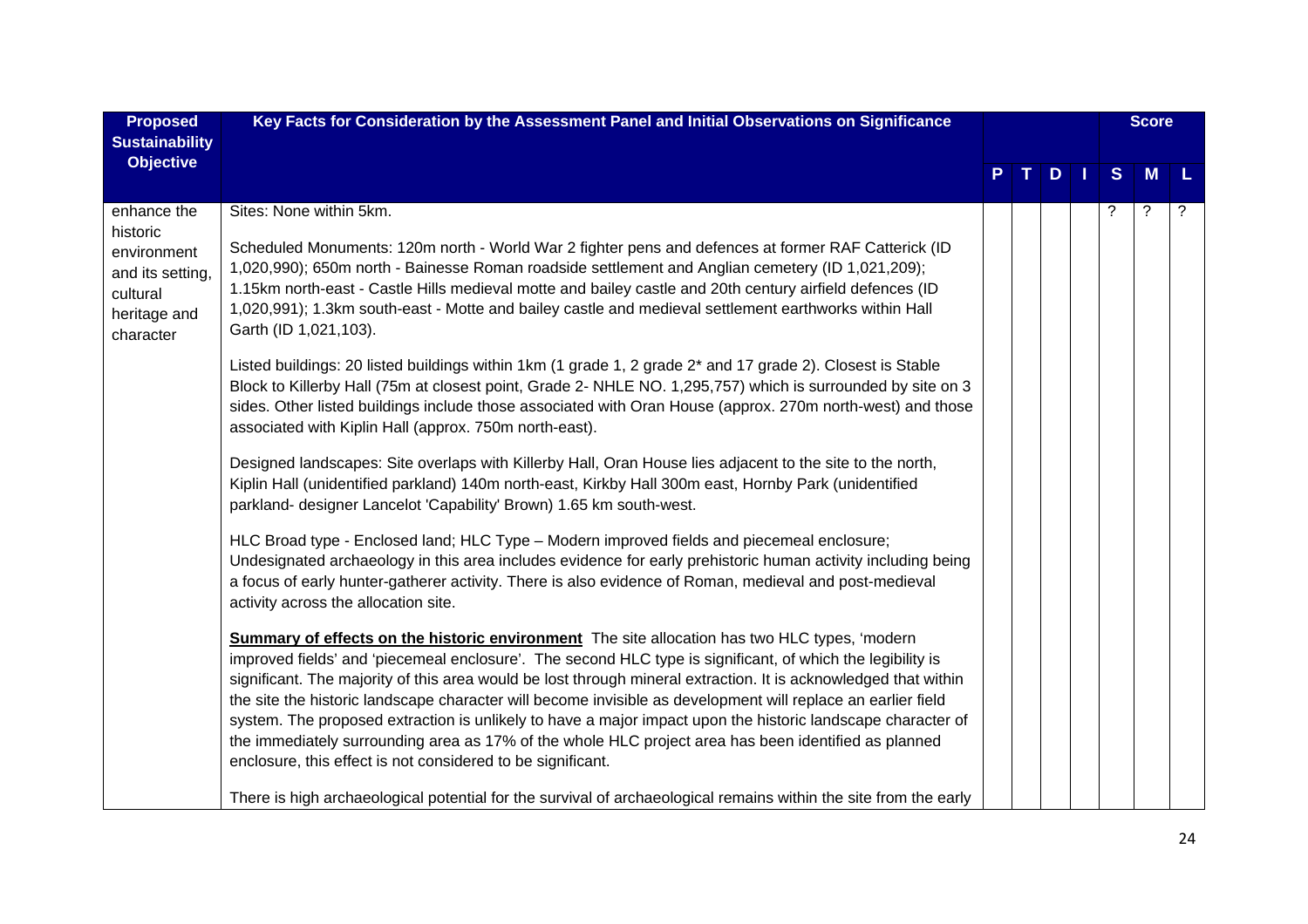| <b>Proposed</b>                                                                                     | Key Facts for Consideration by the Assessment Panel and Initial Observations on Significance                                                                                                                                                                                                                                                                                                                                                                                                                                                                                                                                                                                                                                                                                                                                                                                                                                                                                                                                                                                                                                                                                                                                                                                                                                                                                                                                                                                                                                                                                                                                                                                                                                                                                                                                                            |   |   |              |              |                | <b>Score</b> |  |
|-----------------------------------------------------------------------------------------------------|---------------------------------------------------------------------------------------------------------------------------------------------------------------------------------------------------------------------------------------------------------------------------------------------------------------------------------------------------------------------------------------------------------------------------------------------------------------------------------------------------------------------------------------------------------------------------------------------------------------------------------------------------------------------------------------------------------------------------------------------------------------------------------------------------------------------------------------------------------------------------------------------------------------------------------------------------------------------------------------------------------------------------------------------------------------------------------------------------------------------------------------------------------------------------------------------------------------------------------------------------------------------------------------------------------------------------------------------------------------------------------------------------------------------------------------------------------------------------------------------------------------------------------------------------------------------------------------------------------------------------------------------------------------------------------------------------------------------------------------------------------------------------------------------------------------------------------------------------------|---|---|--------------|--------------|----------------|--------------|--|
| <b>Sustainability</b>                                                                               |                                                                                                                                                                                                                                                                                                                                                                                                                                                                                                                                                                                                                                                                                                                                                                                                                                                                                                                                                                                                                                                                                                                                                                                                                                                                                                                                                                                                                                                                                                                                                                                                                                                                                                                                                                                                                                                         |   |   |              |              |                |              |  |
| <b>Objective</b>                                                                                    |                                                                                                                                                                                                                                                                                                                                                                                                                                                                                                                                                                                                                                                                                                                                                                                                                                                                                                                                                                                                                                                                                                                                                                                                                                                                                                                                                                                                                                                                                                                                                                                                                                                                                                                                                                                                                                                         |   |   | $D$          |              | S              | M            |  |
|                                                                                                     | prehistoric period onwards. The site has been subject to an archaeological field evaluation, and allocating<br>this site would be likely to cause the loss of these archaeological remains if the site is extracted without<br>mitigation. It is assumed that the archaeological impact will occur throughout the duration of extraction and<br>will result in the total destruction of the undesignated archaeological remains. As archaeology is a finite,<br>irreplaceable resource, the impact will therefore be significant.                                                                                                                                                                                                                                                                                                                                                                                                                                                                                                                                                                                                                                                                                                                                                                                                                                                                                                                                                                                                                                                                                                                                                                                                                                                                                                                       |   |   |              |              |                |              |  |
| 11. To protect<br>and enhance<br>the quality and<br>character of<br>landscapes<br>and<br>townscapes | Proximity of landscape / townscape receptors and summary of character National Parks: None within<br>10 km; AONBs: None within 10km; Heritage Coast: None within 10km; ITE land: None within 5km; Local<br>Landscape Designation: None (however, part of the site did have a local landscape designation under the<br>previous Hambleton Local Plan).<br>NCA: The site lies within the Vale of Mowbray; NY&Y LCA: The site is partly within Landscape Character<br>Type 24: River Floodplain (northern 50% of site) and partly within LCT 25 Settled Vale Farmland (southern<br>50% of site); Hambleton LCA: Most of site is in Hambleton and lies in a landscape character type called<br>'intensively farmed lowland (simple topography) - Intermediate enclosure 5b'.<br>Intrusion: Around 25% of the site is classed as undisturbed and the remaining 75% is classed as disturbed.<br>Light pollution is relatively low $-50-55$ on the CPRE scale of 1-255 (1=dark), although this was assessed in<br>2000, and may now have worsened due to increased activity in the A1(M) corridor.<br>The site is largely screened by topography, and by vegetation and flood banks along the River Swale. Areas<br>to the west are locally visible from the $A1(M)$ and rising ground to the west of the $A1(M)$ .<br><b>Summary of effects on landscape / townscape</b> No impacts on nationally or locally designated<br>landscapes. Marne Barracks at Catterick, and the village of Kirkby Fleetham are within around 1 km of the<br>site, however their settings are considered unlikely to be adversely affected.<br>This extensive site would be the first, in a large cluster including the existing Scorton, Ellerton and Kiplin Hall<br>Quarries, to be located to the south of the River Swale. The site would affect two local designed landscapes | ✓ | ✓ | $\checkmark$ | $\checkmark$ | $\overline{a}$ |              |  |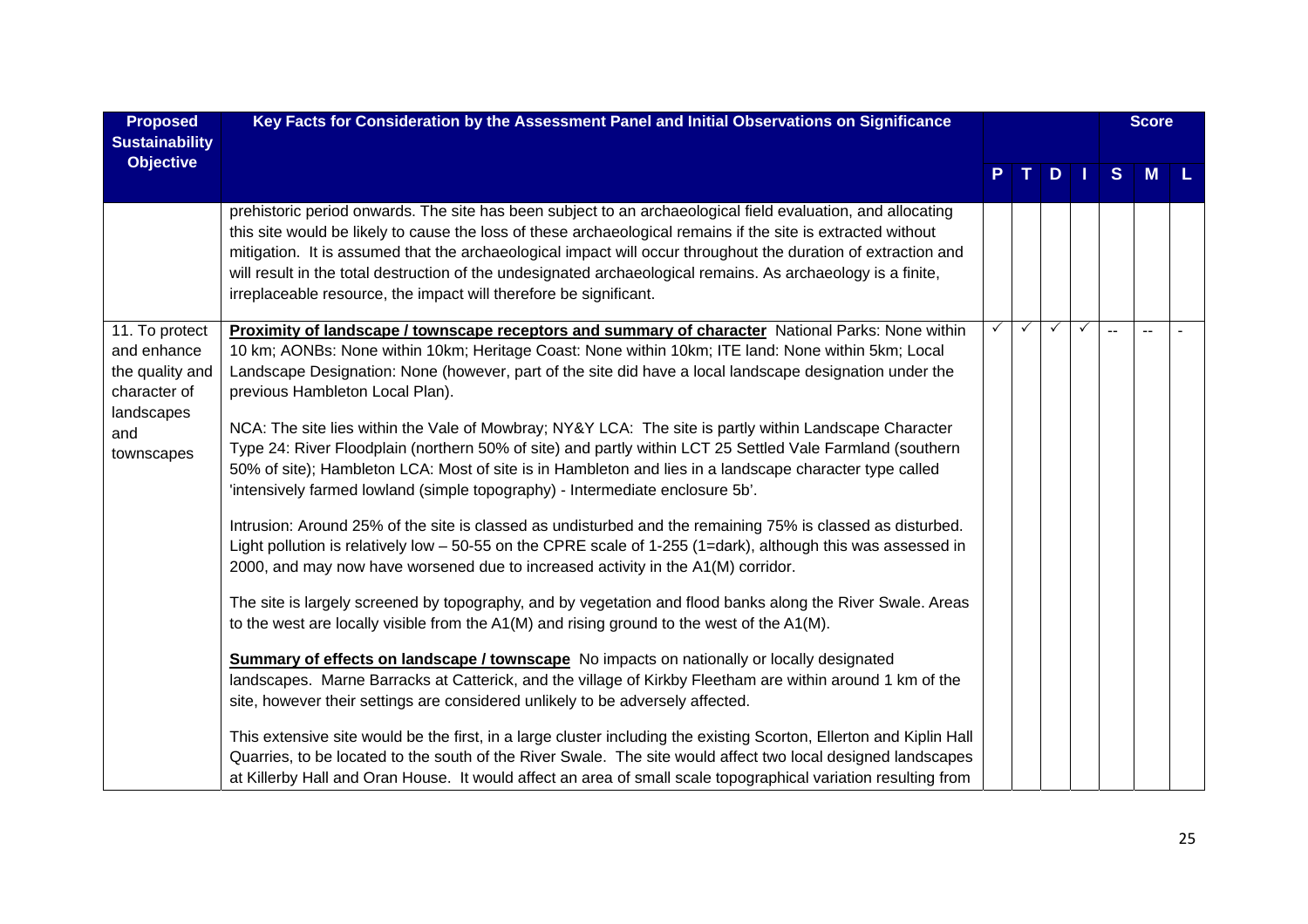| <b>Proposed</b><br><b>Sustainability</b> | Key Facts for Consideration by the Assessment Panel and Initial Observations on Significance                                                                                                                                                                                                                                                                                                                                                                                                                                                                   |   |              |              |      | <b>Score</b> |      |
|------------------------------------------|----------------------------------------------------------------------------------------------------------------------------------------------------------------------------------------------------------------------------------------------------------------------------------------------------------------------------------------------------------------------------------------------------------------------------------------------------------------------------------------------------------------------------------------------------------------|---|--------------|--------------|------|--------------|------|
| <b>Objective</b>                         |                                                                                                                                                                                                                                                                                                                                                                                                                                                                                                                                                                |   |              | $D$          | S    | M            |      |
|                                          | glacial and fluvial processes.                                                                                                                                                                                                                                                                                                                                                                                                                                                                                                                                 |   |              |              |      |              |      |
|                                          | In terms of visual intrusion, the site is largely screened, however part of site will be visible from the A1(M),<br>and from higher land to the west of the A1(M). The site lies within the A1(M) corridor and within the Leeming<br>Airfield and Catterick 'military zone', however the immediate locality between Killerby Hall and the nearby<br>Kirkby Fleetham Hall is private and relatively undisturbed.                                                                                                                                                |   |              |              |      |              |      |
|                                          | Overall, it is considered that major negative impacts would occur in the short and medium term as there<br>would be a significant local change in character, with the establishment of the processing plant site to the<br>south of the River Swale, temporary bridges connecting the site with Ellerton Quarry, and phased sand and<br>gravel extraction. In the long term, a minor negative impact is anticipated as the natural character of the<br>landscape would be irreversibly changed (the restoration scheme would result in the creation of a water |   |              |              |      |              |      |
|                                          | body between Oran House and Killerby Hall which is considered would look out of place), although the<br>Killerby Hall parkland and some of its surrounding ridges would remain.                                                                                                                                                                                                                                                                                                                                                                                |   |              |              |      |              |      |
| 12. Achieve<br>sustainable<br>economic   | Proximity of factors relevant to sustainable economic growth Site is adjacent to the A1 giving<br>reasonably good access to York, Leeds and Teesside.                                                                                                                                                                                                                                                                                                                                                                                                          | ✓ | $\checkmark$ | $\checkmark$ | $++$ | $++$         | $+$  |
| growth and                               | Summary of effects on sustainable economic growth This site would ultimately result in 11.37 million                                                                                                                                                                                                                                                                                                                                                                                                                                                           |   |              |              |      |              |      |
| create and<br>support jobs               | tonnes of sand and gravel being made available to the market. This would make a significant contribution to<br>the building sector by helping to boost supply of a key building material (as well as supporting freight jobs).                                                                                                                                                                                                                                                                                                                                 |   |              |              |      |              |      |
|                                          | Restoration, combined with that of other nearby sites might create something of a minor tourist attraction.                                                                                                                                                                                                                                                                                                                                                                                                                                                    |   |              |              |      |              |      |
| 13. Maintain                             | Proximity of factors relevant to community vitality / viability IMD area- Leeming Bar, Brompton-on-                                                                                                                                                                                                                                                                                                                                                                                                                                                            |   |              | $\checkmark$ | $+$  | $\ddot{}$    | $+$  |
| and enhance<br>the viability             | Swale and Scorton. Not in most deprived 20%. Kirkby Fleetham is the nearest Settlement 900m south-east.<br>Ellerton-on-Swale lies 900m north, Kiplin lies 900m east and Catterick lies 1.2km north-west.                                                                                                                                                                                                                                                                                                                                                       |   |              |              |      |              | $++$ |
| and vitality of<br>local                 | Summary of effects on vitality / viability The site would support a number of jobs leading to minor                                                                                                                                                                                                                                                                                                                                                                                                                                                            |   |              |              |      |              |      |
| communities                              | positive impacts in the short and medium term. Whilst the site would provide a source of sand and gravel<br>which could aid future development, it is considered that the immediate settlements are unlikely to directly                                                                                                                                                                                                                                                                                                                                       |   |              |              |      |              |      |
|                                          | benefit. In the long term it is considered that the restoration scheme has the potential to boost tourism in the                                                                                                                                                                                                                                                                                                                                                                                                                                               |   |              |              |      |              |      |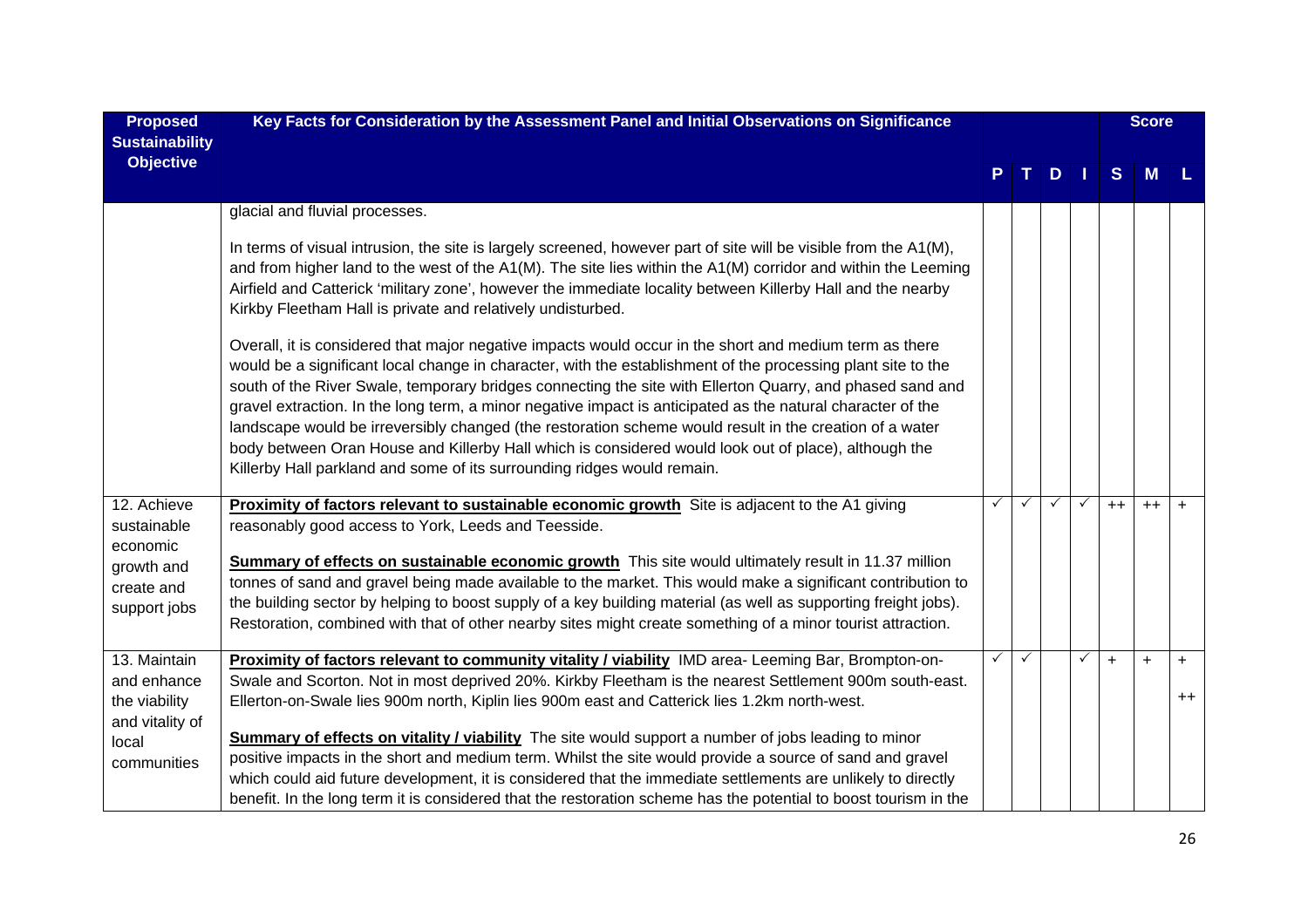| <b>Proposed</b>       | Key Facts for Consideration by the Assessment Panel and Initial Observations on Significance                   |   |              |              |              |   | <b>Score</b>   |          |
|-----------------------|----------------------------------------------------------------------------------------------------------------|---|--------------|--------------|--------------|---|----------------|----------|
| <b>Sustainability</b> |                                                                                                                |   |              |              |              |   |                |          |
| <b>Objective</b>      |                                                                                                                |   |              | D.           |              | S | M              |          |
|                       | area through the creation of new bridleways / rights of way (8.8km of new routes are included in current       |   |              |              |              |   |                |          |
|                       | planning application) and through the recreational use of the restored site area.                              |   |              |              |              |   |                |          |
| 14. To provide        | Proximity to recreation, leisure and learning receptors Footpath 10.78/1/1 runs through the middle of          | ✓ | $\checkmark$ | $\checkmark$ |              |   | $\blacksquare$ | $+$      |
| opportunities         | the site to Killerby Hall. Footpath 10.84/14/1 runs along the southern boundary of the site and joins          |   |              |              |              |   |                |          |
| to enable             | 10.78/1/1. Footpath 10.84/15/2 also meets 10.78/1/1 at the southern site boundary. Bridleway 20.2/11/1         |   |              |              |              |   |                | $++$     |
| recreation,           | begins circa 50m from the site boundary on the other side of the A1. No common land or village greens          |   |              |              |              |   |                |          |
| leisure and           | within 500m.                                                                                                   |   |              |              |              |   |                |          |
| learning              |                                                                                                                |   |              |              |              |   |                |          |
|                       | Summary of effects on recreation, leisure and learning Footpath 10.78/1/1 would be diverted. Users of          |   |              |              |              |   |                |          |
|                       | this right of way would experience a direct impact as a result of the diversion. Visual amenity and noise      |   |              |              |              |   |                |          |
|                       | impacts would also be anticipated, however the location of the site adjacent to the A1 means that              |   |              |              |              |   |                |          |
|                       | background noise levels are already elevated. Dust has the potential to impact upon users of nearby rights     |   |              |              |              |   |                |          |
|                       | of way however a number of mitigation measures (as set out under objective 4 above) will be implemented.       |   |              |              |              |   |                |          |
|                       | Overall, impacts are considered to be minor negative during the operation of the site and minor to major       |   |              |              |              |   |                |          |
|                       | positive in the long term, due to the potential increase in recreational land and public access. <sup>10</sup> |   |              |              |              |   |                |          |
| 15. To protect        | Proximity to population / community receptors / factors relevant to health and wellbeing Nearest               |   | ✓            | $\checkmark$ | $\checkmark$ |   |                | $\Omega$ |
| and improve           | settlements: Kirkby Fleetham lies 900m south-east, Ellerton-on-Swale lies 900m north, Kiplin lies 900m         |   |              |              |              |   |                |          |
| the wellbeing,        | east, Catterick lies 1.2km north-west. No Hospitals, clinics or health centres within 1km. Several individual  |   |              |              |              |   |                |          |
| health and            | properties including Killerby Hall 30m from boundary, Killerby Farm partly within site boundary, Oran House    |   |              |              |              |   |                |          |
| safety of local       | 250m north, Kiplin Hall 700m north-east, property at Hookcar Hill 200m east, Hook House Farm 120m              |   |              |              |              |   |                |          |
| communities           | south, and Glebe Farm, Glebe Cottage and Killerby Cottages adjacent to the site.                               |   |              |              |              |   |                |          |
|                       | <b>Summary of effects on health and wellbeing</b> A noise survey has been carried out as part of the existing  |   |              |              |              |   |                |          |
|                       | planning application. The survey found that noise levels can conform to the criterion given in Minerals        |   |              |              |              |   |                |          |
|                       | Policy Statement 2 (traffic noise from the A1 means that noise levels in the area are already elevated).       |   |              |              |              |   |                |          |
|                       | Noise control measures would also be put in place including the use of soil storage mounds as acoustic         |   |              |              |              |   |                |          |

<sup>10</sup> Killerby Sand and Gravel Quarry, Planning Application and Environmental Statement, Chapter 14- Access and Recreation: Wardell Armstrong.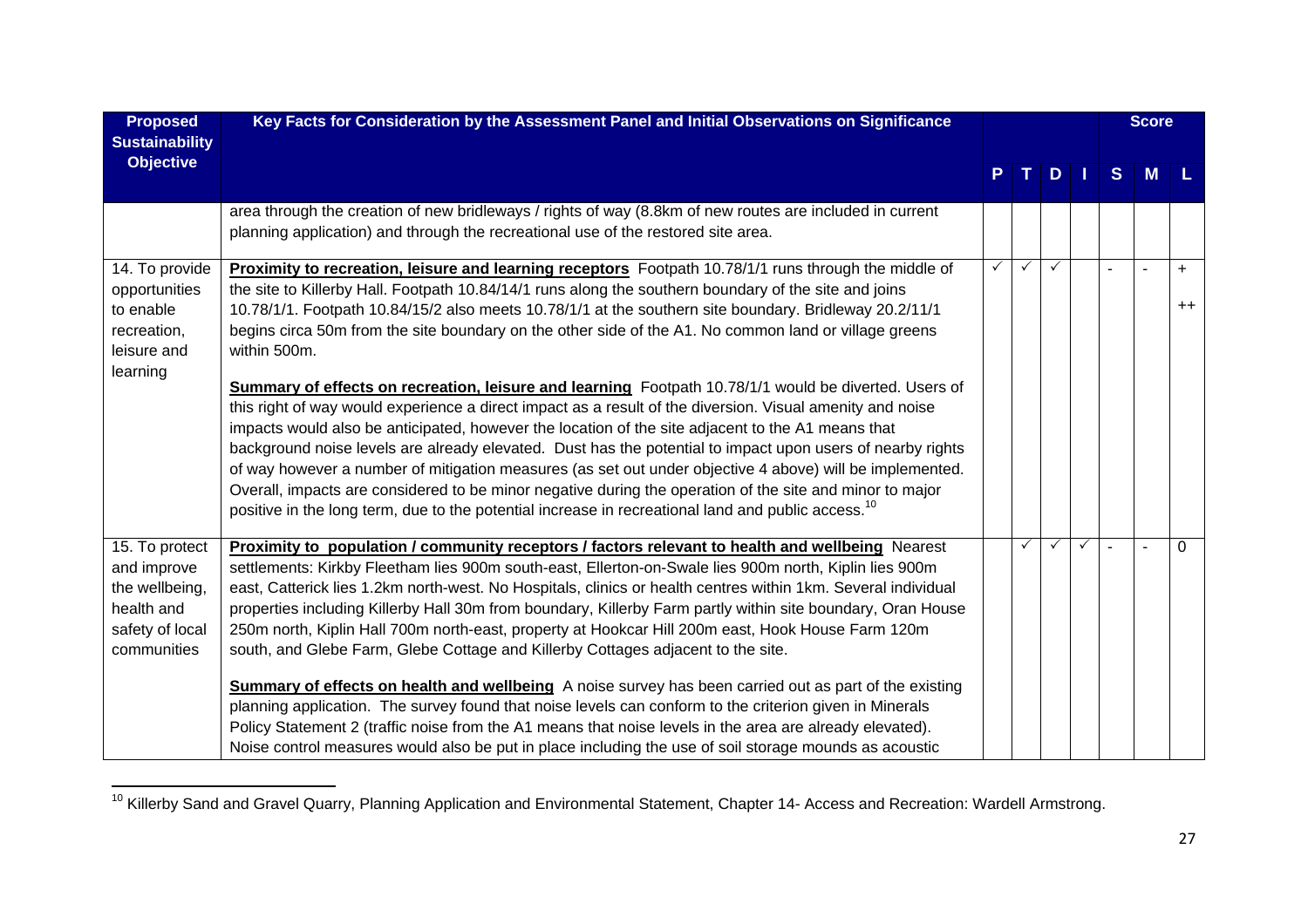| <b>Proposed</b><br><b>Sustainability</b>                                                                     | Key Facts for Consideration by the Assessment Panel and Initial Observations on Significance                                                                                                                                                                                                                                                                                                                                                                                                                                                                                                                                                                                                                                                                                                                                                                                                                         |   |   |              | <b>Score</b> |                  |
|--------------------------------------------------------------------------------------------------------------|----------------------------------------------------------------------------------------------------------------------------------------------------------------------------------------------------------------------------------------------------------------------------------------------------------------------------------------------------------------------------------------------------------------------------------------------------------------------------------------------------------------------------------------------------------------------------------------------------------------------------------------------------------------------------------------------------------------------------------------------------------------------------------------------------------------------------------------------------------------------------------------------------------------------|---|---|--------------|--------------|------------------|
| <b>Objective</b>                                                                                             |                                                                                                                                                                                                                                                                                                                                                                                                                                                                                                                                                                                                                                                                                                                                                                                                                                                                                                                      |   | D | <sub>S</sub> | M            |                  |
|                                                                                                              | barriers, stand-off distances between receptors and plant and noise monitoring. Following the<br>implementation of dust control measures, dust impacts are considered to be insignificant. The site is<br>relatively well screened however some visual amenity impacts are anticipated and an increase in traffic to<br>the site may lead to a negative impact in terms of health and safety of other road users and (if traffic from<br>the site head east, exposure of a number of population receptors (including parts of Northallerton) to slightly<br>increases air pollution. Overall impacts are considered to be minor negative before mitigation during the<br>operation of the site. As the site restoration would involve the creation of water bodies, nearby airfields<br>(Catterick Airfield, Croft Airfield and Leeming MOD) would need to be consulted due to the increased risk of<br>bird strike. |   |   |              |              |                  |
| 16. To<br>minimise flood<br>risk and<br>reduce the<br>impact of<br>flooding                                  | <b>Proximity to flood zones</b> Flood defences are present in the northern area of the site. Circa 25% of the site<br>lies in FZ3, 5% in FZ2 and 70% in FZ1. Patches of surface water flooding occur across the site with some<br>small patches (circa 2%) high (1 in 30) risk, a similar amount (circa 2%) medium (1 in 100) risk. About 8-<br>10% of the site is low risk (1 in 1000). Site is in Ouse CFMP / Unit: Swale Washlands / Policy 6.<br><b>Summary of effects on flooding</b> Although the site is water compatible, the high risk of flooding to this site<br>mandates the need for emergency planning. In the longer term there is the potential for this site to offer<br>flood storage to the wider catchment, although there is some uncertainty over the capacity of storage that<br>would be provided as the quarry void may simply fill with groundwater following dewatering.                  |   | ✓ |              |              | $++$<br>$\gamma$ |
| 17. To<br>address the<br>needs of a<br>changing<br>population in<br>a sustainable<br>and inclusive<br>manner | Proximity to factors relevant to the needs of a changing population The site does not conflict with any<br>known allocations in other plans.<br>Summary of effects on a changing population The site would make a significant contribution to self-<br>sufficiency in the supply of sand and gravel and may also support markets outside of the plan area.                                                                                                                                                                                                                                                                                                                                                                                                                                                                                                                                                           | ✓ |   | $++$         | $++$         | 0                |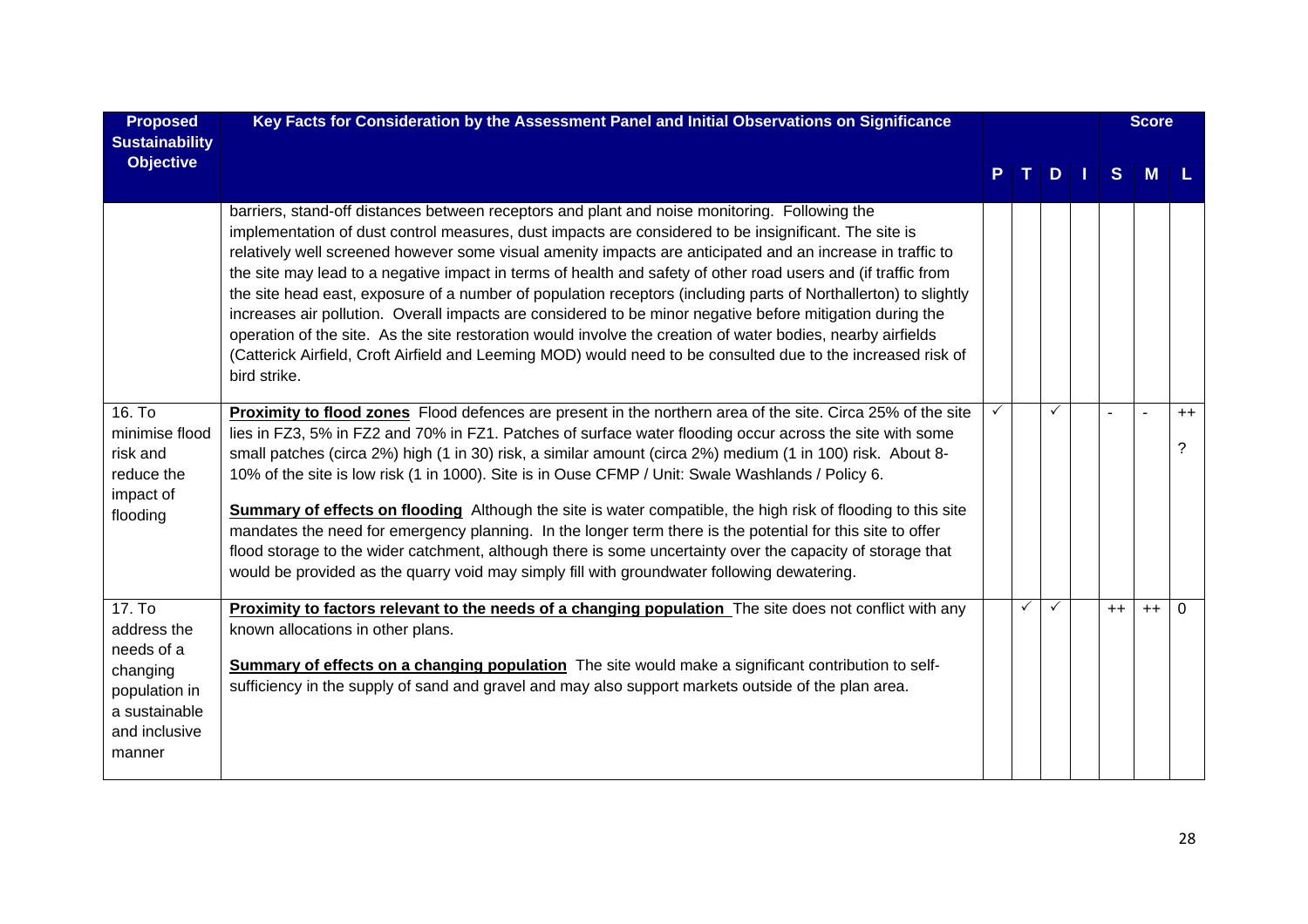| <b>Proposed</b><br><b>Sustainability</b> | Key Facts for Consideration by the Assessment Panel and Initial Observations on Significance                                                                                                                                                                                                                                                                                                                                                                                                                                                                                                                                                                                                                                                                                                                                                                                                                                                                                                                                                                                                                                                                                                                                                                                                                                                                                                                                                                                                                                                                                                                                                                                                                                            |              |              |                              |                        | <b>Score</b> |                   |
|------------------------------------------|-----------------------------------------------------------------------------------------------------------------------------------------------------------------------------------------------------------------------------------------------------------------------------------------------------------------------------------------------------------------------------------------------------------------------------------------------------------------------------------------------------------------------------------------------------------------------------------------------------------------------------------------------------------------------------------------------------------------------------------------------------------------------------------------------------------------------------------------------------------------------------------------------------------------------------------------------------------------------------------------------------------------------------------------------------------------------------------------------------------------------------------------------------------------------------------------------------------------------------------------------------------------------------------------------------------------------------------------------------------------------------------------------------------------------------------------------------------------------------------------------------------------------------------------------------------------------------------------------------------------------------------------------------------------------------------------------------------------------------------------|--------------|--------------|------------------------------|------------------------|--------------|-------------------|
| <b>Objective</b>                         |                                                                                                                                                                                                                                                                                                                                                                                                                                                                                                                                                                                                                                                                                                                                                                                                                                                                                                                                                                                                                                                                                                                                                                                                                                                                                                                                                                                                                                                                                                                                                                                                                                                                                                                                         |              | D            |                              | <sub>S</sub>           |              |                   |
| Cumulative<br>effects                    | <b>Cumulative / Synergistic effects</b><br>Planning context: Kirkby Fleetham (Hambleton) is the nearest Settlement 900m south-east. Ellerton-on-<br>Swale lies 900m north (Richmondshire), Kiplin (Hambleton) lies 900m east and Catterick lies 1.2km north-<br>west in Richmondshire. Catterick is a Primary Service Village in Richmondshire (13% of the housing - 240<br>houses across this category of settlement). Site allocations not yet finalised in Richmondshire. In<br>Hambleton, no allocations lie within 200m of this site.<br>Other Joint Minerals and Waste Plan Sites: MJP33 is adjacent to east, MJP17 is 300m west, MJP46 is<br>500m north, MJP62 is 800m north and MJP60 is 600m south.<br>Historic Minerals and Waste Sites: The site lies within an area that has undergone extensive quarrying<br>including at the Ellerton, Kiplin Hall, Scorton and Manor House Farm quarries along with extraction at the<br>River Swale in the 1950s, and slightly further away, but within 2km, there are 2 historic landfill sites. Other<br>major development in the area includes the A1 upgrade which is currently under construction.<br>It is considered that this allocation along with existing minerals sites, potential minerals sites and other major<br>developments could give rise to a number of cumulative impacts:<br>Hydrological impacts: several sites are located along the River Swale and it is considered that<br>pollution/sedimentation may have a cumulative impact on this water body. Following restoration there is the<br>potential for a major positive impact in relation to the provision of additional flood storage which could have<br>beneficial impacts further down the catchment. | $\checkmark$ | $\checkmark$ | $\checkmark$<br>$\checkmark$ | $\sim$<br>--<br>$\sim$ | $\sim$<br>-- | $\ddot{}$<br>$++$ |
|                                          | Landscape Impacts: in combination with other sites, large areas of the landscape are being irreversibly                                                                                                                                                                                                                                                                                                                                                                                                                                                                                                                                                                                                                                                                                                                                                                                                                                                                                                                                                                                                                                                                                                                                                                                                                                                                                                                                                                                                                                                                                                                                                                                                                                 |              |              |                              | $\ddot{}$              | $\ddot{}$    | 0                 |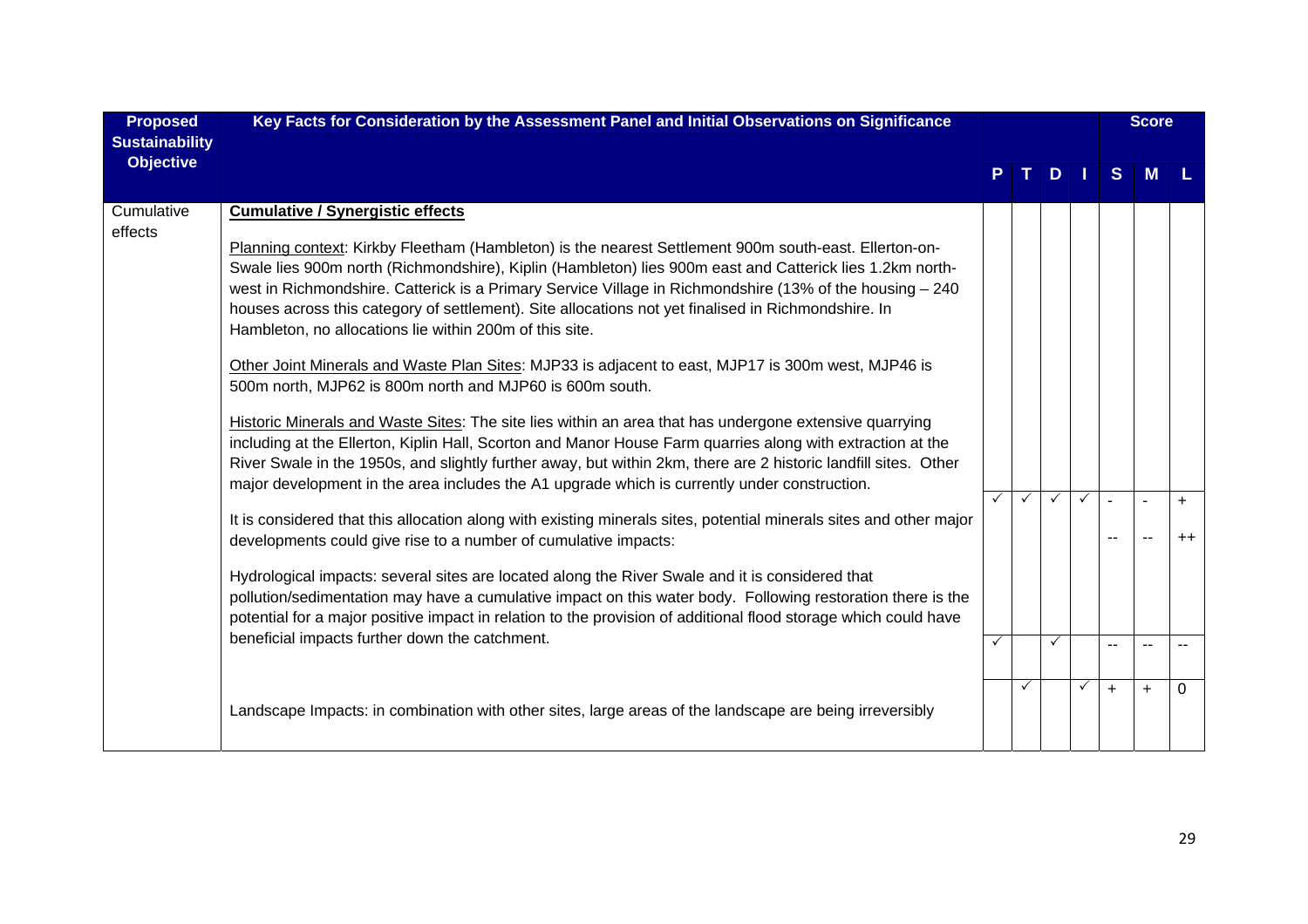| <b>Proposed</b><br><b>Sustainability</b> | Key Facts for Consideration by the Assessment Panel and Initial Observations on Significance                                                                                                                                                                                                                                                                                           |   |    |   |  |              | <b>Score</b> |      |
|------------------------------------------|----------------------------------------------------------------------------------------------------------------------------------------------------------------------------------------------------------------------------------------------------------------------------------------------------------------------------------------------------------------------------------------|---|----|---|--|--------------|--------------|------|
| <b>Objective</b>                         |                                                                                                                                                                                                                                                                                                                                                                                        | P | т. | D |  | <sub>S</sub> |              |      |
|                                          | changed from their natural character, a major negative cumulative impact.                                                                                                                                                                                                                                                                                                              | ✓ |    |   |  | --           |              |      |
|                                          | Economic Impacts: Should this allocation/other proposed sites in the area go ahead, there is the potential<br>for positive synergistic effects including the use of quarry plant at other sites (it is proposed that the rest of<br>the reserves at the Ellerton site would be worked via the proposed Killerby site.                                                                  |   |    |   |  |              |              |      |
|                                          | Cultural Heritage/Archaeology: the area has high archaeological potential and the cumulative loss of this<br>resource in this area constitutes a major negative cumulative impact. There are also a number of historic<br>buildings / areas of parkland in this area and cumulative visual/setting impacts are likely to occur.                                                        | ✓ |    | ✓ |  |              |              | $++$ |
|                                          | Biodiversity: cumulative impacts may occur due to loss of habitats and disturbance to species. Overall this<br>may equate to the loss of an ecological network. In the longer term there are significant opportunities to<br>provide benefits for biodiversity through the creation of priority habitats and the integration of sites in the<br>area as a coherent ecological network. |   |    |   |  |              |              |      |
| Limitations /<br>data gaps               | No significant data gaps. More detailed assessment would be required to fully evaluate a number of effects however. This should be<br>addressed at any subsequent planning application stage.                                                                                                                                                                                          |   |    |   |  |              |              |      |
| <b>Score</b>                             |                                                                                                                                                                                                                                                                                                                                                                                        |   |    |   |  |              |              |      |
| $++$                                     | The Site option is predicted to have major positive effects on the achievement of the SA objective. For example, this may include a significant<br>contribution to issues or receptor of more than local significance, or to several issues or receptors of local significance.                                                                                                        |   |    |   |  |              |              |      |
| $\ddot{}$                                | The Site option is predicted to have minor positive effects on achievement of the SA objective. For example, this may include a significant<br>contribution to an issue or receptor of more local significance.                                                                                                                                                                        |   |    |   |  |              |              |      |
| 0                                        | The Site option will have no effect on the achievement of the SA objective <sup>11</sup> .                                                                                                                                                                                                                                                                                             |   |    |   |  |              |              |      |

<sup>11</sup> This includes where there is no clear link between the site SA objective and the site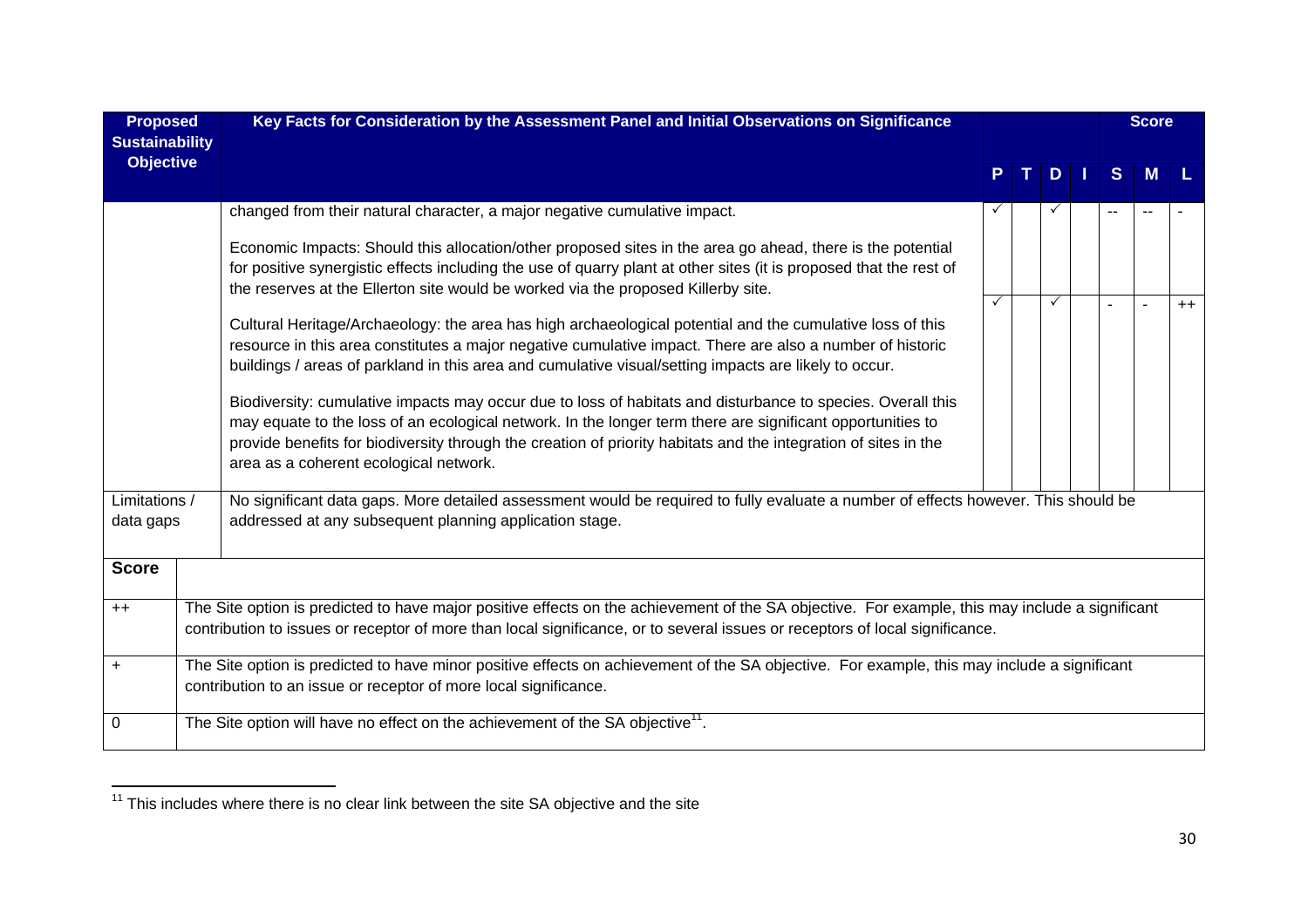| <b>Proposed</b><br><b>Sustainability</b> | Key Facts for Consideration by the Assessment Panel and Initial Observations on Significance                                                                                                                                      |  |  | <b>Score</b> |  |
|------------------------------------------|-----------------------------------------------------------------------------------------------------------------------------------------------------------------------------------------------------------------------------------|--|--|--------------|--|
| <b>Objective</b>                         |                                                                                                                                                                                                                                   |  |  | PTDISML      |  |
|                                          | The Site option is predicted to have minor negative effects on the achievement of the SA objective. For example, this may include a negative<br>contribution to an issue or receptor of local significance.                       |  |  |              |  |
|                                          | The Site option is predicted to have major negative effects on the achievement of the SA objective. For example, this may include a significant<br>negative contribution to an issue or receptor of more than local significance. |  |  |              |  |
|                                          | The impact of the Site option on the SA objective is uncertain.                                                                                                                                                                   |  |  |              |  |

## **Mitigation requirements identified through Site Assessment process**

- Design to mitigate impact on ecological issues
- Design to mitigate impact on best and most versatile agricultural land
- Design of development and landscaping of site to mitigate impact on: heritage assets (Scheduled Monuments, archaeological remains, Listed Buildings, Conservation Area, Registered and unregistered park and gardens), local landscape features and their respective settings
- Design to include suitable flood risk assessment, attenuation and surface water drainage
- Design to include suitable arrangements for public rights of way (diversion or retention, and associated mitigation, as appropriate)
- Design to include suitable arrangements for access and local roads
- Appropriate arrangements for control of and mitigation of the effects of noise, dust, etc.
- Appropriate restoration scheme using opportunities for habitat creation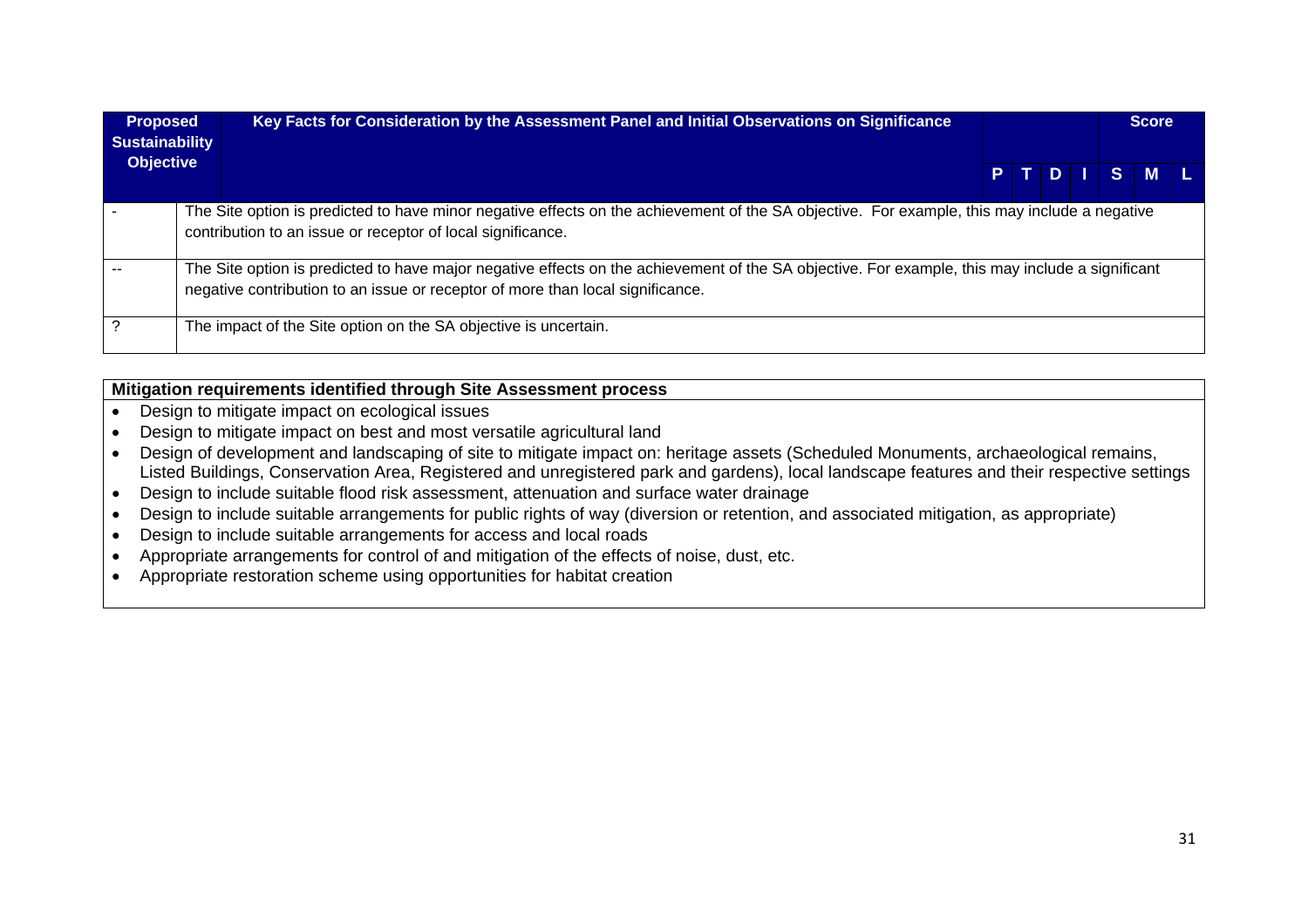## **MJP17 – Land to the South of Catterick**

| Site Name                   | MJP17 Land to south of Catterick (between Leases Lane, Rudd Hall Farm, Ghyll Hall, Hackforth Lodge, Lords                             |
|-----------------------------|---------------------------------------------------------------------------------------------------------------------------------------|
|                             | Lane, Goskins Plantation, Sowber Hill Farm and A1), Richmondshire and Hambleton                                                       |
| <b>Current Use</b>          | Agriculture                                                                                                                           |
| Nature of Planning Proposal | <b>Extraction of Sand and Gravel</b>                                                                                                  |
| <b>Size</b>                 | 102.1 ha                                                                                                                              |
| Proposed life of site       | Unknown at present                                                                                                                    |
| <b>Notes</b>                | Proposed new quarry. Possible restoration: lakes potentially for conservation and recreation, agriculture,<br>grassland and woodland. |

SA FINDINGS SUMMARISE SIGNIFICANT EFFECTS ONLY. A WIDER RANGE OF CONSTRAINTS AND OPPORTUNITIES WERE INITIALLY ANALYSED AND DISTILLED DOWN TO ONLY THOSE WITH THE POTENTIAL TO BE SIGNIFICANT (SEE ALSO SITE ASSESSMENT METHODOLOGY SUMMARY REPORT FOR A FULL LIST OF CONSTRAINTS AND OPPORTUNITIES).

| <b>Proposed</b><br><b>Sustainability</b>                                                                        | Key Facts for Consideration by the Assessment Panel and Initial Observations on Significance                                                                                                                                                                                                                                                                                                                                                                                                                                                                                                                                                                                                                                                                                                                                                                               |    |      |   |                | <b>Score</b> |                   |
|-----------------------------------------------------------------------------------------------------------------|----------------------------------------------------------------------------------------------------------------------------------------------------------------------------------------------------------------------------------------------------------------------------------------------------------------------------------------------------------------------------------------------------------------------------------------------------------------------------------------------------------------------------------------------------------------------------------------------------------------------------------------------------------------------------------------------------------------------------------------------------------------------------------------------------------------------------------------------------------------------------|----|------|---|----------------|--------------|-------------------|
| <b>Objective</b>                                                                                                |                                                                                                                                                                                                                                                                                                                                                                                                                                                                                                                                                                                                                                                                                                                                                                                                                                                                            | P. | TDII |   | S <sub>1</sub> | <b>M</b>     |                   |
| 1. To protect<br>and enhance<br>biodiversity<br>and geo-<br>diversity and<br>improve<br>habitat<br>connectivity | Proximity of international / national and local designations and key features. 13km to west of site is<br>North Pennine Moors SPA/SAC. SSSI: 2.26 km from nearest SSSI (Swale Lakes). SINC: Limekiln Wood<br>SINC (1 km) (deleted), River Swale, Great Langton to Kiplin SINC (0.93 km).<br>Priority Habitat: Deciduous woodland adjacent (slight overlap) to south east of site. Deciduous woodland<br>also 170m away from south-west of site. Site visit found pond, grassland, arable, woodland/copse,<br>hedgerows and standalone trees on site. Networks: England Habitat Network (woodland) adjacent to south-<br>east corner of site with slight overlap with site boundary. GI: Site not within green infrastructure corridor,<br>though the Swale Regional GI corridor lies in close proximity to the site (within 25m of north-east corner) in<br>Richmondshire. | ✓  |      | ✓ | $\Omega$       | 0            | $\Omega$<br>$\pm$ |
|                                                                                                                 | Summary of effects on designated sites and important features for biodiversity / geodiversity.<br>Considering possible sources, pathways and receptors for impacts, for this site it is considered that there<br>would be no significant effect on any Natura 2000 site.<br>Based on the habitats that appear from aerial photographs to be within / adjacent to the site (arable,                                                                                                                                                                                                                                                                                                                                                                                                                                                                                         |    |      |   |                |              |                   |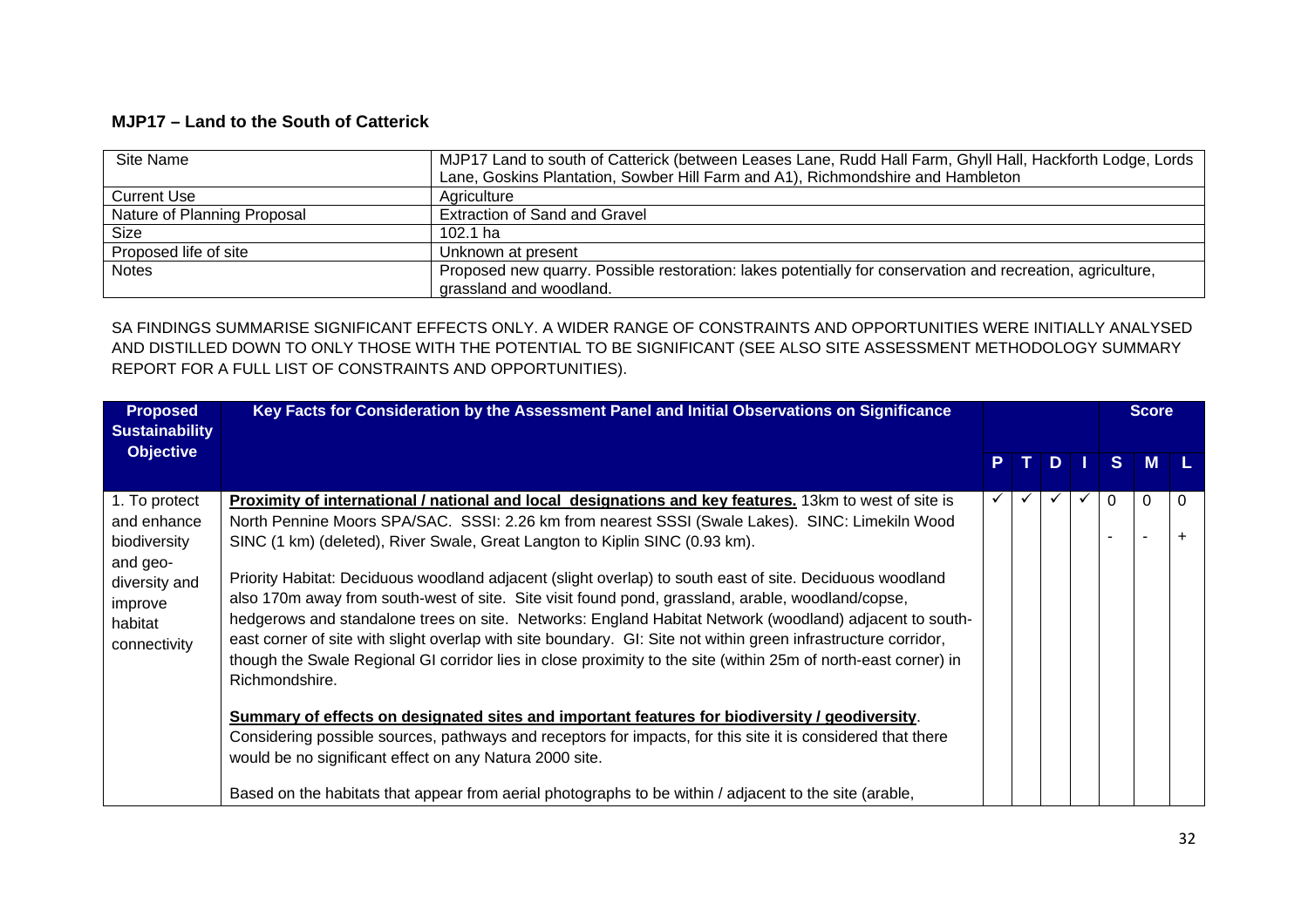| <b>Proposed</b><br><b>Sustainability</b>                                                   | Key Facts for Consideration by the Assessment Panel and Initial Observations on Significance                                                                                                                                                                                                                                                                                                                                                                                                                                                                                                                                                                                                                                                                                                    |   |              |    |  |    | <b>Score</b> |   |
|--------------------------------------------------------------------------------------------|-------------------------------------------------------------------------------------------------------------------------------------------------------------------------------------------------------------------------------------------------------------------------------------------------------------------------------------------------------------------------------------------------------------------------------------------------------------------------------------------------------------------------------------------------------------------------------------------------------------------------------------------------------------------------------------------------------------------------------------------------------------------------------------------------|---|--------------|----|--|----|--------------|---|
| <b>Objective</b>                                                                           |                                                                                                                                                                                                                                                                                                                                                                                                                                                                                                                                                                                                                                                                                                                                                                                                 |   |              | D. |  | S. |              |   |
|                                                                                            | pasture, deciduous woodland, mature trees, hedgerows, ponds, drainage ditches) protected species that<br>could be affected include: bats, badgers, nesting birds and amphibians (e.g. great crested newt).<br>The proposed possible restoration is for lakes potentially for conservation and recreation, agriculture,<br>grassland and woodland. Potentially this could deliver important biodiversity benefits, including the creation<br>of priority habitats, provided it is implemented sympathetically with expert advice and with long term<br>management.<br>In summary, there are possible impacts to protected species in the short and medium term. Long term<br>impacts depend on restoration.                                                                                      |   |              |    |  |    |              |   |
| 2. To enhance<br>or maintain<br>water quality<br>and improve<br>efficiency of<br>water use | Proximity of water quality / quantity receptors. Site not in an NVZ or source protection zone. Site is in<br>Humber (SUNO) RBMP. Nearest RBMP water body is 'Scurf Beck from Source to Bedale Beck' 575m to the<br>south of the site (current ecological status is moderate, with overall potential moderate and the objective is<br>good by 2027) while 'Swale from Muker Beck to Bedale Beck' passes to the north east of the site (Current<br>ecological status is moderate, with an overall potential of moderate. Objective is good by 2027). No RBMP<br>lakes. Groundwater: SUNO Magnesian Limestone (overall status: good / objective: good by 2015).<br>CAMS: surface water resources available at least 50% of time. At low flows new extraction licenses may be<br>more restricted.   | ✓ | $\checkmark$ | ✓  |  | ?  | $\tilde{?}$  | ? |
|                                                                                            | <b>Summary of effects on water quality.</b> The site is separated by fields from the nearest water bodies,<br>however, to the south it drains to the 'Scurf Beck / Bedale Beck' unit. This could lead to possible run off from<br>the site or it could change the drainage regime and thus the flow rate of this water body. Moreover, this large<br>site, if wet worked, could impact on groundwater, either from removing the protection to the underlying<br>groundwater making pollution possible (e.g. if fuel spilled) or could alter groundwater flow, which would have<br>unknown effects on nearby water bodies. The groundwater status is already good which may moderate the<br>significance of this effect to a degree. Detailed survey would be needed to remove this uncertainty. |   |              |    |  |    |              |   |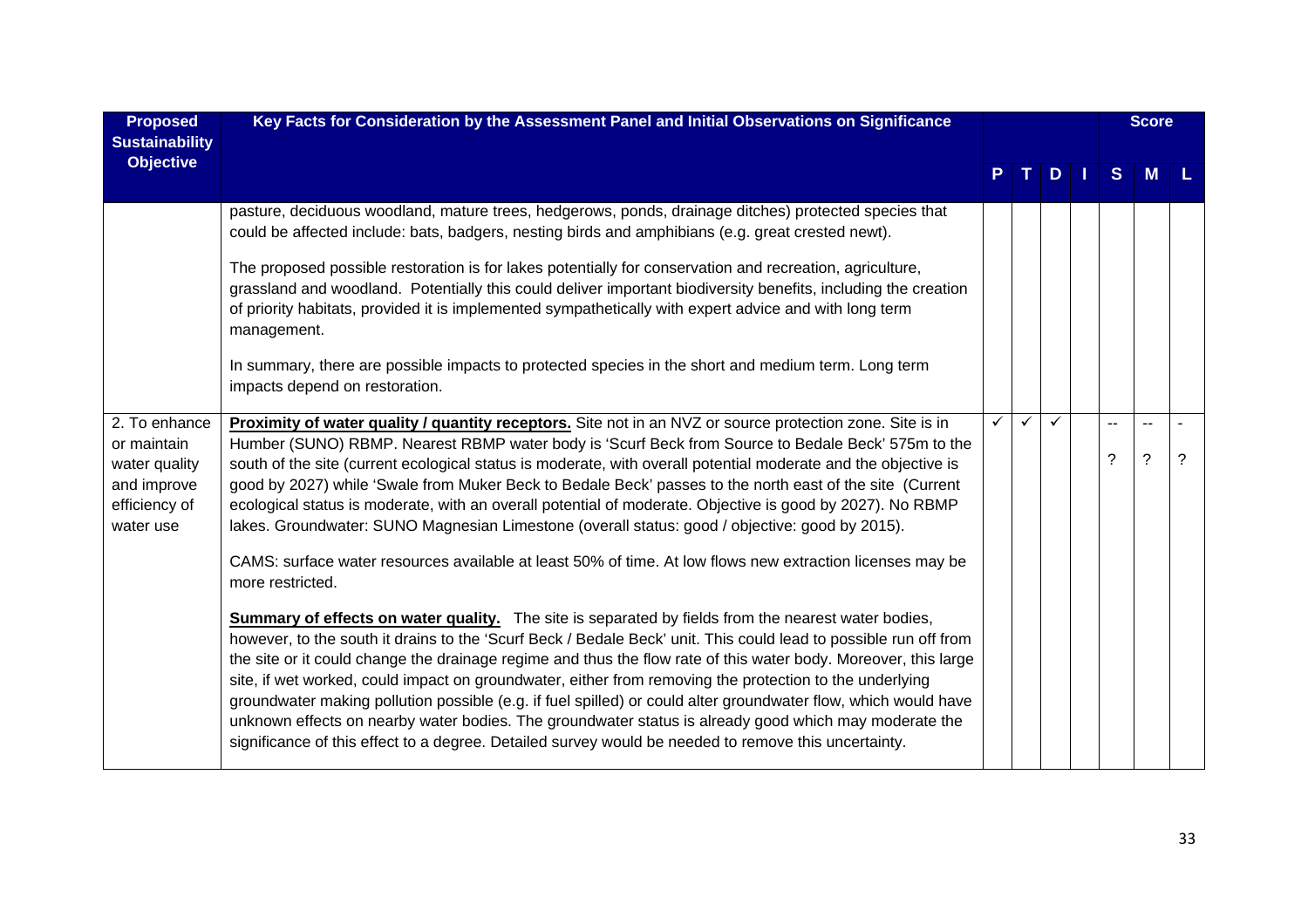| <b>Proposed</b>             | Key Facts for Consideration by the Assessment Panel and Initial Observations on Significance                                                                                                                                                                                                                                                                                                                                                                                                                               |  |  |   |   |    | <b>Score</b>             |             |
|-----------------------------|----------------------------------------------------------------------------------------------------------------------------------------------------------------------------------------------------------------------------------------------------------------------------------------------------------------------------------------------------------------------------------------------------------------------------------------------------------------------------------------------------------------------------|--|--|---|---|----|--------------------------|-------------|
| <b>Sustainability</b>       |                                                                                                                                                                                                                                                                                                                                                                                                                                                                                                                            |  |  |   |   |    |                          |             |
| <b>Objective</b>            |                                                                                                                                                                                                                                                                                                                                                                                                                                                                                                                            |  |  | D |   | S  | M                        |             |
|                             |                                                                                                                                                                                                                                                                                                                                                                                                                                                                                                                            |  |  |   |   |    |                          |             |
| 3. To reduce                | <b>Proximity of transport receptors.</b> Site is adjacent to the A1 giving reasonably good access to York, Leeds                                                                                                                                                                                                                                                                                                                                                                                                           |  |  |   | ✓ |    |                          |             |
| transport                   | and Teesside. Access: Confirmed as being not known yet, but will take account of the new A1(M)                                                                                                                                                                                                                                                                                                                                                                                                                             |  |  |   |   | -- | $\overline{\phantom{a}}$ |             |
| miles and                   | roundabout in order to access the strategic road network; Light Vehicles: not yet known but NYCC have                                                                                                                                                                                                                                                                                                                                                                                                                      |  |  |   |   |    |                          |             |
| associated                  | estimated 10-18 daily movements; HGV Vehicles: not yet known but NYCC have estimated 72-121 two-way                                                                                                                                                                                                                                                                                                                                                                                                                        |  |  |   |   | ?  | $\ddot{?}$               | $\tilde{?}$ |
| emissions<br>from transport | daily movements.                                                                                                                                                                                                                                                                                                                                                                                                                                                                                                           |  |  |   |   |    |                          |             |
| and                         | Net change in daily two-way trip generation: light vehicles; 0 HGVs: 0. Traffic assessment rating: yellow.                                                                                                                                                                                                                                                                                                                                                                                                                 |  |  |   |   |    |                          |             |
| encourage the<br>use of     | PROW: This site is affected by a registered public right of way which must be kept clear of any obstruction                                                                                                                                                                                                                                                                                                                                                                                                                |  |  |   |   |    |                          |             |
| sustainable                 | until such time as an alternate route has been provided and confirmed by order.                                                                                                                                                                                                                                                                                                                                                                                                                                            |  |  |   |   |    |                          |             |
| modes of                    | Rail: 4.7km south (nearest station Leeming Bar 5.4km south-east); Strategic Road: A1 lies adjacent to the                                                                                                                                                                                                                                                                                                                                                                                                                  |  |  |   |   |    |                          |             |
| transportation              | site; Canal / Freight waterway: Tees Navigation 20km north-east.                                                                                                                                                                                                                                                                                                                                                                                                                                                           |  |  |   |   |    |                          |             |
|                             | <b>Summary of effects on transport.</b> According to the traffic assessment "The submission has been put<br>forward as a replacement for when mineral reserves at MJP21 have been exhausted. In turn, submission<br>MJP21 would have replaced the existing Scorton and Ellerton quarry sites and therefore whilst trips from the<br>site would be additional on the local road network (because of the different access locations), the<br>submission site would replace trips already on the A1 from the existing sites". |  |  |   |   |    |                          |             |
|                             | Access to the existing highway is currently unknown and will need to be determined by a traffic                                                                                                                                                                                                                                                                                                                                                                                                                            |  |  |   |   |    |                          |             |
|                             | assessment. Preferred access for the site would be from the local access road which will run to the south                                                                                                                                                                                                                                                                                                                                                                                                                  |  |  |   |   |    |                          |             |
|                             | west of the site. Works will be required to improve the existing road and extend existing footway / street                                                                                                                                                                                                                                                                                                                                                                                                                 |  |  |   |   |    |                          |             |
|                             | lighting to improve safety at the site access.                                                                                                                                                                                                                                                                                                                                                                                                                                                                             |  |  |   |   |    |                          |             |
|                             | The Joint Plan's traffic assessment has highlighted that 75% of demand from this area is drawn towards                                                                                                                                                                                                                                                                                                                                                                                                                     |  |  |   |   |    |                          |             |
|                             | Teesside and the North East. According to that assessment "The access to the site is unknown and it is also                                                                                                                                                                                                                                                                                                                                                                                                                |  |  |   |   |    |                          |             |
|                             | unknown if traffic from the site would utilise the Local Access Roads which will run parallel to the A1. If                                                                                                                                                                                                                                                                                                                                                                                                                |  |  |   |   |    |                          |             |
|                             | traffic from the site does utilise the Local Access Roads then the impacts of the site are likely to be minor                                                                                                                                                                                                                                                                                                                                                                                                              |  |  |   |   |    |                          |             |
|                             | with the local highway network avoiding passing sensitive receptors and designed to cater for future traffic                                                                                                                                                                                                                                                                                                                                                                                                               |  |  |   |   |    |                          |             |
|                             | levels. However, if traffic from the site does route to the west via Catterick Lane then it is likely that the site                                                                                                                                                                                                                                                                                                                                                                                                        |  |  |   |   |    |                          |             |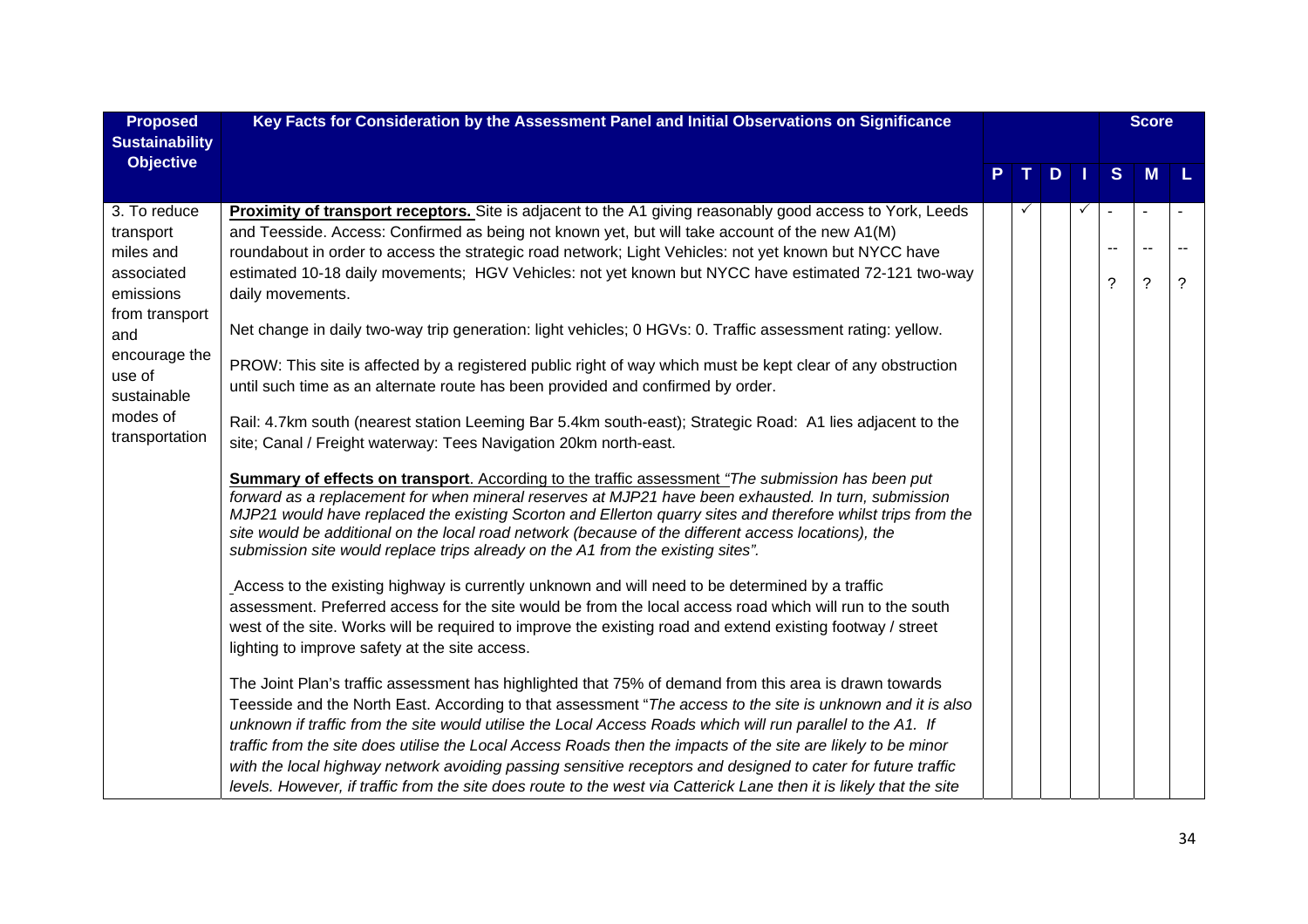| <b>Proposed</b><br><b>Sustainability</b>      | Key Facts for Consideration by the Assessment Panel and Initial Observations on Significance                                                                                                                                                                                                                                                                                                                                                                                                                                                                                                                                                                                                                                                                                |   |   |              |  |    | <b>Score</b>                               |   |
|-----------------------------------------------|-----------------------------------------------------------------------------------------------------------------------------------------------------------------------------------------------------------------------------------------------------------------------------------------------------------------------------------------------------------------------------------------------------------------------------------------------------------------------------------------------------------------------------------------------------------------------------------------------------------------------------------------------------------------------------------------------------------------------------------------------------------------------------|---|---|--------------|--|----|--------------------------------------------|---|
| <b>Objective</b>                              |                                                                                                                                                                                                                                                                                                                                                                                                                                                                                                                                                                                                                                                                                                                                                                             |   |   | $D \mid$     |  | S. | <b>M</b>                                   |   |
|                                               | would result in significant impacts with HGVs passing through communities and potentially requiring<br>highway upgrades" <sup>12</sup> . Up to a moderate negative impact is anticipated with considerable uncertainty until<br>a site specific traffic assessment has been completed and the site access route has been determined. The<br>traffic assessment also predicts that cumulatively MJP17, MJP21 and MJP41 will generate insignificant<br>effects on the A1 junctions.                                                                                                                                                                                                                                                                                           |   |   |              |  |    |                                            |   |
| 4. To protect<br>and improve                  | Proximity of air quality receptors. Site is not within a Hazardous Substances Consent Zone or within 2km<br>of an AQMA.                                                                                                                                                                                                                                                                                                                                                                                                                                                                                                                                                                                                                                                     |   | ✓ | $\checkmark$ |  |    |                                            |   |
| air quality                                   | <b>Summary of effects on air quality</b> . There are several small farms, Rudd Hall and Ghyll Hall close by that<br>could be at risk of dust (particularly during construction and restoration phases, though less so during the<br>operational phase if this site is wet worked (uncertain)). Settlements such as Hackforth (280m south) and<br>East Appleton (650m west) are also relatively close and may be at a lesser risk of occasional dust., If traffic<br>from the site does route to the west via Catterick Lane then it is likely that the site would result in significant<br>impacts with HGVs passing through communities (creating minor impacts on local air quality). This impact<br>would not occur, however if traffic utilised the local access roads. |   |   |              |  | ?  | ?                                          | ? |
| 5. To use soil<br>and land<br>efficiently and | Proximity of soil and land receptors. 80% of land is in ALC Grade 3. 20% (in southern part) in Grade 4.<br>No known land instability. Greenfield site. No known risk factors for contaminated land.                                                                                                                                                                                                                                                                                                                                                                                                                                                                                                                                                                         | ✓ | ✓ |              |  | ?  | $\overline{a}$<br>$\overline{\phantom{0}}$ | ? |
| safeguard or<br>enhance their<br>quality      | <b>Summary of effects on soil / land.</b> Although there is some uncertainty over whether the Grade 3 land at<br>this site is Best and Most Versatile Land (it could be grade 3a or grade 3b), there is at least the potential for<br>up to 817 ha of BMV to be lost. Restoration to lakes may permanently remove the productive potential of<br>some of this land. If other sites in this area are also progressed a large amount of high quality farmland<br>could be lost.                                                                                                                                                                                                                                                                                               |   |   |              |  |    |                                            |   |

 $12$  Jacobs, 2015. Minerals and Waste Joint Plan Traffic Assessment.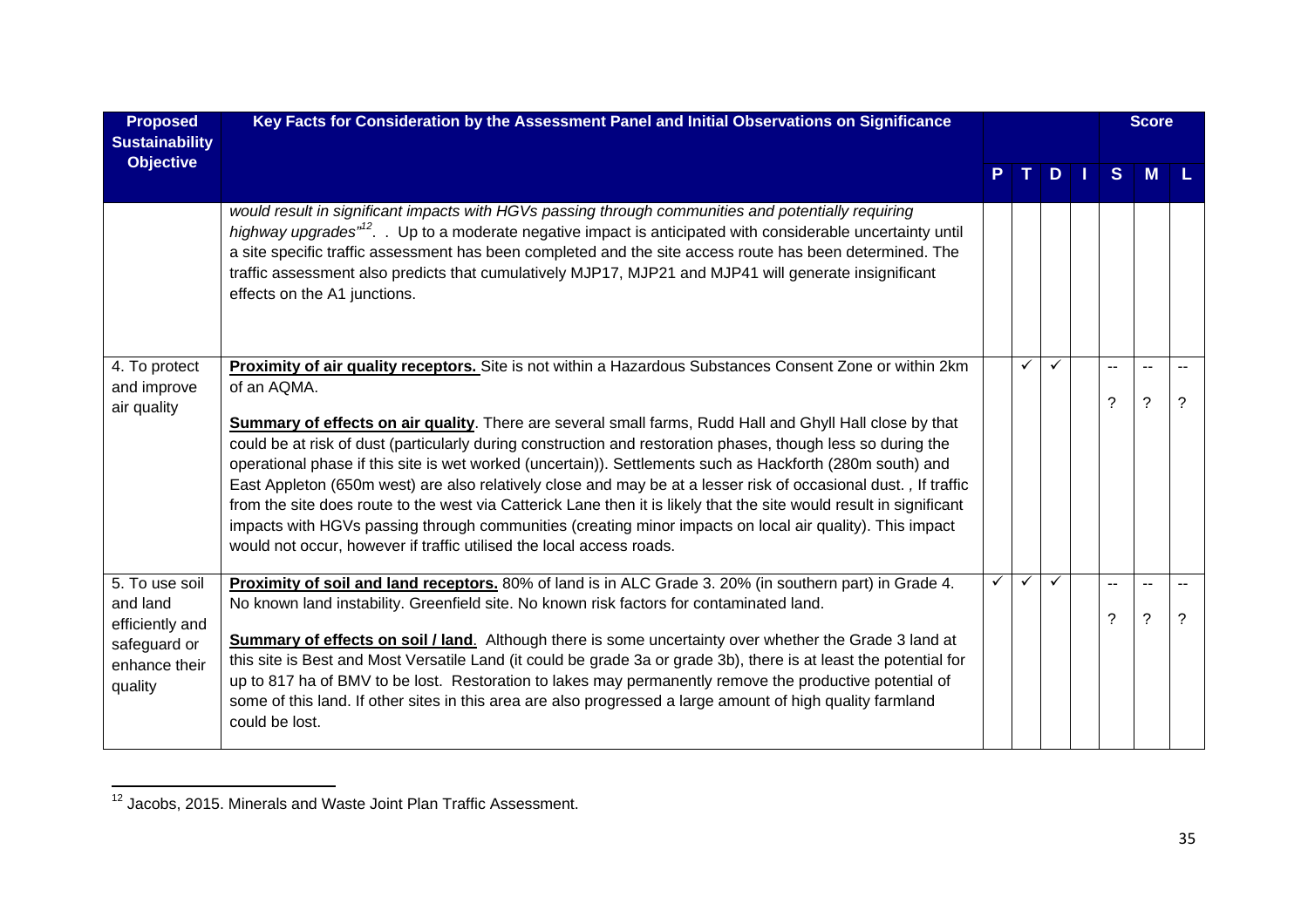| <b>Proposed</b><br><b>Sustainability</b>                             | Key Facts for Consideration by the Assessment Panel and Initial Observations on Significance                                                                                                                                                                                                                                                                                                                                                                                                                                                                                                                                                                                                                                                                                                                                                                                                                                                                                                                                                                                                                                                                                                                                                                                                              |   |    |     |   |          | <b>Score</b> |     |
|----------------------------------------------------------------------|-----------------------------------------------------------------------------------------------------------------------------------------------------------------------------------------------------------------------------------------------------------------------------------------------------------------------------------------------------------------------------------------------------------------------------------------------------------------------------------------------------------------------------------------------------------------------------------------------------------------------------------------------------------------------------------------------------------------------------------------------------------------------------------------------------------------------------------------------------------------------------------------------------------------------------------------------------------------------------------------------------------------------------------------------------------------------------------------------------------------------------------------------------------------------------------------------------------------------------------------------------------------------------------------------------------|---|----|-----|---|----------|--------------|-----|
| <b>Objective</b>                                                     |                                                                                                                                                                                                                                                                                                                                                                                                                                                                                                                                                                                                                                                                                                                                                                                                                                                                                                                                                                                                                                                                                                                                                                                                                                                                                                           | P | T. | $D$ |   | S        | <b>M</b>     | L.  |
| 6. Reduce the<br>causes of<br>climate<br>change                      | Proximity of factors relevant to exacerbating climate change. Deciduous woodland adjacent (slight<br>overlap) to south east of site. Deciduous woodland also 170m away from south-west of site. Site visit found<br>woodland / copse, hedgerows and standalone trees on site.<br><b>Summary of effects on climate change.</b> Although there is the potential for the loss of some small amounts<br>of habitats with carbon storage potential this impact is considered insignificant. However, the traffic from<br>this site would be significant and would therefore lead to significant climate change impacts, albeit lessened<br>by this site's excellent proximity to the A1 and northern markets in particular.                                                                                                                                                                                                                                                                                                                                                                                                                                                                                                                                                                                    |   |    |     | ✓ |          |              |     |
| 7. To respond<br>and adapt to<br>the effects of<br>climate<br>change | <b>Proximity of factors relevant to the adaptive capacity<sup>13</sup> of a site.</b> Very small areas (c 1%) at south<br>eastern edge in flood zone 3. A further 1% (same area) in Flood zone 2. High risk (1 in 30) surface water<br>flooding affects around 5% of the site, in patches and following contours across the site. A further 2% is at 1<br>in 100 risk and a further 5% is at 1 in 1000 risk. The England Habitat Network (woodland) is adjacent to the<br>south-east corner of site with a slight overlap with site boundary. CFMP: Ouse CFMP / Unit: Swale<br>Washlands / Policy 6.<br>Summary of effects on climate change adaptation EHN is patchy in this area, so site will not make much<br>difference to the capacity of the landscape for species movement under climate change (notwithstanding the<br>large impact that a site such as this could have on the movement patterns of individual animals and plants).<br>The site is also water compatible so flood risk is considered to be insignificant. In the long term this site<br>could create quite a large patch of habitat which could contribute to the adaptive capacity of local<br>biodiversity. The site is largely outside of the floodplain, so little potential for significant future flood storage<br>exists. | ✓ |    |     | ✓ | $\Omega$ | $\Omega$     | $+$ |
| 8. To minimise<br>the use of<br>resources and                        | Proximity of factors relevant to the resource usage of a site. No spatial factors identified.<br><b>Summary of effects on resource usage.</b> This site will contribute to the need for sand and gravel.<br>However, it may to a degree offset recycled materials that could potentially replace sand and gravel.                                                                                                                                                                                                                                                                                                                                                                                                                                                                                                                                                                                                                                                                                                                                                                                                                                                                                                                                                                                         |   |    |     |   |          |              |     |

<sup>&</sup>lt;sup>13</sup> Adaptive capacity is defined as the ability of a system to adjust to climate change to moderate potential; damage or take advantage of opportunities (adapted from CARE International, 2015. Adaptive Capacity [URL: http://www.careclimatechange.org/tk/integration/en/key\_concepts/adaptive\_capacity.html ]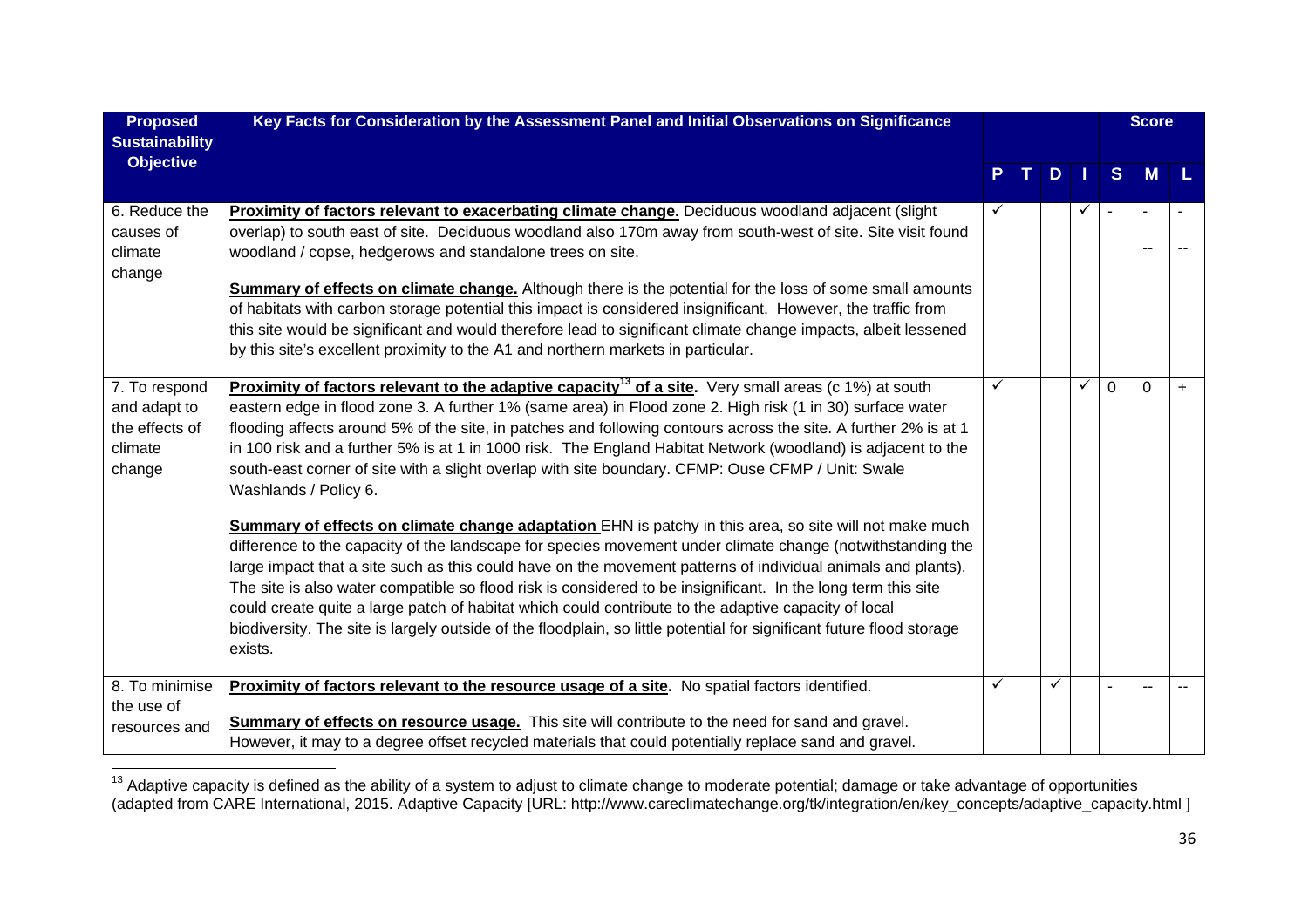| <b>Proposed</b>              | Key Facts for Consideration by the Assessment Panel and Initial Observations on Significance                                                                                                                           |   |  |     |              |          | <b>Score</b>   |             |
|------------------------------|------------------------------------------------------------------------------------------------------------------------------------------------------------------------------------------------------------------------|---|--|-----|--------------|----------|----------------|-------------|
| <b>Sustainability</b>        |                                                                                                                                                                                                                        |   |  |     |              |          |                |             |
| <b>Objective</b>             |                                                                                                                                                                                                                        |   |  | $D$ |              | S        | M              |             |
|                              |                                                                                                                                                                                                                        |   |  |     |              |          |                |             |
| encourage                    | However, this impact can only be considered at the plan level rather than in relation to an individual site. All                                                                                                       |   |  |     |              |          |                |             |
| their re-use                 | that can be said here is that 4.2 million tonnes of virgin minerals would be extracted which will be                                                                                                                   |   |  |     |              |          |                |             |
| and                          | unavailable for future use (unless recycled). This works against the SA objective, so it is scored negatively.                                                                                                         |   |  |     |              |          |                |             |
| safeguarding                 |                                                                                                                                                                                                                        |   |  |     |              |          |                |             |
| 9. To minimise               | Proximity of factors relevant to factors relevant to managing waste higher up the waste hierarchy No                                                                                                                   |   |  |     |              | $\Omega$ | $\mathbf 0$    | $\mathbf 0$ |
| waste                        | spatial factors identified.                                                                                                                                                                                            |   |  |     |              |          |                |             |
| generation                   |                                                                                                                                                                                                                        |   |  |     |              |          |                |             |
| and prioritise               | <b>Summary of effects on the waste hierarchy</b> The site would not deal with waste and no details are<br>provided of how waste would be managed on site.                                                              |   |  |     |              |          |                |             |
| management                   |                                                                                                                                                                                                                        |   |  |     |              |          |                |             |
| of waste as                  |                                                                                                                                                                                                                        |   |  |     |              |          |                |             |
| high up the<br>waste         |                                                                                                                                                                                                                        |   |  |     |              |          |                |             |
| hierarchy as                 |                                                                                                                                                                                                                        |   |  |     |              |          |                |             |
| practicable                  |                                                                                                                                                                                                                        |   |  |     |              |          |                |             |
|                              |                                                                                                                                                                                                                        |   |  |     |              |          |                |             |
| 10. T <sub>o</sub>           | Proximity of historic environment receptors. Conservation areas: none within 1km; Registered Parks                                                                                                                     | ✓ |  | ✓   | $\checkmark$ |          | $\overline{a}$ |             |
| conserve or                  | and Gardens: Hornby Castle Park (Grade 2) 5m west of site; Registered battlefields: None within 5km;                                                                                                                   |   |  |     |              | ?        | $\tilde{?}$    | ?           |
| enhance the                  | World Heritage Sites: None within 5km; Scheduled monuments: 450m north-east - World War 2 fighter pens                                                                                                                 |   |  |     |              |          |                |             |
| historic                     | and defences at former RAF Catterick (ID 1,020,990), 650m north - Bainesse Roman roadside settlement                                                                                                                   |   |  |     |              |          |                |             |
| environment                  | and Anglian cemetery (ID 1,021,209), 1.15km north-east - Castle Hills medieval motte and bailey castle and<br>20th century airfield defences (ID 1,020,991), 1.5km W- Round Barrow 570m north of Winterfield House (ID |   |  |     |              |          |                |             |
| and its setting,<br>cultural | 1,021,213), 2km west- Round barrow 650m north-west of Winterfield House (ID 1,021,212); Listed buildings:                                                                                                              |   |  |     |              |          |                |             |
| heritage and                 | 12 Listed buildings within 1km (all Grade 2). Nearest 130m east (Ghyll Hall - NHLE No. 1,295,789).                                                                                                                     |   |  |     |              |          |                |             |
| character                    |                                                                                                                                                                                                                        |   |  |     |              |          |                |             |
|                              | Named designed landscapes (from pre validated dataset derived from HLC): 2 within 2km: immediately                                                                                                                     |   |  |     |              |          |                |             |
|                              | adjacent to west is Hornby Park (HNY4249) designed landscape / unidentified parkland (Capability Brown).                                                                                                               |   |  |     |              |          |                |             |
|                              | Killerby Hall (no recorded information) is 200m East.                                                                                                                                                                  |   |  |     |              |          |                |             |
|                              | HLC Broad type - Enclosed land; HLC Type - Modern improved fields / Unknown planned enclosure.                                                                                                                         |   |  |     |              |          |                |             |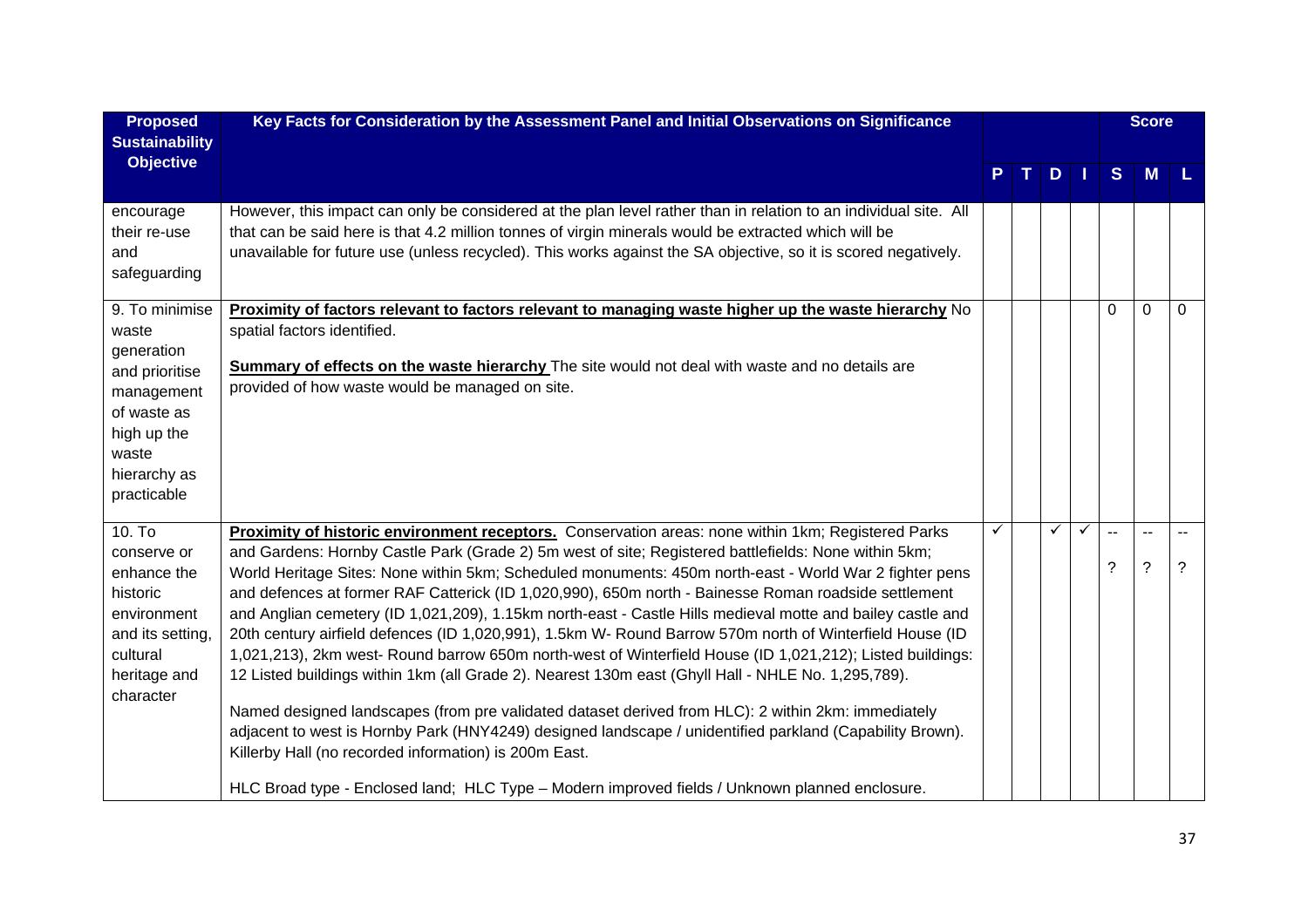| <b>Proposed</b><br><b>Sustainability</b> | Key Facts for Consideration by the Assessment Panel and Initial Observations on Significance                                                                                                                                                                                                                                                                                                                                                                                                                                                                                                                                                                                                                                                                                                                                                                                                                                               |   |              |   |     |              | <b>Score</b> |  |
|------------------------------------------|--------------------------------------------------------------------------------------------------------------------------------------------------------------------------------------------------------------------------------------------------------------------------------------------------------------------------------------------------------------------------------------------------------------------------------------------------------------------------------------------------------------------------------------------------------------------------------------------------------------------------------------------------------------------------------------------------------------------------------------------------------------------------------------------------------------------------------------------------------------------------------------------------------------------------------------------|---|--------------|---|-----|--------------|--------------|--|
| <b>Objective</b>                         |                                                                                                                                                                                                                                                                                                                                                                                                                                                                                                                                                                                                                                                                                                                                                                                                                                                                                                                                            | P | $\mathbf{T}$ | D | - 1 | <sub>S</sub> | M            |  |
|                                          | Undesignated archaeology surrounding this allocation site include prehistoric activity including significant<br>Mesolithic activity including flint scatters, later prehistoric pits and ditches, Romano-British activity and<br>settlement associated with Dere Street Roman Road and medieval settlements and associated field<br>systems. Post medieval settlement and field systems are also present within this landscape.                                                                                                                                                                                                                                                                                                                                                                                                                                                                                                            |   |              |   |     |              |              |  |
|                                          | <b>Summary of effects on the historic environment.</b> The site allocation has two HLC types, modern<br>improved fields and unknown planned enclosure. Part of the allocation site is modern improved fields and is<br>a smaller part of a larger area of similar character type, of which the legibility is fragmentary. The second<br>HLC type is unknown planned enclosure, of which the legibility is invisible. The majority of this area would<br>be lost through mineral extraction. The proposed extraction is unlikely to have a major impact upon the<br>historic landscape character of the immediately surrounding area, although it is acknowledged that within<br>the site the historic landscape character will become invisible as development will replace an earlier field<br>system. As 17% of the whole HLC project area has been identified as planned enclosure, this effect is not<br>considered to be significant. |   |              |   |     |              |              |  |
|                                          | There is high archaeological potential for the survival of archaeological remains within the site from the later<br>prehistoric period onwards and, although the site has not been archaeologically evaluated, it is assumed<br>that allocating this site would be likely to cause the loss of these archaeological remains if the site is<br>extracted without mitigation.                                                                                                                                                                                                                                                                                                                                                                                                                                                                                                                                                                |   |              |   |     |              |              |  |
|                                          | Archaeological potential is deemed uncertain until such time as an archaeological field evaluation is carried<br>out.                                                                                                                                                                                                                                                                                                                                                                                                                                                                                                                                                                                                                                                                                                                                                                                                                      |   |              |   |     |              |              |  |
|                                          | It is assumed that the archaeological impact will occur throughout the duration of extraction and will result in<br>the total destruction of the undesignated archaeological remains. As archaeology is a finite, irreplaceable<br>resource, the impact will therefore be significant.                                                                                                                                                                                                                                                                                                                                                                                                                                                                                                                                                                                                                                                     |   |              |   |     |              |              |  |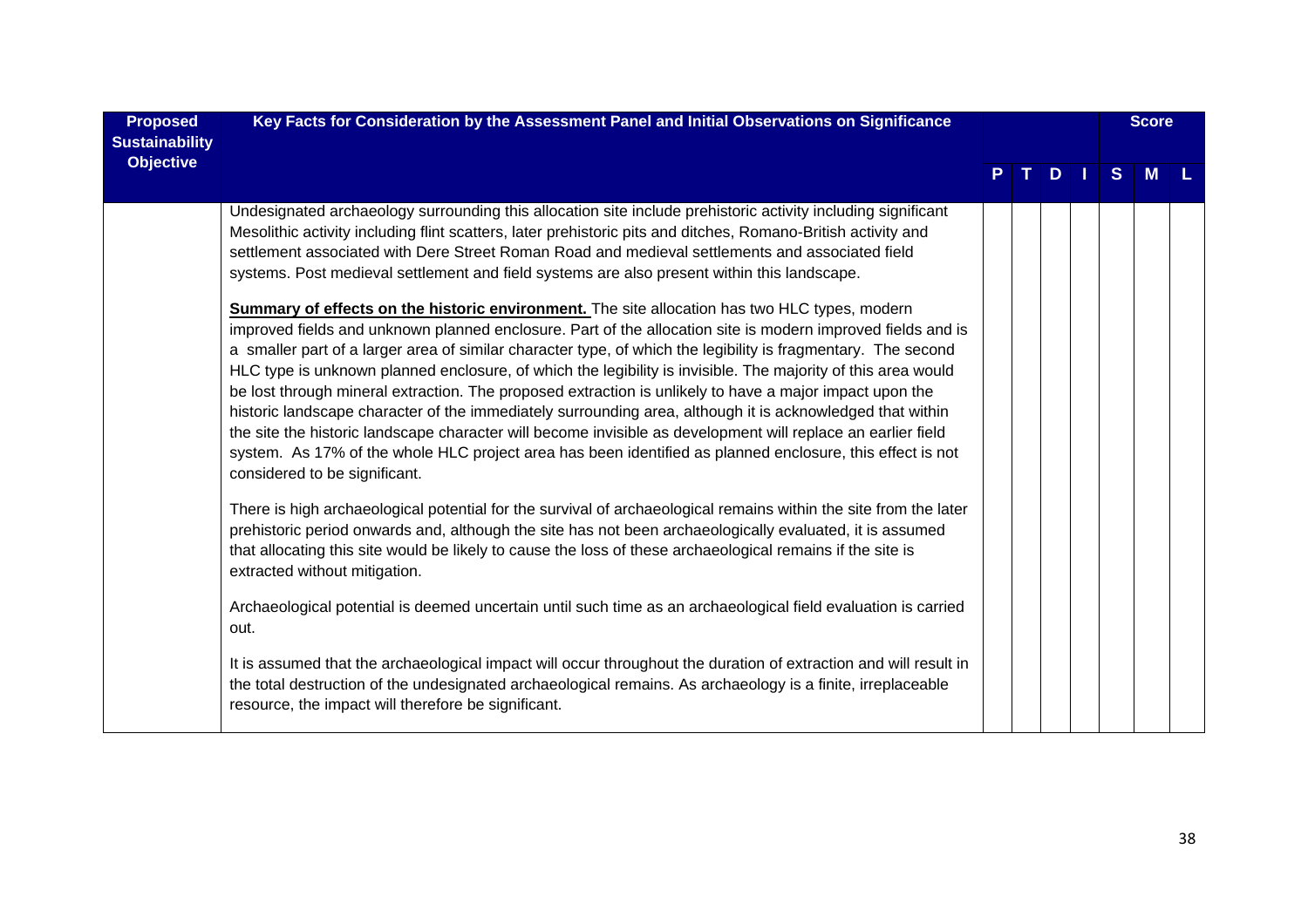| <b>Proposed</b>                                                                                     | Key Facts for Consideration by the Assessment Panel and Initial Observations on Significance                                                                                                                                                                                                                                                                                                                                                                                                                                                                                                                                                                                                                                                                                                                                                                                                                                                                                                       |   |    |              |              |                               | <b>Score</b>                               |   |
|-----------------------------------------------------------------------------------------------------|----------------------------------------------------------------------------------------------------------------------------------------------------------------------------------------------------------------------------------------------------------------------------------------------------------------------------------------------------------------------------------------------------------------------------------------------------------------------------------------------------------------------------------------------------------------------------------------------------------------------------------------------------------------------------------------------------------------------------------------------------------------------------------------------------------------------------------------------------------------------------------------------------------------------------------------------------------------------------------------------------|---|----|--------------|--------------|-------------------------------|--------------------------------------------|---|
| <b>Sustainability</b>                                                                               |                                                                                                                                                                                                                                                                                                                                                                                                                                                                                                                                                                                                                                                                                                                                                                                                                                                                                                                                                                                                    |   |    |              |              |                               |                                            |   |
| <b>Objective</b>                                                                                    |                                                                                                                                                                                                                                                                                                                                                                                                                                                                                                                                                                                                                                                                                                                                                                                                                                                                                                                                                                                                    |   | т. | $D$          |              | S                             | <b>M</b>                                   | L |
| 11. To protect<br>and enhance<br>the quality and<br>character of<br>landscapes<br>and<br>townscapes | <b>Proximity of landscape / townscape receptors and summary of character National Parks: Yorkshire</b><br>Dales 9.8 km away; AONBs: None within 10km; Heritage Coast: None within 10km; ITE Land: None within<br>5km; Locally protected landscape: No.<br>NCA: Vale of Mowbray; NYLCA: 90% of site in landscape character type 25 (Settled Vale Farmland); Local<br>LCA: North half of site is in Richmondshire (no LCA), south is in Hambleton. This is a category called<br>'intensively farmed lowland (varied topography)'.                                                                                                                                                                                                                                                                                                                                                                                                                                                                    | ✓ |    | $\checkmark$ | $\checkmark$ | $\overline{\phantom{a}}$<br>? | $\overline{a}$<br>$\overline{\phantom{0}}$ | ? |
|                                                                                                     | <b>Summary of effects on landscape / townscape.</b> Although the possible allocation won't impact on<br>designated landscapes it is adjacent to Hornby Castle Park, a historic designed landscape influenced by<br>Capability Brown which was put on the EH Register in 2014 (grade II). It is undergoing long-term<br>restoration. Visitors to Hornby Castle Park (which has deer and bison herds, and permissive access across<br>the C18th park) may be affected. The site is within the setting of both Hornby Park and Lord's Lane, a tree-<br>lined unimproved lane which lies to the south of the proposed mineral site, which formerly linked Hornby<br>Castle with the A1 (the current minor road within the deer park was previously a private drive west of<br>Hackforth Lodge). Minor lanes may be used by cyclists and walkers.                                                                                                                                                       |   |    |              |              |                               |                                            |   |
|                                                                                                     | The site is only 0.3 km from the hamlet of Hackforth at its nearest point. Mineral extraction could potentially<br>affect the setting.                                                                                                                                                                                                                                                                                                                                                                                                                                                                                                                                                                                                                                                                                                                                                                                                                                                             |   |    |              |              |                               |                                            |   |
|                                                                                                     | It is unlikely that the whole of this long site could be accommodated by the landscape. The area is sensitive<br>because of its proximity to Hornby Castle Park although the degree of inter-visibility is still to be established.<br>The site's landscape context was assessed as 'good' or 'very attractive' in the scenic quality assessment in<br>the 2006 ES for the A1(M) Dishforth to Barton upgrade, although the land largely consists of large, relatively<br>open fields. It has not previously been affected by mineral extraction, as far as is known. The land is<br>undulating, with some minor ridges and it is not clear how much of the site would be visible from the A1(M).<br>Intrusive mineral extraction within the A1(M) corridor could adversely affect perceptions of North Yorkshire<br>by those passing through (some of whom will potentially be tourists). This would be compounded by views<br>of mineral extraction to the east of the A1(M) at Killerby (MJP21). |   |    |              |              |                               |                                            |   |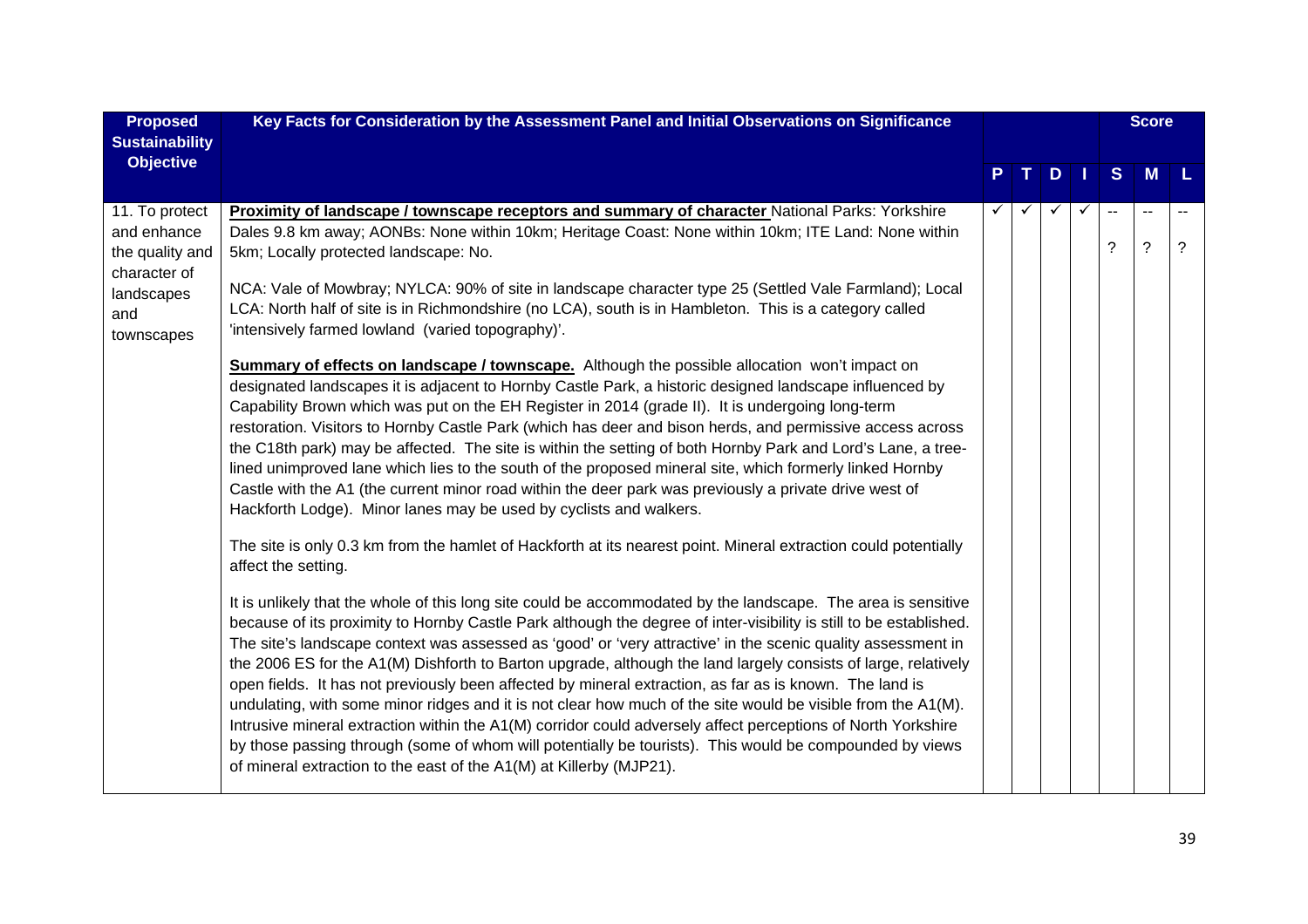| <b>Proposed</b><br><b>Sustainability</b>                                                | Key Facts for Consideration by the Assessment Panel and Initial Observations on Significance                                                                                                                                                                                                                                                                                                                                                                                                                                                                                                                                                                                                                                                                                                                                                                                                                                                                                                                                                                                                                                                        |   |              |              |              |      | <b>Score</b> |                        |
|-----------------------------------------------------------------------------------------|-----------------------------------------------------------------------------------------------------------------------------------------------------------------------------------------------------------------------------------------------------------------------------------------------------------------------------------------------------------------------------------------------------------------------------------------------------------------------------------------------------------------------------------------------------------------------------------------------------------------------------------------------------------------------------------------------------------------------------------------------------------------------------------------------------------------------------------------------------------------------------------------------------------------------------------------------------------------------------------------------------------------------------------------------------------------------------------------------------------------------------------------------------|---|--------------|--------------|--------------|------|--------------|------------------------|
| <b>Objective</b>                                                                        |                                                                                                                                                                                                                                                                                                                                                                                                                                                                                                                                                                                                                                                                                                                                                                                                                                                                                                                                                                                                                                                                                                                                                     |   |              | $D$          |              | S    | M            |                        |
|                                                                                         | In terms of visual intrusion, the area is not particularly high or prominent, but there could be direct or oblique<br>views by travellers on the upgraded and partly diverted A1(M) as it lies within the road corridor. The area is<br>disturbed, mainly by the A1(M). Light pollution was assessed by the CPRE in 2000 as 58 on a scale of 1-<br>255, with 1 representing maximum darkness. However this low-moderate assessment will now be out of<br>date, given the increase in traffic and activity in the A1(M) corridor. Traffic from this site is expected to<br>change the character of the local area as there is no mineral extraction in this area currently.<br>Uncertainty is noted as this assessment is made without the benefit of an LVIA, and takes into account the<br>effect of introducing mineral extraction into greenfield land which includes the setting of a registered<br>parkland. Phasing of the work, intervening topography and blocks of woodland may reduce impact in<br>practice, but the situation of having quarrying on both sides of the A1(M) within the same timescale should<br>be avoided if possible. |   |              |              |              |      |              |                        |
| 12. Achieve<br>sustainable<br>economic<br>growth and<br>create and<br>support jobs      | Proximity of factors relevant to sustainable economic growth Site is very close to the A1 giving<br>reasonably good access to York, Leeds and Teesside.<br>Summary of effects on sustainable economic growth This site would ultimately result in 4.2 million<br>tonnes of sand and gravel being made available to the market. This would make a significant contribution to<br>the building sector by helping to boost supply of a key building material (as well as supporting freight driving<br>jobs). Restoration, combined with that of other nearby sites might create something of a minor tourist<br>attraction.                                                                                                                                                                                                                                                                                                                                                                                                                                                                                                                           | ✓ | $\checkmark$ | $\checkmark$ | $\checkmark$ | $++$ | $++$<br>?    | $++$<br>$\overline{?}$ |
| 13. Maintain<br>and enhance<br>the viability<br>and vitality of<br>local<br>communities | Proximity of factors relevant to community vitality / viability. IMD Area is Hornby Castle - not in most<br>deprived 20%.<br>East Appleton is the nearest settlement at 620m east while Catterick is 1.2km north. Catterick Garrison<br>4.6km west is expected to accommodate 1,900 additional houses up to 2028, 62% of the Richmondshire<br>total.<br><b>Summary of effects on vitality / viability.</b> This is a large site that could support a modest amount of jobs in                                                                                                                                                                                                                                                                                                                                                                                                                                                                                                                                                                                                                                                                       | ✓ | $\checkmark$ | $\checkmark$ | $\checkmark$ | $++$ | $++$<br>?    | $++$<br>$\overline{?}$ |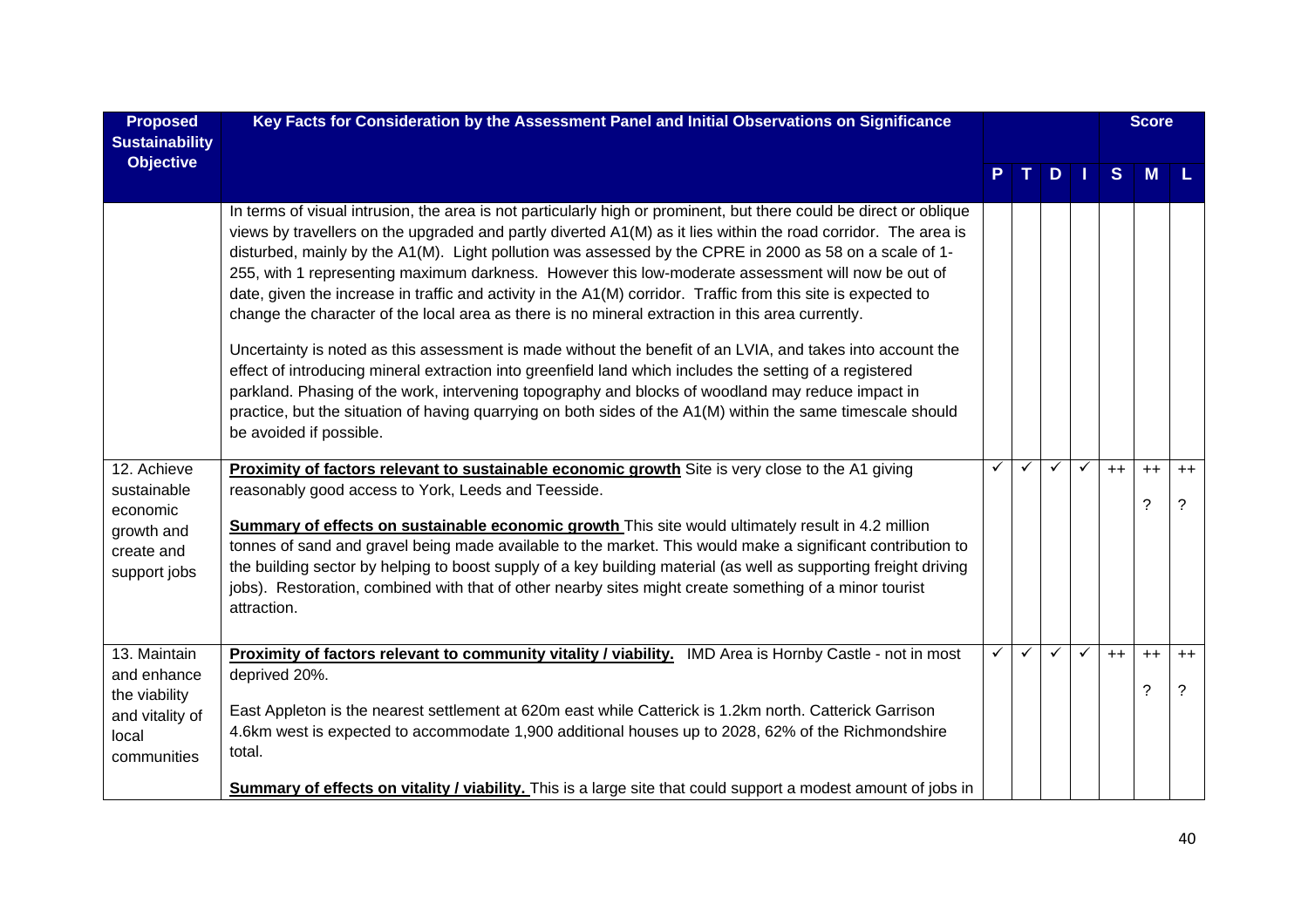| <b>Proposed</b><br><b>Sustainability</b>                                                        | Key Facts for Consideration by the Assessment Panel and Initial Observations on Significance                                                                                                                                                                                                                                                                                                                                                                                                                                                                                                                                                                                                                                                                                                                                                                                                                                                                                                                                                |   |    |              |     |    | <b>Score</b> |  |
|-------------------------------------------------------------------------------------------------|---------------------------------------------------------------------------------------------------------------------------------------------------------------------------------------------------------------------------------------------------------------------------------------------------------------------------------------------------------------------------------------------------------------------------------------------------------------------------------------------------------------------------------------------------------------------------------------------------------------------------------------------------------------------------------------------------------------------------------------------------------------------------------------------------------------------------------------------------------------------------------------------------------------------------------------------------------------------------------------------------------------------------------------------|---|----|--------------|-----|----|--------------|--|
| <b>Objective</b>                                                                                |                                                                                                                                                                                                                                                                                                                                                                                                                                                                                                                                                                                                                                                                                                                                                                                                                                                                                                                                                                                                                                             |   | т. |              | $D$ | S. | M            |  |
|                                                                                                 | extraction and freight. It would also supply a useful supply of building materials to support the planned<br>growth in housing stock in Catterick Garrison and other nearby settlements. Restoration may provide a<br>useful community resource.                                                                                                                                                                                                                                                                                                                                                                                                                                                                                                                                                                                                                                                                                                                                                                                            |   |    |              |     |    |              |  |
| 14. To provide<br>opportunities<br>to enable<br>recreation,<br>leisure and<br>learning          | Proximity to recreation, leisure and learning receptors. Bridleway 10.61/3/1 runs across centre of site<br>(although this route is a dead end). Next nearest Bridleway 20.2/9/1 runs 570m west; No draft common land<br>/ village greens within 500m.<br><b>Summary of effects on recreation, leisure and learning.</b> A bridleway would need to be diverted (albeit<br>one that is not likely to be used very much), while the site may be visible from the western bridleway. As<br>part of the A1 improvements, a bridleway route is being created and Leases Lane which runs along the<br>northern boundary of the site will act as a link to this. Should the site be accessed from this lane, negative<br>impacts would also be anticipated upon bridleway users utilising this link road.                                                                                                                                                                                                                                           | ✓ |    |              |     |    |              |  |
| 15. To protect<br>and improve<br>the wellbeing,<br>health and<br>safety of local<br>communities | Proximity to population / community receptors / factors relevant to health and wellbeing. No schools<br>or health centres within 1km. Nearest settlements are Hackforth at 250m south, and East Appleton 650m<br>West.<br><b>Summary of effects on health and wellbeing.</b> Several isolated farms and building lie within possible<br>range of dust and noise impacts, while traffic from the site may lead to noise, dust, vibration and reduced<br>road safety affecting a small number of receptors. Restoration may improve wellbeing by creating<br>accessible countryside.<br>If traffic from the site utilises Catterick Lane to the west rather than planned future local access roads then it<br>is likely that the site would result in significant impacts with HGVs passing through communities such as<br>Great Crakehall (creating minor impacts on local air quality for example, as well as increasing the possibility<br>of accidents). This impact would not occur, however if traffic utilised the local access roads. |   | ✓  | $\checkmark$ |     |    |              |  |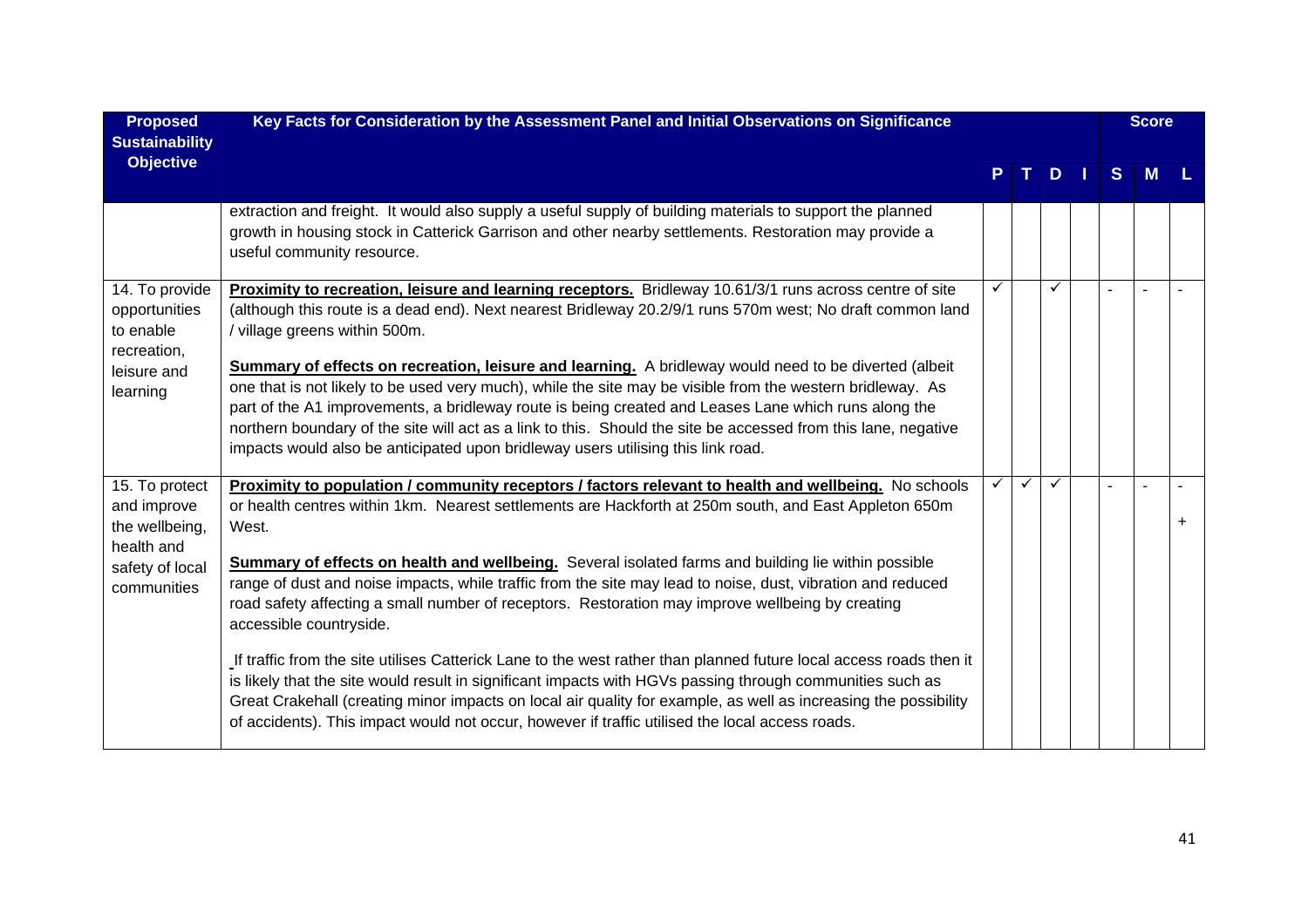| <b>Proposed</b><br><b>Sustainability</b>                                                                     | Key Facts for Consideration by the Assessment Panel and Initial Observations on Significance                                                                                                                                                                                                                                                                                                                                                                                                                                                                                                                                                                                                                |    |              |              |  |      | <b>Score</b> |           |
|--------------------------------------------------------------------------------------------------------------|-------------------------------------------------------------------------------------------------------------------------------------------------------------------------------------------------------------------------------------------------------------------------------------------------------------------------------------------------------------------------------------------------------------------------------------------------------------------------------------------------------------------------------------------------------------------------------------------------------------------------------------------------------------------------------------------------------------|----|--------------|--------------|--|------|--------------|-----------|
| <b>Objective</b>                                                                                             |                                                                                                                                                                                                                                                                                                                                                                                                                                                                                                                                                                                                                                                                                                             | P. | $\mathbf{T}$ | DI           |  | S    | <b>M</b>     |           |
| 16. To<br>minimise flood<br>risk and<br>reduce the<br>impact of<br>flooding                                  | Proximity to flood zones. Very small areas (c 1%) at south eastern edge in flood zone 3. A further 1%<br>(same area) in flood zone 2. High risk (1 in 30) surface water flooding affects around 5% of the site, in<br>patches and following contours across the site. Site in Ouse CFMP / Unit: 'Swale Washlands' / Policy 6.<br>Summary of effects on flooding. Site is water compatible and flood risk is low. Insignificant.                                                                                                                                                                                                                                                                             |    |              |              |  | 0    | $\Omega$     | 0         |
| 17. To<br>address the<br>needs of a<br>changing<br>population in<br>a sustainable<br>and inclusive<br>manner | Proximity to factors relevant to the needs of a changing population. The site does not conflict with any<br>known allocations in other plans.<br>Summary of effects on a changing population. The site would make a significant contribution to self-<br>sufficiency in the supply of sand and gravel and may also support markets outside of the plan area.                                                                                                                                                                                                                                                                                                                                                |    | ✓            | $\checkmark$ |  | $++$ | $++$         | $++$<br>0 |
| Cumulative<br>effects                                                                                        | <b>Cumulative / Synergistic effects.</b><br>Planning Context: East Appleton is the nearest settlement at 620 m east while Catterick is 1.2 km north<br>(both Richmondshire). Catterick Garrison 4.6 km west is expected to accommodate 1,900 additional houses<br>up to 2028, 62% of the Richmondshire total. Site allocations not yet finalised in Richmondshire.<br>Other Joint Minerals and Waste Plan Sites: MJP21 260m east, MJP62 2.1km north-east and MJP33 1.95km<br>north-east.<br>Historic Minerals and Waste Sites: Active or dormant minerals and waste sites lie within 2km including<br>Manor House Farm active quarry (1.2km north-east) and historic extraction at the River Swale (1.13 km |    |              |              |  |      |              |           |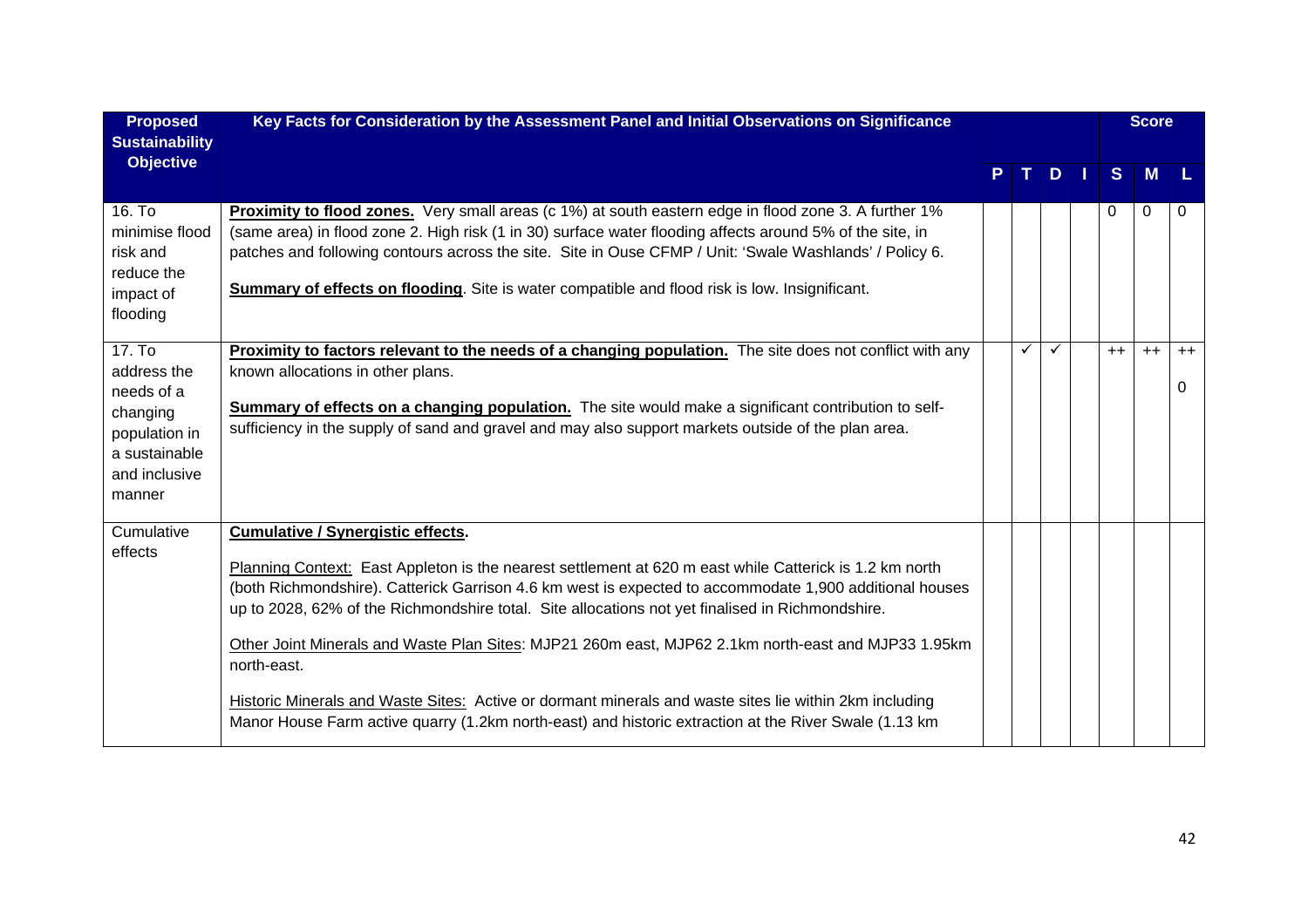| <b>Proposed</b><br><b>Sustainability</b> | Key Facts for Consideration by the Assessment Panel and Initial Observations on Significance                                                                                                                                                                                    |              |              |              |   |              | <b>Score</b>  |   |
|------------------------------------------|---------------------------------------------------------------------------------------------------------------------------------------------------------------------------------------------------------------------------------------------------------------------------------|--------------|--------------|--------------|---|--------------|---------------|---|
| <b>Objective</b>                         |                                                                                                                                                                                                                                                                                 |              |              | D            |   | <sub>S</sub> | M             |   |
|                                          | north-east). An historic landfill site is located 1km north-west and a waste water treatment works granted in<br>the 1990s lies 700m to the south.                                                                                                                              | $\checkmark$ |              | $\checkmark$ |   | $-$          | $\sim$ $\sim$ |   |
|                                          | As this site is near several other large sand and gravel sites such as MJP21, MJP33, MJP60 and MJP43.<br>This will lead to cumulative impacts in relation to soils (large overall loss).                                                                                        |              |              |              |   |              |               | ? |
|                                          | There will also be cumulative traffic impacts (congestion and emissions).                                                                                                                                                                                                       |              |              |              | ✓ |              |               |   |
|                                          |                                                                                                                                                                                                                                                                                 |              |              |              |   | ?            | ?             | ? |
|                                          | In relation to landscape there is a cumulative deleterious effect on perceptions of area in particular.                                                                                                                                                                         |              | $\checkmark$ |              |   |              |               |   |
|                                          |                                                                                                                                                                                                                                                                                 |              |              |              |   | ?            | $\ddot{?}$    | ? |
| Limitations /<br>data gaps               | No significant data gaps. More detailed assessment would be required to fully evaluate a number of effects however. This should be<br>addressed at any subsequent planning application stage.                                                                                   |              |              |              |   |              |               |   |
| <b>Score</b>                             |                                                                                                                                                                                                                                                                                 |              |              |              |   |              |               |   |
| $++$                                     | The Site option is predicted to have major positive effects on the achievement of the SA objective. For example, this may include a significant<br>contribution to issues or receptor of more than local significance, or to several issues or receptors of local significance. |              |              |              |   |              |               |   |
| $\ddot{}$                                | The Site option is predicted to have minor positive effects on achievement of the SA objective. For example, this may include a significant<br>contribution to an issue or receptor of more local significance.                                                                 |              |              |              |   |              |               |   |
| 0                                        | The Site option will have no effect on the achievement of the SA objective <sup>14</sup> .                                                                                                                                                                                      |              |              |              |   |              |               |   |

 $\frac{14}{14}$  This includes where there is no clear link between the site SA objective and the site